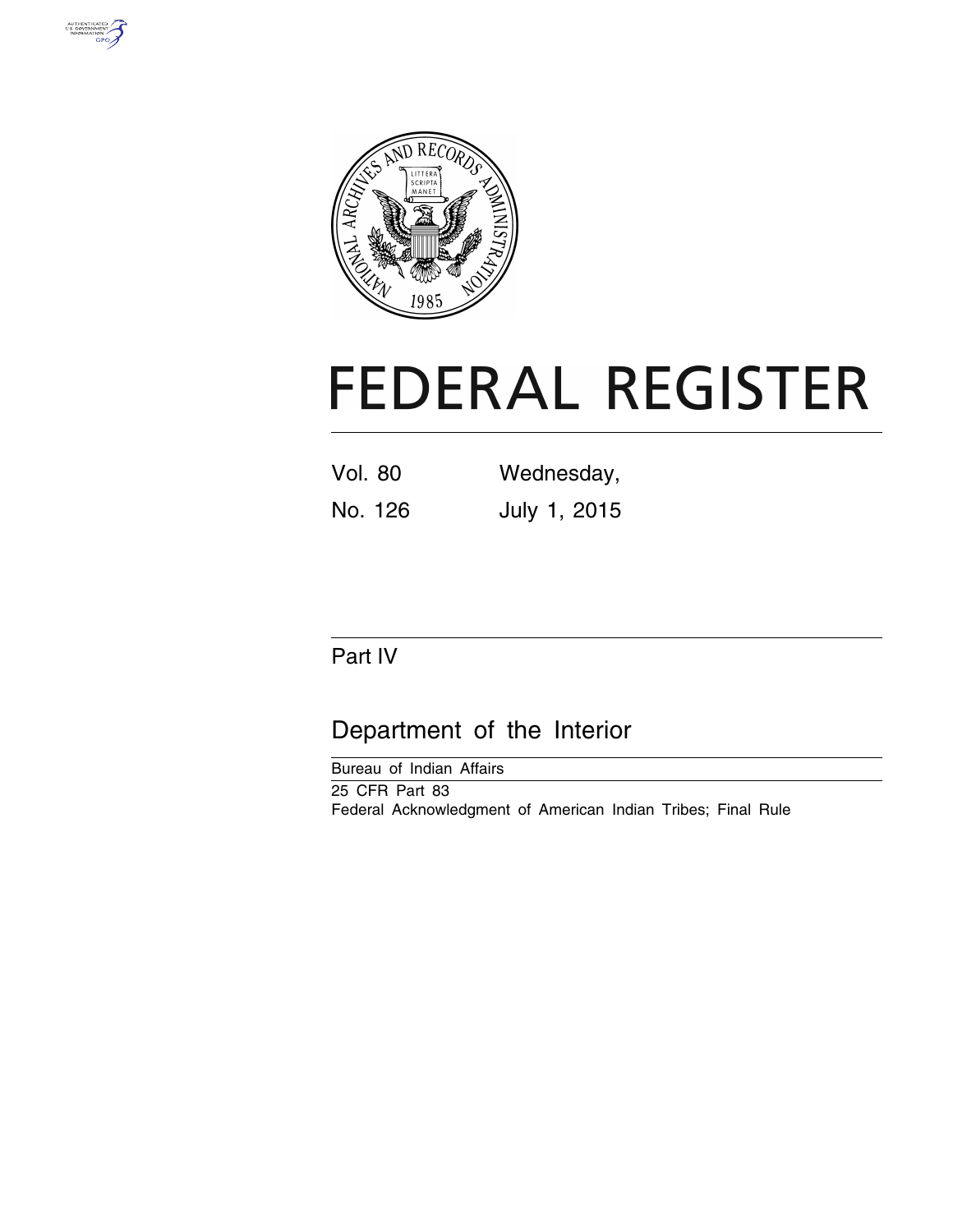# **DEPARTMENT OF THE INTERIOR**

# **Bureau of Indian Affairs**

# **25 CFR Part 83**

# **[156A2100DD/AAKC001030/ A0A501010.999900 253G]**

### **RIN 1076–AF18**

# **Federal Acknowledgment of American Indian Tribes**

**AGENCY:** Bureau of Indian Affairs, Interior.

# **ACTION:** Final rule.

**SUMMARY:** This rule revises regulations governing the process and criteria by which the Secretary acknowledges an Indian tribe. The revisions seek to make the process and criteria more transparent, promote consistent implementation, and increase timeliness and efficiency, while maintaining the integrity and substantive rigor of the process. For decades, the current process has been criticized as ''broken'' and in need of reform. Specifically, the process has been criticized as too slow (a petition can take decades to be decided), expensive, burdensome, inefficient, intrusive, less than transparent and unpredictable. This rule reforms the process by, among other things, institutionalizing a phased review that allows for faster decisions; reducing the documentary burden while maintaining the existing rigor of the process; allowing for a hearing on a negative proposed finding to promote transparency and integrity; enhancing notice to tribes and local governments and enhancing transparency by posting all publicly available petition documents on the Department's Web site; establishing the Assistant Secretary's final determination as final for the Department to promote efficiency; and codifying and improving upon past Departmental implementation of standards, where appropriate, to ensure consistency, transparency, predictability and fairness.

**DATES:** This rule is effective July 31, 2015.

# **FOR FURTHER INFORMATION CONTACT:**

Elizabeth Appel, Director, Office of Regulatory Affairs & Collaborative Action—Indian Affairs, (202) 273–4680; *[elizabeth.appel@bia.gov.](mailto:elizabeth.appel@bia.gov)* 

#### **SUPPLEMENTARY INFORMATION:**

- I. Executive Summary of Rule
- II. History and Development of the Rule
- III. Comments on the Proposed Rule and the Department's Responses
	- A. Criteria
	- 1. Criteria, Generally
	- 2. Criterion (a)
- a. Proposed Elimination of Current ''Criterion (a)'' and Requirement for External Observer as an Independent **Criterion**
- b. Proposed Criterion (a), Requiring Narrative of Pre-1900 Existence 3. Criterion (e) (Descent)
- a. Requirement for 80 percent Descent
- b. Descent as a Race-Based Criterion
- c. Defining ''historical'' to be 1900 or earlier
- d. Evidence in Support of Descent
- e. Review of Descent
- 4. 1934 Starting Date for Evaluating Criteria (b) (Community) and (c) (Political Influence/Authority)
- 5. State Reservations and U.S.-Held Land in Criteria (b) and (c)
- 6. Criterion (b) (Community)
- a. Using 30 percent as a Baseline
- b. Allowing Sampling for Criterion (b)
- c. Deletion of ''Significant'' in Criterion (b)
- d. Marriages/Endogamy as Evidence of Community
- e. Indian Schools as Evidence of Community
- f. Language as Evidence of Community
- g. Nomenclature as Evidence of Community
- h. Other Evidence of Community 7. Criterion (c) (Political Influence/
- Authority)
- a. Bilateral Political Relationship b. ''Show a continuous line of entity leaders and a means of selection or acquiescence by a majority of the entity's members''
- c. Evidence
- 8. ''Substantially Continuous Basis, Without Substantial Interruption''
- 9. Criterion (f) (Unique Membership)
- a. Criterion (f), In General
- b. Deletion of previous rule's provision prohibiting members from maintaining a ''bilateral political relationship'' with the federally recognized tribe
- c. Exception for Members of Petitioners Who Filed Prior to 2010
- 10. Criterion (g) (Termination)
- 11. Splinter Groups
- B. Re-Petitioning
- C. Standard of Proof
- D. Third-Party Participation in the Acknowledgment Process
- 1. Who Receives Notice of the Receipt of the Petition
- 2. Deletion of Interested Party Status
- 3. Comment Periods
- E. Process—Approach
- 1. Letter of Intent
- 2. Phased Review
- 3. Technical Assistance
- 4. Providing Petitioner With Opportunities to Respond
- 5. Suspensions (proposed 83.31) and Withdrawals (proposed 83.30)
- 6. Decision-Maker
- 7. Automatic Final Determination
- 8 Prioritizing Reviews
- 9. Proceeding under the New or Old Version of the Regulations
- 10. Precedent and Other Comments
- F. Petitioning Process Timelines
- 1. Timelines—Overall
- 2. Timelines—Notice of Receipt of Documented Petition
- 3. Timelines—Petitioner Response to Comments Prior to PF
- 4. Timelines—Issuance of a PF
- 5. Timelines—Comment Period on PF
- 6. Timelines—Period for Petitioner's Response to Comments on a Positive PF
- 7. Timelines—Petitioner Response to Comments and/or Election of Hearing
- 8. Timelines—Issuance of FD
- G. Hearings
- 1. Deleting the IBIA Reconsideration
- Process, and Adding a Hearing on the PF 2. Opportunity for Third Parties to Request
- a Hearing and Intervene in Hearings
- 3. Hearing Process Timelines
- 4. Scope of Record
- 5. Presiding Judge Over Hearings
- 6. Conduct of the Hearing
- 7. Miscellaneous Hearing Process Comments
- H. Previous Federal Acknowledgment
- I. Automatic Disclosure of Documents
- J. Elimination of Enrollment Limitations
- K. Purpose (Proposed 83.2)
- L. Definitions
- 1. ''Historical''
- 2. ''Indigenous''
- 3. ''Tribe''

13175)

13211)

- 4. Other Definitions
- IV. Legislative Authority V. Procedural Requirements
	- A. Regulatory Planning and Review (E.O. 12866 and 13563)
	- B. Regulatory Flexibility Act
	- C. Small Business Regulatory Enforcement Fairness Act
	- D. Unfunded Mandates Reform Act
	- E. Takings (E.O. 12630)
	- F. Federalism (E.O. 13132)

I. Paperwork Reduction Act J. National Environmental Policy Act K. Effects on the Energy Supply (E.O.

**I. Executive Summary of Rule** 

revisions to the process would:

historical Indian tribe);

• Increase timeliness and efficiency by providing for a two-phased review of petitions that establishes certain criteria as threshold criteria, potentially resulting in the issuance of proposed findings and final determinations earlier in the process and thereby expediting negative decisions (*e.g.,* if a petitioner's membership does not consist of individuals who descend from a

• Increase timeliness and efficiency while maintaining the substantive rigor and integrity of the process by providing a uniform start date of 1900 for criteria

This rule updates Part 83 to improve the processing of petitions for Federal acknowledgment of Indian tribes, with an aim of making the process more transparent, promoting fairness and consistent implementation, and increasing timeliness and efficiency, while maintaining the integrity and substantive rigor of the process. Primary

G. Civil Justice Reform (E.O. 12988) H. Consultation with Indian Tribes (E.O.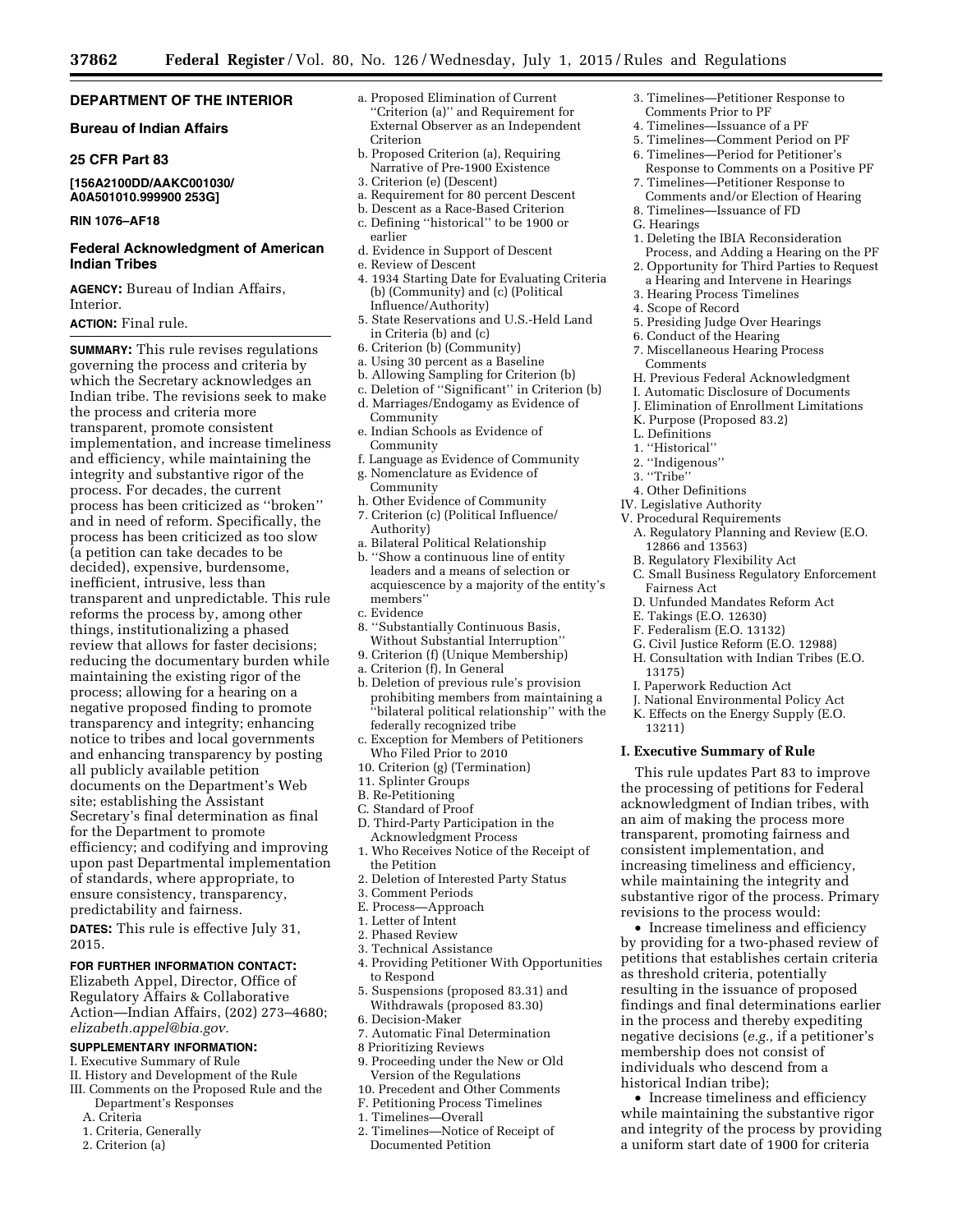(a) Identification, (b) Community and (c) Political Influence/Authority;

• Promote fairness and consistent implementation by providing that if a prior decision finding evidence or methodology was sufficient to satisfy any particular criterion, the Department will find that evidence or methodology sufficient to satisfy the criterion for a present petitioner;

• Promote transparency by providing that the Office of Federal Acknowledgment (OFA), rather than the Assistant Secretary, will issue the proposed finding (PF);

• Promote fairness, objectivity, transparency and consistent implementation by offering petitioners who receive a negative PF the opportunity for a hearing, in which third parties may intervene, to address their objections to the PF before an administrative law judge (ALJ) who will then provide a recommended decision to the Assistant Secretary;

• Promote transparency by requiring all publicly available documents relating to a petition be posted on the Department's Web site and providing broader notice to local governments;

• Promote fairness, transparency and efficiency by providing that the Assistant Secretary will review the PF and the record, including an ALJ's recommended decision, and issue a final determination that is final for the Department, such that any challenges to the final determination would be pursued in United States District Court rather than in an administrative forum; and

• Promote efficiency by eliminating the process before the Interior Board of Indian Appeals (IBIA) providing for limited reconsideration of final determinations.

This rule clarifies the criteria by codifying past Departmental practice in implementing the criteria. An overriding purpose for codification is to address assertions of arbitrariness and ensure consistency. If methodology or evidence was sufficient to satisfy a particular criterion in a decision for a previous petitioner, such evidence or methodology is sufficient to satisfy the particular criterion for a current petitioner. This clarification ensures that a criterion is not applied in a manner that raises the bar for each subsequent petitioner. Evidence or methodology that was sufficient to satisfy a criterion at any point since 1978 remains sufficient to satisfy the criterion today.

The rule does not substantively change the Part 83 criteria, except in two instances.

• One instance is that the final rule retains the current criterion (a), requiring identification of the petitioner as an Indian entity, but does not limit the evidence in support of this criterion to observations by those external to the petitioner. In other words, the final rule allows the Department to accept any and all evidence, such as the petitioner's own contemporaneous records, as evidence that the petitioner has been an Indian entity since 1900.

• The other instance in which the criteria is changed is in the review of the number of marriages in support of criterion (b) (community)—past Departmental practice has been to count the number of marriages within a petitioner; this rule instead provides that the Department count the number of petitioner members who are married to others in the petitioning group.

The final rule differs from the proposed rule in a number of important respects. First, the final rule does not adopt the proposed evaluation start date for criteria (b) (Community) and (c) (Political Authority) of 1934. *See* the response to comments below. Rather, the final rule starts this evaluation at 1900. The Department does not classify the start date change, from 1789 or the time of first sustained contact to 1900, as a substantive change to the existing criteria because: (1) 1900 is squarely during a particularly difficult Federal policy era for tribes—there were strong forces encouraging allotment of Indian lands and assimilation of Indian people and the federal government discouraged tribes from maintaining community and political authority during that time period; (2) depending on the history of an area, first sustained contact for some petitioners was as late as the mid-1800s; (3) the regulations currently provide for a 1900 start date for criterion (a) and utilization of that start date for over 20 years has demonstrated that the date maintains the rigor of the criteria; (4) records are generally more available beginning in 1900, making the lack thereof more compelling too; and (5) a consistent start date will apply the same documentary burden to every petitioner uniformly across the country. Further, based on its experience in nearly 40 years of implementing the regulations, every group that has proven its existence from 1900 forward has successfully proven its existence prior to that time as well, making 1900 to the present a reliable proxy for all of history but at less expense. Further, in 1994 the Department implemented 1900 as a start date for evaluation of criterion (a) to reduce the documentary burden of this criterion while retaining the requirement for substantially

continuous identification as an Indian entity. In other words, the time since 1900 has been shown to be an effective and reliable demonstration for historical times for criterion (a). Starting the evaluation of the community and political authority criteria will promote uniformity for criteria (a), (b) and (c). Relying upon 1900 as the starting year to satisfy the community and political authority criteria will reduce the documentary burden on petitioners and the administrative burden on the Department, and avoid potential problems with locating historical records, all while maintaining the integrity and rigor of the process.

Second, the final rule defines "historical" as prior to 1900. Using pre-1900 for the end date of ''historical'' and 1900 for the start date for analysis of community and political influence/ authority allows for a rigorous and seamless examination of each petitioner, requiring evidence of descent from a historical Indian tribe that existed prior to 1900 and requiring an evaluation of identification, community, and political influence/authority for more than a century from 1900 to the present. The final rule also retains the current requirement that a criterion be met ''without substantial interruption.'' The final rule does not incorporate the proposed definition of this phrase, instead allowing for the Department's continued interpretation consistent with any past positive finding on a criterion made as part of, or incorporated in, a final agency decision. Consistent with the Department's previous final decisions, documentary gaps longer than 10 years may be justified in certain historical situations and context.

Third, the final rule maintains the current standard of proof as ''reasonable likelihood'' without the proposed incorporation of judicial explanations of the phrase.

Fourth, the final rule does not incorporate the proposal for limited repetitioning, as explained in the response to comments below.

To encourage conciseness, which improves transparency and facilitates public understanding of our decisions, the revisions provide that the Department will strive to abide by page limits for the proposed finding and final determination. To ensure transparency, the revisions require the Department to make available on the Internet the narrative of the petition, other parts of the petition, comments or materials submitted by third parties to OFA relating to the documented petition, and any letter, proposed finding, recommended decision, and final determination issued by the Department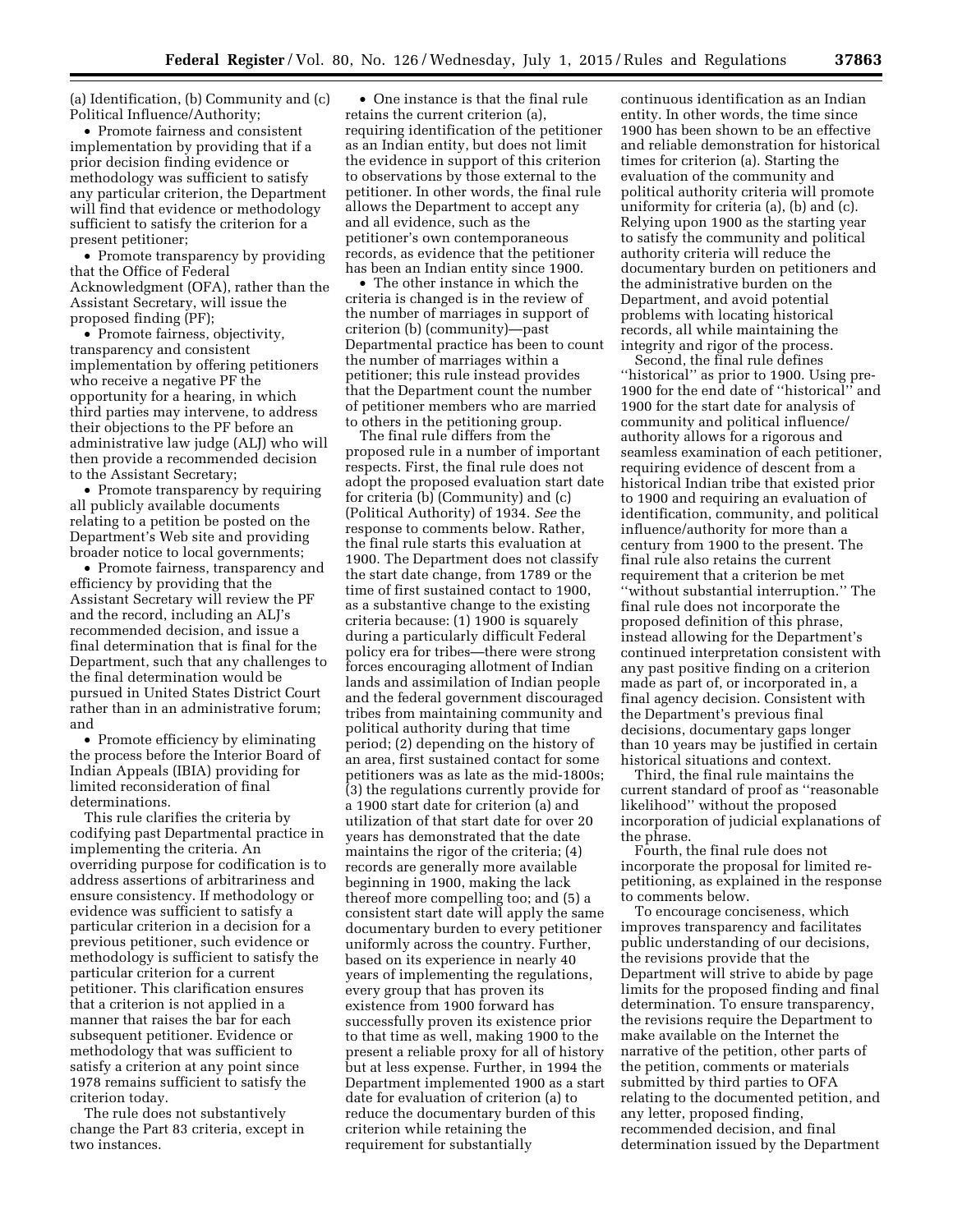that the Department is publicly releasing in accordance with Federal law. This rule also comprehensively revises part 83 to comply with plain language standards, using a questionand-answer format.

#### **II. History and Development of the Rule**

For many years, the process for acknowledgment of American Indian and Alaska Native tribes has been criticized as broken. Since the establishment of the Part 83 process, multiple Congressional hearings have been held to address its failings. Some members of Congress, such as Chairman John Barrasso of the Senate Committee on Indian Affairs, have stated that the process simply takes too long. S. Hrg. 112–684 (July 12, 2012). Previous Chairs of the Senate Committee on Indian Affairs, such as Byron Dorgan, have raised similar critiques. S. Hrg. 110–189 (September 19, 2007). Congressional leaders in the House have raised other concerns. For example, Congressman Tom Cole has said that the process is "complex," "controversial," and ''frankly, has not worked well.'' H. Hrg. No. 110–47 (October 3, 2007). Chairman Don Young has said that ''reforms to expedite the process and to upgrade the fairness, consistency, and transparency are warranted.'' H. Hrg. No. 110–47 (October 3, 2007). Others have supported the Department's efforts to reform Part 83. For example, Senator Tim Kaine stated he is ''encouraged by BIA's efforts to improve its federal recognition process'' and ''support[s] the Department's efforts to expedite the federal recognition process, add transparency, and provide multiple opportunities for petitioners to engage the Department during the decisionmaking process.'' September 30, 2014, letter from Senator Tim Kaine to Assistant Secretary—Indian Affairs Kevin K. Washburn.

Members of Congress are joined by others in criticism of the current regulation. A 2001 GAO Report entitled ''Improvements Needed in Tribal Recognition Process'' (Nov. 2001), is an example. The political nature of this work has also drawn scrutiny from the Department's Office of Inspector General (''Allegations Involving Irregularities in the Tribal Recognition Process,'' Report No. 01–I–00329, Feb. 2002).

Despite wide agreement by the public that this process is broken, solutions are not obvious because members of the public have differing perspectives on the exact nature of the problems. Some reforms are as controversial as the broken process. Individual decisions are highly contested. Of the 51 petitions

resolved since this process began, only 17 petitions have been approved for acknowledgment and 34 have been denied. Far more tribes have been recognized by Congress during this time period, and Congress unquestionably has the power, in the first instance, to speak for the United States on recognition of groups as Indian tribes.

Some think that the acknowledgment process is strongly related to gaming. The facts do not bear this out. Many of the petitioning groups came forward a long time ago. As the late Senator Daniel K. Inouye observed, if gaming were the driving force, ''we would have to attribute to many of the petitioning tribal groups a clairvoyance that they knew that one day in the distant future there was going to be a Supreme Court decision and thereafter the Congress was going to enact a law authorizing and regulating the conduct of gaming. . . . " S. Hrg 109-91 at 3. Of the 17 tribes that have been recognized since this process began 37 years ago, only 11 have obtained land in trust, a process regulated by an additional, separate set of regulations (25 CFR part 151), and only 9 of these currently engage in Indian gaming. Of course, Congress has enacted a detailed law establishing whether trust land is eligible for gaming. It is set forth in the Indian Gaming Regulatory Act of 1988 (IGRA) and the Department has promulgated separate regulations implementing IGRA (25 CFR part 292). For those 9 tribes that successfully navigated acknowledgment and obtained land in trust, it took, on average, nearly 10 years after acknowledgment to engage in Indian gaming.

The Department sought wide input in reforming Part 83 and used extraordinary process. It formed an internal workgroup in 2009 to reform the process through rulemaking. At a hearing before the House Subcommittee on Indian and Alaska Native Affairs in March of 2013, the Department explained the process it would follow in pursuing reform and set forth goals. After publicly identifying goals of reform of the regulations, the Department distributed a ''Discussion Draft'' of revisions to Part 83 in June 2013. In July and August 2013, the Department hosted five consultation sessions with federally recognized Indian tribes and five public meetings at various locations across the country. The Department received approximately 350 written comment submissions on the Discussion Draft, which were made available on its Web site with the transcripts of each consultation and public meeting. After considering all

written comments as well as comments received at consultation sessions and public meetings, the Department developed and published a proposed rule. *See* 79 FR 30766 (May 29, 2014).

# **III. Comments on the Proposed Rule and the Department's Responses**

The proposed rule was published on May 29, 2014. *See* 79 FR 30766. In response to requests, the Department then extended the initial comment deadline of August 1, 2014, to September 30, 2014. *See* 79 FR 44149. Throughout July 2014, the Department held public meetings and separate consultation sessions with federally recognized Indian tribes at regional locations across the country. In response to requests for additional meetings and consultations, the Department added two teleconference consultation sessions for federally recognized Indian tribes and two teleconference sessions for the public, which were held in August 2014. During the public comment period, the Department received over 330 written comment submissions plus several form letters, one of which included hundreds of signatories.

Federally recognized tribes from across the country weighed in on the proposed rule. Tribes such as the Crow Nation, the Stockbridge-Munsee Band of Mohican Indians, the Seminole Tribe of Florida, the San Juan Southern Paiute Tribe, the Mashantucket Pequot Tribal Nation, and the Mashpee Wampanoag Tribe expressed support for the proposed rule. Other tribes such as the Eastern Band of Cherokee, the Confederated Tribes of the Grand Ronde Community of Oregon, the Muckleshoot Indian Tribe, and the Temecula Band of Luiseno Mission Indians expressed opposition to and concerns with certain proposed changes.

State and local governments also commented on the proposed rule. States such as Connecticut and numerous counties and local governments, such as Sonoma County in California, strongly opposed the proposed rule. In contrast, Governor Bullock of Montana strongly supported the proposed rule.

The Department reviewed each of the comments received and has made several changes to the proposed rule in response to these comments. The following is a summary of comments received and the Department's responses.

#### *A. Criteria*

#### 1. Criteria, Generally

The criteria in the proposed and final rule are set out at § 83.11. Many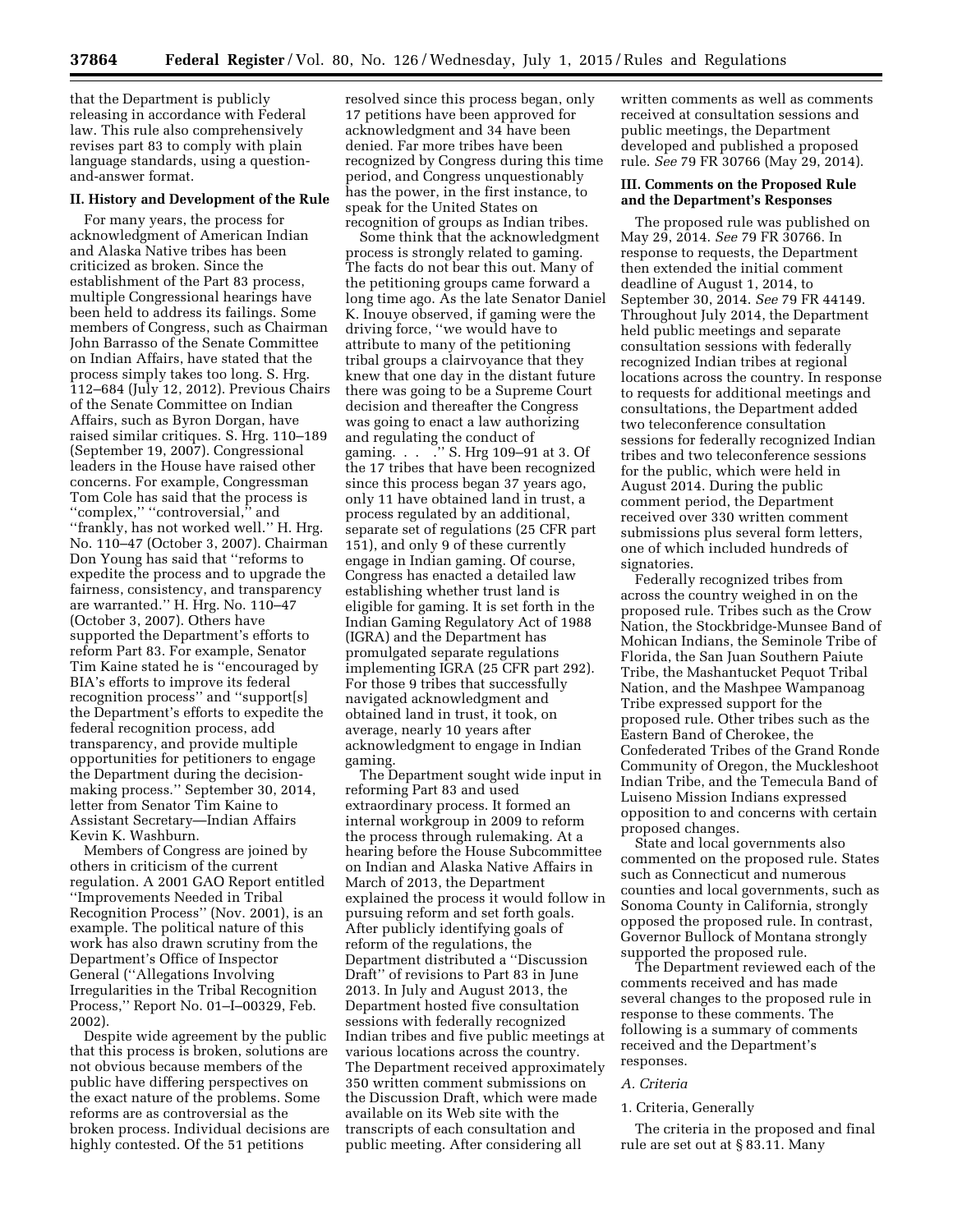commenters stated that the proposed rule would ''weaken'' the criteria. These commenters stated that the criteria would be weakened by: Allowing for a presumption of continuous existence from 1789/first sustained contact to 1934; weakening listed items of evidence and adding new, potentially invalid forms of evidence; increasing allowable gaps in evidence; and deleting the requirement for external identifications. Further, these commenters asserted that the changes would: Exceed the Department's authority; be inconsistent with longstanding precedent; redefine tribes as racial, rather than political, entities; allow appropriation of tribes' identities; violate the trust responsibility; and fail to meet the stated goals for efficiency or transparency.

Commenters also specifically argued for and against reliance on different types of evidence, including: The California Indian judgment rolls; oral history; and recognition by courts under criteria derived from *Montoya* v. *United States,* 180 U.S. 261 (1900). Some requested the addition of language that evaluation of the criteria will be based on the totality of the circumstances and evidence and/or consideration of specific circumstances. Some commented that while the basic criteria have not changed, the criteria are continually being reinterpreted in a way that makes them more onerous. Other commenters described the impacts to localities and others of weakening the criteria and argued that the ''broken'' parts of the acknowledgment process could be fixed through better staffing and clearer guidelines, rather than changing the criteria.

*Response:* In light of comments expressing concern that the proposed rule would weaken the criteria, the final rule minimizes changes to the criteria, as described below. Instead, and in light of comments about the increasingly burdensome application of the criteria, it works to ensure consistent application across time. Given that the criteria have remained substantively unchanged since 1978, the amount and type of evidence that was sufficient to satisfy a particular criterion in 1980 remains sufficient today. Our review of the Department's prior decisions confirms that, as a matter of both logic and fairness, evidence that has supported positive findings as to particular criteria in the past should support similar findings for present petitioners. Any other petitioning group that meets the same rigorous criteria should be recognized. Petitioning groups ought not face criteria that are interpreted more narrowly.

The proposed rule would have provided that the Department will apply the criteria ''consistently with threshold standards utilized to acknowledge other tribes under this part.'' The final rule at § 83.10(a)(4) adopts a modified version of this provision, to better ensure consistency with precedent, which expressly provides that if there is a prior decision finding that evidence or methodology was sufficient to satisfy any particular criterion in a previous petition, the Department will find that evidence or methodology sufficient to satisfy the criterion for a present petitioner. In other words, a petitioner today satisfies the standards of evidence or baseline requirements of a criterion if that type or amount of evidence was sufficient in a previous decision. These prior decisions on criteria provide examples of how a criterion may be met. Even decisions finding a criterion was met in a final determination that was, on the whole, negative, provide examples of how a criterion can be met. Decisions finding a criterion was met in positive final determinations are especially compelling, however (*see*  decisions such as those issued for the Grand Traverse Band of Ottawa and Chippewa Indians, the Jamestown S'Klallam Tribe, the Tunica-Biloxi Indian Tribe, the Death Valley Timbisha Shoshone Tribe, the Poarch Band of Creeks, the San Juan Southern Paiute Tribe of Arizona, Mohegan Indian Tribe, the Jena Band of Choctaw Indians, etc.). For example, evidence and methodology found sufficient by the Department to satisfy criterion (e) for tribes such as the Poarch Band of Creeks or Death Valley Timbi-sha Shoshone Tribe is sufficient under these final regulations for any subsequent petitioner. To be sure, some successful petitioners have provided more evidence to satisfy a particular criterion than other successful petitioners. However, the fact that a successful petitioner may have vastly exceeded a baseline threshold of a particular criterion does not raise the bar for subsequent petitioners. Section 83.10(a)(4) ensures that the basic criteria are not reinterpreted to apply any more onerously than they have been applied to a previous petitioner that has satisfied that criterion.

Obviously, if there is significant actual countervailing evidence with regard to a petition that was not present in a previous positive determination on a criterion, the Department may consider whether the prior positive decision provides an appropriate precedent. Thus, for example, evidence or methodology that seems similar to that applied in a prior positive

determination on a criterion may be evaluated differently in light of substantial countervailing evidence showing significantly different historical facts and circumstances. However, such affirmative significant countervailing evidence does not necessarily preclude a positive determination. It remains the Department's responsibility to consider such evidence and provide an explanation of the significant countervailing evidence when deciding whether a criterion has been satisfied. Absent significant affirmative countervailing evidence, if the evidence or methodology was deemed sufficient in a previous positive decision on a criterion, it will be deemed sufficient for all current and future petitioners for that criterion.

The final rule generally does not change how different types of evidence are evaluated or weighed, but does add certain categories of evidence. In one instance (criterion (a)), a new category of evidence is allowed to address issues of fairness. In other instances, categories of evidence are added to clarify the Department's past practice in accepting such evidence (*e.g.,* Indian educational institutions may be evidence of the Community criterion; land set aside by a State for the petitioner or collective ancestors of the petitioner that was actively used by the community may be evidence of Community or Political Influence/Authority criteria; and historian and anthropologist records as evidence of the Descent criterion). These do not reflect substantive changes in the criteria and includes evidentiary categories that might have been considered previously; this change is simply meant to be explicit about the value and relevance of certain evidence. The final rule does not incorporate language regarding the totality of the circumstances and evidence because the rule already provides the parameters within which the Department will evaluate the criteria. *See* § 83.10(b) (providing that the Department will apply the criteria in context with the history, regional differences, culture, and social organization of the petitioner, etc.). The proposed rule would have provided that the Department will apply the criteria ''consistently with threshold standards utilized to acknowledge other tribes under this part.'' The final rule adopts a modified version of this provision, to better ensure consistency with precedent, which states that if there is a prior decision finding evidence or methodology to be sufficient to satisfy any particular criterion previously, the Department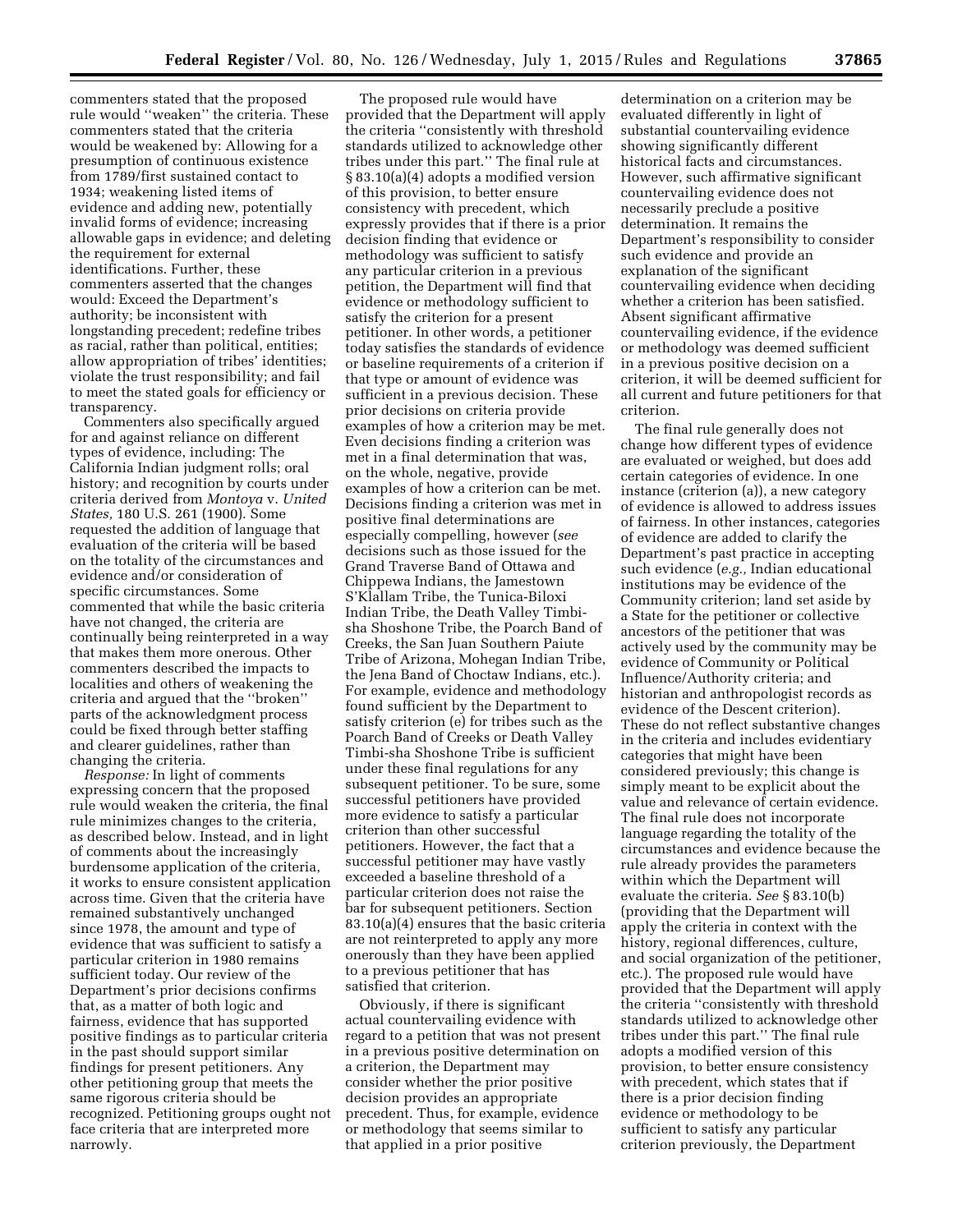shall find it sufficient to satisfy the criterion for a present petitioner.

#### 2. Criterion (a)

a. Proposed Elimination of Current ''Criterion (a)'' and Requirement for External Observer as an Independent **Criterion** 

The existing criterion (a) required that external observers identify the petitioner as an Indian entity; the proposed rule would have eliminated this requirement for evidence of external observations. Many who commented supported the proposed elimination of this requirement as an independent criterion because outside assessments of Indian tribes may be based on folk beliefs about

''Indianness.'' Moreover, it has been said to be unfair to rely on external identification because tribal groups were sometimes forced into hiding to avoid persecution by outside groups. Commenters noted that external identifications have been inaccurate in the past, as shown by the fact that outsiders have denied or mischaracterized the Indian entity of many currently federally recognized tribes. Some commenters pointed out that, because no petitioner has been denied solely on this criterion, it is of limited value and yet has consumed considerable petitioner and Department time and resources. Several other commenters opposed eliminating this criterion, stating that any petitioner that truly qualifies as a tribe should be able to prove external identifications, and that tribal existence should not be based completely on self-assertion and selfidentification or on historical material the petitioner developed through its own resources.

*Response:* The Department agrees with commenters' concerns regarding the unfairness of having an independent requirement for external identifications. The Department also considered other commenters' concerns with eliminating the criterion, which stated that some external evidence is appropriate to avoid a situation where a group relies merely on its own self-assertion that it is, and has been, an Indian tribe. The final rule retains the current criterion (a), requiring identifications on a substantially continuous basis since 1900, with an adjustment to accept identifications by the petitioner in the same manner as we would accept identifications by external sources.

While there may be factors affecting how outsiders view an Indian entity, allowing evidence from the Indian entity itself for a particular time period to demonstrate that the entity identified

itself as an Indian entity addresses this concern. With regard to concerns that a petitioner may have mostly, or even only, self-identifications rather than external identifications, the Department does not find these concerns compelling. An entity that descends from a historical tribe and exists continuously as a community with political influence/authority is still a tribe, regardless of whether records of external observers identify the tribe as an Indian entity. But the tribe's continued view of itself as an Indian entity is essential. To the extent the commenters are concerned that a petitioner could recreate past selfidentifications, the final criterion (a) requires contemporaneous selfidentifications, just as external identifications must be contemporaneous.

The Department believes that it is appropriate to retain the 1900 starting date for requiring evidence of identifications on a substantially continuous basis for the reasons stated in the 1994 rulemaking. *See* 59 FR 9280, 9286 (February 25, 1994). While the requirements of this criterion consume both petitioner and Departmental time, we have determined the final rule strikes a balance, taking into account the comments advocating substantial changes to or elimination of criterion (a) and those comments that advocated no change.

b. Proposed Criterion (a), Requiring Narrative of Pre-1900 Existence

Many commenters requested clarification of the proposed criterion (a) at proposed  $§ 83.11(a)$ , specifically asking for clarification on what evidence would be sufficient; whether the phrase ''generally identified'' indicates external identifications are still required; whether ''a point in time'' means any point in time chosen by petitioner, or chosen by the Department; whether 1900 is a general benchmark or definitive date; and what standard the Department will use to judge this criterion.

Some commenters opposed the proposed criterion (a), stating that it does not meet the requirement for showing continuous political existence during historical times, that the ''slightest connection'' to a historical tribe prior to 1900 and existence of a contemporary tribal organization would be sufficient under this criterion, and that it does not sufficiently guard against a petitioner claiming a recognized tribe's identity and history. These commenters also stated the criterion lends itself to politics-based rather than merits-based decisions.

Commenters also objected to requiring a showing of existence at only one point prior to 1900. These commenters found the deletion of the requirement for external identification criteria in favor of a brief narrative showing that the group existed as a tribe at some point ''alarming.''

*Response:* As discussed above, the Department has decided to retain the current criterion (a), with some adjustments, in lieu of the proposed criterion (a). *See* final § 83.11(a). The comments we received on the proposed criterion (a) expressed concern that the proposed criterion was not specific enough, but we received no suggestions for specifications that would address all commenters' concerns. In attempting to identify revisions that would sufficiently address all commenters' concerns with the proposed criterion (a), the Department determined that the current criterion (a) should be retained with a revision to allow for the petitioner's own records to serve as evidence.

# 3. Criterion (e)—Descent

# a. Requirement for 80 Percent Descent

We received comments both in support of and in opposition to the proposed requirement at proposed § 83.11(e) that petitioners show that at least 80 percent of their membership descends from a historical tribe. Those in support stated that using a quantitative measure is appropriate here because petitioners have lists of their members. Some stated that using 80 percent is appropriate for determining Indian ancestry in general, but not for showing a connection to a specific historical tribe because records that identify historical tribes do not contain censuses of the members. Some commenters, including some federally recognized tribes, strongly opposed any percentage less than 100 percent, and opposed using 80 percent because it could effectively allow for a petitioner with a membership of 20 percent non-Indians. A few commenters stated that the percentage requirement should be less than 80 percent to account for lack of records.

*Response:* The final criterion (e) remains substantively unchanged from the current criterion (e). While the final rule does not include a percentage, this criterion will continue to be applied consistently with previous decisions. Evidence and methodology sufficient in positive decisions on criterion (e), such as Tunica-Biloxi Indian Tribe, Poarch Band of Creeks, and Death Valley Timbi-sha Shoshone Tribe, will continue to be sufficient to satisfy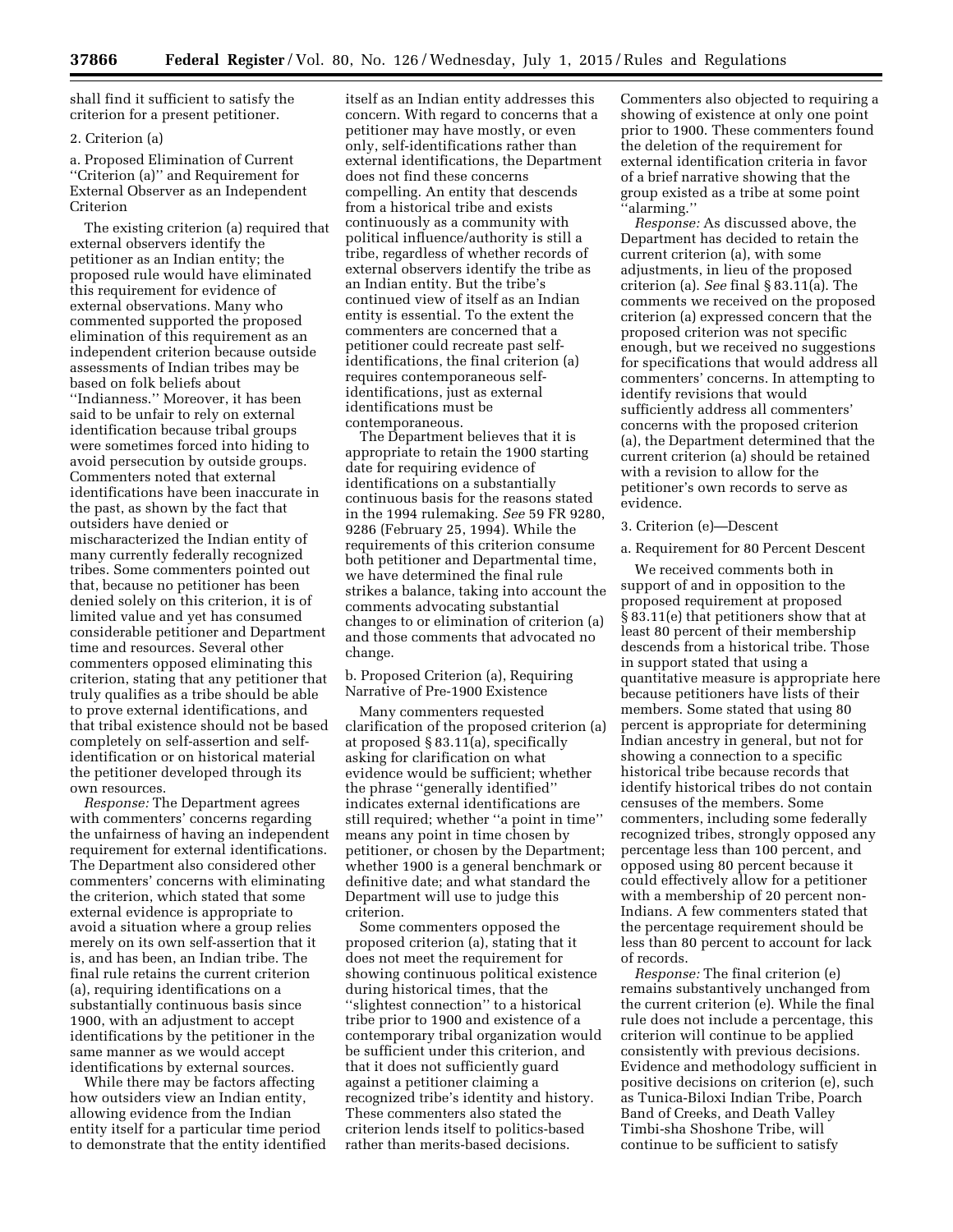criterion (e) under these final regulations. The Department aims to maintain consistency in applying the baseline utilized to satisfy the criteria. The 80 percent threshold was not intended to be a change in policy; it merely attempted to codify this existing Departmental practice. Yet a number of commenters expressed concern both for and against codifying this number, so the rule does not incorporate the 80 percent threshold. Instead, the criterion is satisfied if the petitioner provides evidence and utilizes methodology consistent with any previous positive determination under this criterion.

# b. Descent as a Race-Based Criterion

Some commenters stated that criterion (e) should be deleted because it is race-based, while tribal membership is a political classification.

*Response:* The Department recognizes descent from a political entity (tribe or tribes) as a basis from which evaluations of identification, community, and political influence/authority under criteria (a), (b), and (c) may reveal continuation of that political entity. Evidence sufficient to satisfy (e) is utilized as an approximation of tribal membership before 1900.

c. Defining ''Historical'' To Be Before 1900

Commenters opposed, and others supported, defining ''historical'' to be before 1900. Some requested clarification for the beginning date of the ''historical'' period. Some commenters also requested clarification of ''historical tribe'' to require that the tribe functioned autonomously, and to ensure that a petitioner does not claim the same historical tribe as that claimed by a federally recognized tribe.

*Response:* The final rule defines ''historical'' to be before 1900, maintaining the same approach as the proposed rule but clarifying that the year 1900 is not included in the ''historical'' period. The final rule does not identify the beginning date for the "historical" period, but it necessarily must be some date prior to 1900. The final rule does not identify the beginning date for the historical period to be 1789 or the period of earliest sustained non-Indian settlement and/or governmental presence in the local area, whichever is later, because these beginning dates would not achieve any reduction in the documentary or administrative burden. The term ''autonomous'' has been reinserted in the definitions and political influence/ authority criterion to require autonomous functioning since 1900, which is satisfied if evidence is

provided consistent with any previous positive finding of this criterion.

# d. Evidence in Support of Descent

We received several comments either requesting clarification of the phrase ''most recent evidence'' in proposed criterion (e) or opposing the requirement to rely on the ''most recent evidence'' as limiting the Department's ability to examine or rely on earlier, and more probative, evidence. Commenters also stated concerns with the language stating that rolls prepared by the Secretary or at the direction of Congress "satisfy" the criterion. Specifically, these commenters stated that that the proposed rule would not allow the Department to evaluate the reliability of rolls prepared by the Secretary or at the direction of Congress, and pointed out that in some cases, such rolls may be inaccurate or fail to identify tribal affiliation. Commenters also had suggestions for other categories of evidence or requested use of ''best genealogical evidence.'' We received comments both in support of and opposition to using historian and anthropologist conclusions as evidence of descent. Commenters stated their concerns that affidavits are not reliable for ancestry, unless they are contemporaneous records.

*Response:* The final rule provides for evaluating the most recent evidence prior to 1900. Documents that are erroneous or fraudulent are not evidence and thus will not satisfy this criterion. The final rule also places great weight on applicable tribal Federal rolls prepared at the direction of Congress or by the Department. Based on the Department's expertise, any inaccuracies of such tribal rolls are de minimis. Many federally recognized tribes rely on tribal Federal rolls as base membership rolls and the Department's approach here regarding such rolls for this process is consistent with this tribal practice. While no human endeavor is perfect, tribal rolls created by the Department were often prepared in person by a Departmental representative or team to promote accuracy. The final rule clarifies that the roll must have been prepared for a tribe. In contrast, rolls of the Indians of California for claims payments would not satisfy § 83.11(e)(1) because those rolls were not prepared for specific tribes, but rather descendants from an Indian who lived in the State on June 1, 1852. If Departmental tribal censuses or rolls are not available, the Department will then look to other documents, as needed. For example, the rolls of the Indians of California may be provided as evidence to be evaluated under § 83.11(e)(2). This

approach codifies past practice. For example, in acknowledging the Death Valley Timbi-Sha Shoshone Band, the Department relied on Departmental rolls and censuses:

The Timbi-Sha Shoshone Band provided a total of three rolls and censuses, the current membership list dated March 1978, and 1933 and 1936 censuses prepared by the Bureau of Indian Affairs. . . . Rolls prepared from 1916 through 1940 by the Bishop and Carson agency staffs were also researched, as was the roll prepared pursuant to the Act of September 21, 1968, for the distribution of judgment funds awarded to the Indians of California. All data from these rolls and censuses confirm that virtually all of the members of the group have or can conclusively establish Shoshone Indian ancestry. We conclude, therefore, that the membership of the Death Valley Timbi-Sha Shoshone Band of Indians consists of individuals who have established descendancy from historical Shoshone bands in the Death Valley area which combined and functioned as a single autonomous entity, and that the band has met the criterion in 25 CFR 54.7(e).

Proposed Finding at 6–7. Rather than requiring ''best genealogical evidence,'' which may impose an additional burden on the petitioner, the Department will continue its long standing practice of evaluating evidence under the standards established in this regulation.

Criterion (e) also maintains the use of records created by historians and anthropologists identifying the tribe in historical times or historians' and anthropologists' conclusions drawn from historical records. This approach is consistent with past practice. For example, in Tunica-Biloxi the Department relied on the following historical records to satisfy (e):

The work of anthropologists in the late 1800's and early 1900's and a list prepared by a representative of the Bureau in the 1930's were used in conjunction with other recorded documents, the 1900 Federal Population census, and testimony from a 1915 civil court suit to establish Indian ancestry in the historical tribes.

#### Tunica-Biloxi Proposed Finding at 4.

Five sources were available which identified current tribal members, their relations, and/or ancestors as Indian: Ruth M. Underhill's ''Report on a visit to Indian groups in Louisiana, Oct. 15–25, 1938''(6); James Owen Dorsey's list of ''Biloxis in Raipides Parish, La.'' of 1892 and 1893; the 1900 Federal Population Census; pre-1900 church records submitted as genealogical documentation; and, testimony taken in the Sesostris Youchican v. Texas and Pacific Railway Company court case in 1915.

Tunica Biloxi Genealogical Report at 3. We have also clarified the existing practice that affidavits must be based on first-hand knowledge.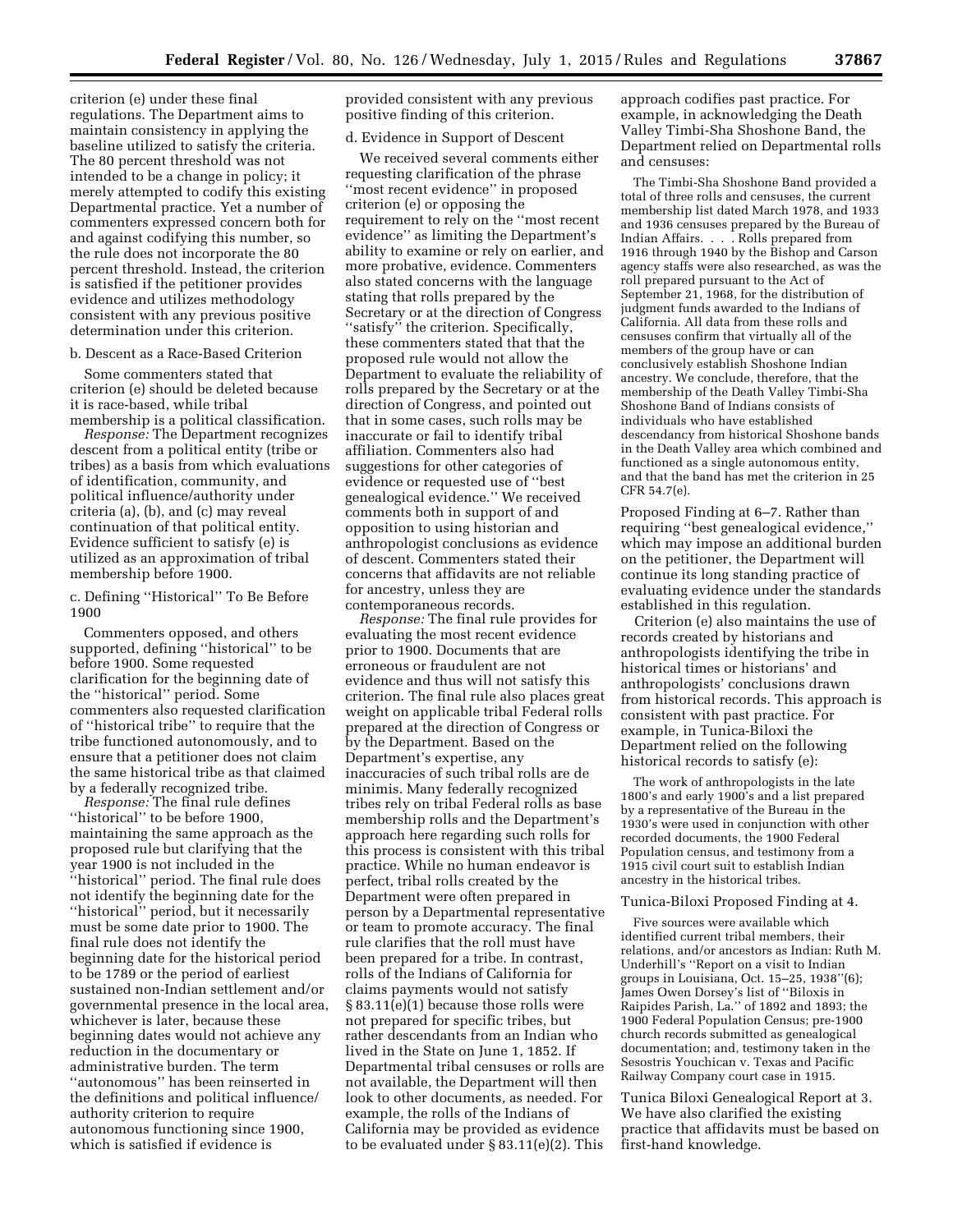# e. Review of Descent

Many commenters suggested tying review of criterion (e) together with the proposed criterion (a), which required a narrative of existence prior to 1900, to provide context for the historical tribe.

*Response:* Because the final rule retains an amended version of the current criterion (a), rather than the proposed criterion (a), these comments are no longer applicable.

4. 1934 Starting Date for Evaluating Criteria (b) (Community) and (c) (Political Influence/Authority)

The Department may have received more comments on the proposed starting date for evaluating criterion (b) (community) and criterion (c) (political influence/authority), at proposed § 83.11(b) and (c), than any other part of the rule. Several supported the proposed starting date of 1934, including renowned legal scholars, the Seminole Tribe of Florida, tribes that have successfully completed the process, and Senator Tim Kaine. Those opposed to this starting date, such as the Connecticut Congressional delegation and Governor, local governments, and tribes such as the Eastern Band of Cherokee and Muckleshoot Indian Tribe, generally stated that it cannot be assumed that tribes existed continuously from first sustained non-Indian contact or 1789, whichever is later, to 1934. These commenters stated that beginning evaluation in 1934 would significantly weaken the criteria, allow recently formed groups to obtain acknowledgment, and be inconsistent with precedent. They also disagreed with the Department's basis for using 1934, stating that there are several turning points in Indian policy other than passage of the Indian Reorganization Act (IRA) and that the IRA had no effect on a tribe's existence. Several commenters suggested moving the 1934 date to 1900 to be consistent with the definition of ''historical.'' A few commenters advocated for earlier or later dates.

*Response:* The Department considered the full range of comments from those advocating for no change to those advocating for a date later than 1934. Of course, as a practical matter, it bears noting that under the current regulations 1789 does not uniformly apply to all petitioners. Depending on the location of the petitioner, first sustained contact for some petitioners may be the mid-1800's. Of course, if the Petitioner demonstrates previous unambiguous Federal acknowledgment, the review period for (b) and (c) can be well after 1934. In considering the

comments received, a number of dates were suggested for consideration. For example, there are several turning points in Indian policy other than the passage of the IRA. The Department also considered using 1871 (the end of the treaty-making era), 1880 (Special Census of Indians), or 1887 (passage of the General Allotment Act and beginning of the allotment era), as possible starting dates. We summarize below our response to various start dates proposed by commenters during the rulemaking process.

# 1934

The Department received a number of comments supporting the use of 1934 as set forth in the proposed rule. Legal scholars, a number of federally recognized tribes, and others provided particularly strong comments in support of the Department's use of 1934. In the nearly 40 years that the Department has utilized the Part 83 process, no petitioner has satisfied the seven mandatory criteria after 1934, but failed the criteria prior to 1934. The start date of 1934 is compelling also because groups who satisfy these criteria from 1934 maintained community and political authority for decades and across generations with little external incentive, given that the Part 83 process did not come into existence until 1978. Indeed, in 1998, the House Committee on Resources reported out favorably H.R. 1154, which would have utilized 1934 as a starting date under the criteria. While the bill did not garner the two-thirds votes required to suspend the rules and pass H.R. 1154, bi-partisan leadership on tribal issues voted in support of suspending the rules and passing the bill, including Representatives Young, Pombo, Kildee, and Rahall.

While opposition to a start date of 1934 is based on a perception that a 1934 start date would significantly weaken these two criteria, we note that 1934 is the year the Indian Reorganization Act was passed, which was a turning point in the Federal government's relationship with Indian tribes. However, in determining the appropriate date for (b) and (c), the Department concludes that, to maintain public faith in the Part 83 process, 1934 is not appropriate. Wide opposition to the 1934 date suggests that some people would question the rigor and integrity of the Department's conclusions if the Department required less than a century's review of these two particular criteria.

# 1900

The Department received a number of comments relating to 1900 as a start date. Some of those that commented advocating for no change did note that earlier time periods were important for review and that if a change were to be made, the Department should begin its review at least since 1900. For example, the Muckleshoot Indian Tribe expressed concern with not evaluating the time period between 1900 and 1925. Similarly, on this point, the Suquamish Tribe stated that ''[t]he position advanced by the Department and implicitly agreed to by Congress is that an applicant must establish proof of a continuous political existence since at least 1900.'' The Rural County Representatives of California, an organization of thirty-four rural counties in California comprising nearly half of the land mass of the state, commented that ''at the very least, the standard should be set at 1900 which is consistent with other thresholds in the rule and requiring evidence that the tribe, at a minimum, pre-dates the Indian Reorganization Act.'' Similarly, the Town of Kent advocated for no change but asserted that ''at a minimum they should be amended to require the petitioning group to demonstrate that it has comprised a distinct community and exercised political authority from historical times to the present. With the definitional change of ''historic'' from ''first sustained contact'' to ''1900'' (see proposed Section 83.1), the burden upon petitioning groups will have already been substantially mitigated and with far less risk that groups who did not maintain tribal existence prior to 1934 will be entitled to recognition as Indian tribes.''

In response to these comments as well as based on the Department's experience in administering the Part 83 regulations, the final rule adopts the date of 1900 as the starting point for criteria (b) and (c). As discussed earlier in this preamble, there are number of factors that support the use of 1900. As explained in the 1994 rulemaking that established a 1900 starting point for criterion (a), use of this date avoids some of the problems with historical records in earlier periods while retaining the requirement for substantially continuous community and political influence/authority. The past 20 years has demonstrated that use of 1900 for criterion (a) has maintained the substantive rigor of the process and using 1900 for (b) and (c) will provide uniformity for these three criteria and to all petitioners regardless of where they are located.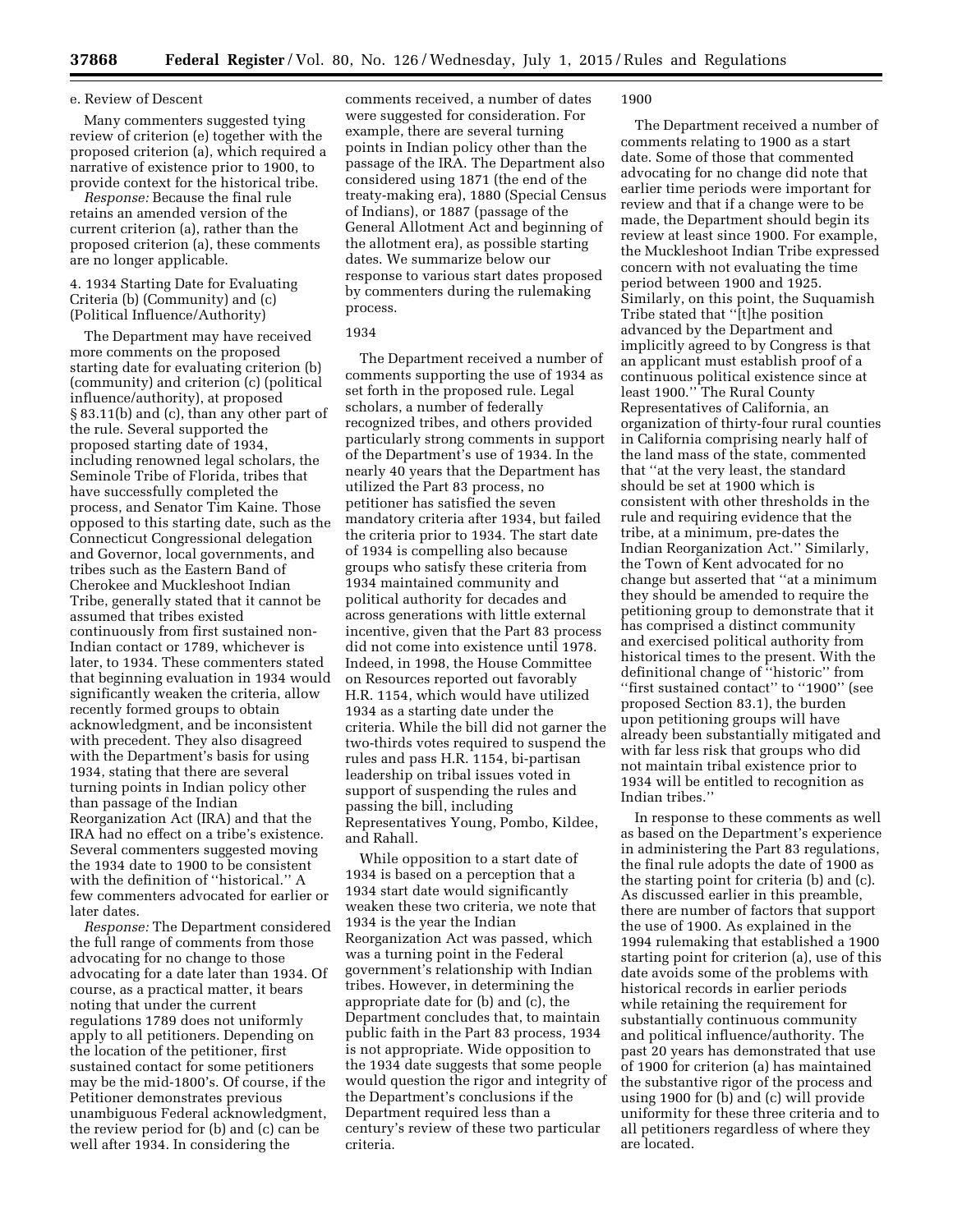1900 is also squarely during the allotment and assimilation period of federal policy that was particularly difficult for tribal governments. Indeed, leading up to 1900 the United States continued to engage in military conflict with tribes in tragedies such as the Wounded Knee Massacre of 1890 and the 1898 Battle of Sugar Point. Simply put, there was little benefit and some risk to openly functioning as a tribal community and government in 1900. Under this final rule, petitioners will need to provide evidence of community and political authority beginning in 1900. If evidence is not available beginning in 1900, a petitioner may submit evidence that pre-dates 1900.

The Department further notes that Congressional bills, from time to time, have utilized a starting date for evaluation of criteria (b) and (c) to begin in 1900. For example, in 2004 under the leadership of Senate Indian Affairs Committee Chairman Ben Nighthorse Campbell, the Senate Committee on Indian Affairs reported S. 297 favorably out of the Committee. S. 297 provided for a start date of 1900.

#### 1887

While the Department received very few suggestions for 1887, many of the comments asserted that the Department should utilize a starting date when there was widespread discrimination for being a tribe or Indian. The Eastern Band of Cherokee expressed strong opposition to any change from 1789 or time of first non-Indian contact to the present, stating:

It makes no sense to use the date of passage of the IRA as the starting point for showing continuous tribal existence. Rather, a year pre-dating the enactment of the policy of allotment (1887) and assimilation aimed at destroying tribal governments would be more appropriate.

Eastern Band of Cherokee Nation Comments at 5. Utilization of 1900 as a start date is responsive to this comment. 1900 is within a period of time when federal policy in favor of allotment and assimilation was explicitly aimed at destroying tribal governments.

# First Sustained Contact or 1789

The Department considered the comments advocating for no change from a starting date of first sustained non-Indian contact or 1789, but determined that the efficiency gains from shortening the evaluation period, and factors gleaned from the Department's vast expertise and experience in determining whether to acknowledge tribes both prior to and under the Part 83 regulations, merit

adjustment of the review period for these two criteria.

Based on public input and expressions of concern, the Department has focused at this time on consistency with other parts of Part 83, reducing the documentary burden, and improving document availability for the new starting date and, as such, the final rule relies on 1900 as a starting point for criteria (b) (community) and (c) (political influence/authority). *See* final § 83.11(b) and (c). It is the Department's intention to preserve the rigor and integrity of the process and the public's trust in the legitimacy of tribes that have successfully navigated the rigorous standards in Part 83. Using 1900 as a starting date will accomplish the goals of consistency and efficiency while preserving substantive rigor by requiring well over a 100-year period of documentation.

5. State Reservations and U.S.-Held Land in Criteria (b) and (c)

The proposed rule stated that a petitioner would satisfy criterion (b) (community) and criterion (c) (political influence/authority) if it maintained a State reservation since 1934 or if the United States held land for the petitioner at any time since 1934. *See*  proposed § 83.11(b)(3) and (c)(3). Commenters in support of this provision stated that it is consistent with Felix Cohen's thinking in the mid-1930's that a reservation or Federal land holding is a formalization of collective rights in Indian land and results in cultural continuation of the tribe. Commenters opposed this provision for several reasons. Among them were that the existence of a reservation or Federalheld land is not a proxy for community and political influence/authority. States may establish reservations for reasons unrelated to the tribe's community or political influence/authority (*e.g.,*  tourism, parks) and, at most, the fact that land was put aside for the group could be evidence of the group's existence at that point in time only, but is not evidence of the group's continued existence without additional evidence, as the petitioner may not have been active in maintaining the reservation. These commenters further stated that, even where members live on the reserved or set-aside land, that fact does not provide evidence of an organizational structure. Commenters were concerned that under the proposed provisions, descendants of a tribe for which a reservation was established, but which ceased operating as a tribe, could be acknowledged, or that several different petitioners may claim the same reservation. Commenters also asserted

that reliance on States' determinations is improper, that Cohen looked to collective rights as reflective of a Federal relationship after already determining that a tribe exists, and that the provision is discriminatory to Connecticut.

A few commenters suggested limiting this provision to when the State agrees the reservation does, in fact, demonstrate community and political authority, or the petitioner demonstrates it has maintained on the reservation rates or patterns of social interaction that exist broadly among members of the entity and shared or cooperative labor or other economic activity among members.

Commenters also requested numerous clarifications, including but not limited to, whether ''collective ancestors'' requires holding land for a group rather than individuals, whether the petitioner must have had authority over the land, and whether public domain and individual allotments are included.

Other commenters requested various items of evidence be added as a third category that would satisfy criteria (b) and (c), including individual allotments, establishment of Indian schools, and participation in treaty negotiations or land and water claims litigation before the Indian Claims Commission.

*Response:* The final rule does not adopt the approach in the proposed rule that a State reservation held continuously since 1934 or Federal land held for a group at any point after 1934 satisfies (b) and (c). However, tribes with State reservations will most likely have additional evidence of political influence/authority, as well as community. We note that under the regulations, evidence that the group has been treated by the Federal Government as having collective rights in tribal lands (*i.e.,* the United States held land for the benefit of the group) or in funds demonstrates previous Federal acknowledgment. This evidence has been added to the list of evidence supporting previous Federal acknowledgment in final § 83.12(a). However, under no circumstance may a petitioner claim a current federally recognized tribe's reservation as land that the United States set aside for the petitioner. Similarly, for purposes of this section, land set aside by the United States refers to those lands set aside by the Department of the Interior for a group. Any such lands set aside by another federal agency will need to continue to be evaluated on a case-bycase basis to determine whether such set aside demonstrates previous Federal acknowledgment.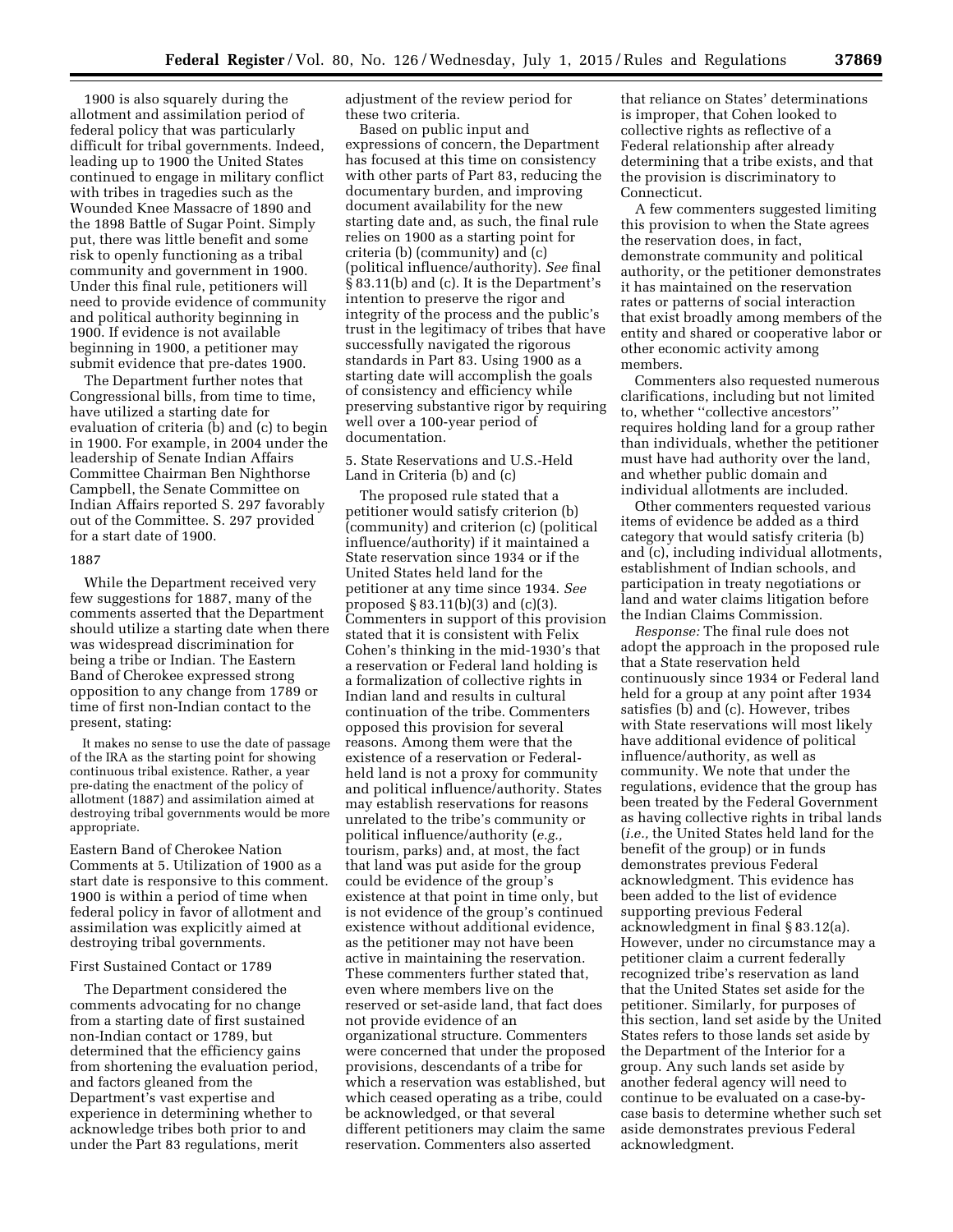The Department has decided that State reservations, unlike federally-held land that demonstrates previous Federal acknowledgment, may generate evidence of community and political influence/authority, but are not determinative for these two criteria. As the late Chairman Inouye explained,

[s]hould the fact that a State has recognized a tribe for over 200 years be a factor for consideration in the acknowledgment process? I would say definitely yes. How could it be otherwise? Don't most, if not all, of our States want the Federal Government to recognize the official actions of a State Government, when most of our States want the Federal Government to defer to the sovereign decisions and actions of those States over the course of their history? I think the answer to that question would be decidedly in the affirmative.

S. Hrg. 109–91 (2005). There may be a multitude of circumstances in which a State establishes a reservation. Nevertheless, a State reservation may generate documents or evidence used to satisfy the categories of evidence identified in criteria (b) (community) or (c) (political influence/authority). *See*  final  $\S 83.11(b)(1)(ix)$  and  $(c)(1)(vii)$ .

#### 6. Criterion (b) (Community)

a. Using 30 Percent as a Baseline

The current criterion (b) requires a ''predominant portion of the petitioning group'' to comprise a community. The proposed rule would provide that the petitioner must constitute a community (deleting the phrase ''predominant portion''), and would provide that the petitioner demonstrates the criterion by showing two or more forms of evidence that at least 30 percent of its members constituted a community. *See* proposed § 83.11(b). Several commenters opposed this change, saying that it lowers the requirement for showing a distinct community and defies logic that a group could be a community when 70 percent do not interact. These commenters stated that relying on the voting requirements under the IRA as a basis for choosing the 30 percent figure is misplaced because the IRA was not a measurement of social interaction, and voting occurred after the Department already determined the group was a tribe; these commenters also noted that adoption of the IRA required a majority vote. Some commenters pointed out that no definitive percentage is appropriate because it would require identification of all the members at various times, which may not be possible.

A few commenters supported the proposed change and agreed with the Department's rationale. A few suggested lowering the percentage further to account for historical realities. One

suggested eliminating the criterion entirely.

*Response:* The final rule requires the petitioner to constitute a distinct community, and provides that the petitioner may demonstrate this criterion by showing evidence that a ''significant and meaningful portion'' of its members constituted a community. *See* final § 83.11(b)(1). While the proposed rule included a specific percentage in an attempt to set an objective standard, in reality, the number of members who must constitute a community depends on the historical circumstances faced by the petitioner. In practice, there is a range in which the Department has identified whether the petitioner's members are a distinct community. As described above, those previous determinations serve as precedent. The rule continues to provide that a petitioner demonstrates both distinct community and political influence/authority if the petitioner provides evidence that 50 percent or more of its members satisfy the factors in  $\S 83.11(b)(2)$ .

# b. Allowing Sampling for Criterion (b)

Some commenters opposed specifying statistically significant sampling as a method of demonstrating community because it is only one of many methods, could be easily manipulated, and has never before been used for criterion (b). One commenter stated that they appreciate the clarification that the Department may utilize this method in evaluating criterion (b). One commenter recommended multi-sampling for use on populations with over 10,000 members on their current rolls.

*Response:* There may be circumstances in which sampling is appropriate. For this reason, the final rule retains the proposed allowance for sampling. The final rule adds that the sampling must be ''reliable'' to address concerns that sampling could be easily manipulated; ''reliable'' is intended to reflect that the sample must abide by professional sampling methodologies. *See* final § 83.11(b).

c. Deletion of ''Significant'' in Criterion (b)

A few commenters said the evidentiary requirements for paragraph (b)(1) are weakened because the proposed rule deleted the word ''significant'' which qualified some of the items of evidence listed (*e.g.,* social relationships, marriages, informal social interactions). One commenter supported the removal of the ''significant'' qualifier and further recommended removing the qualifier ''strong'' from § 83.11(b)(1)(v), discussing patterns of

discrimination or other social distinctions by non-members. This commenter also commented on the percentages for definitively showing marriage, distinct cultural patterns, etc., and suggested it be made clear that these percentages do not imply that something close to those percentages is needed to establish community absent such a definitive showing.

*Response:* The Department has determined that it is appropriate to qualify the evidence with the term ''significant'' in these circumstances because the evidence needs to be probative of the criterion. Further, an alternative option, a definitive percentage, would be inappropriate without a baseline membership list for each period in time (which may not be available). Because the introductory paragraph requires a showing that a ''significant and meaningful'' portion of the petitioner's members constituted a distinct community, insertion of the term ''significant'' for each item of evidence listed is not necessary. *See*  final § 83.11(b).

d. Marriages/Endogamy as Evidence of Community

Several commenters requested clarification of the provisions allowing for marriages to be considered evidence of community, specifically requesting that the Department count marriages by individual petitioner member rather than by marriage (*e.g.,* if a petitioner has 100 members and 60 marry within the petitioner, that should count as 60 marriages, rather than 30). A few commenters stated that marriages should not be considered.

*Response:* The Department has, in past practice, counted marriages by marriage, but commenters support the alternative approach—counting by individual petitioner member. Given that scholarship supports either approach, the Department has determined in its final rule to change its approach to specify counting by individual petitioner member, rather than by marriage. The final rule also includes the term ''patterns,'' in addition to the existing term ''rates,'' in reference to marriages and informal social interactions, to capture that the Department's past practice of looking at either rates or patterns as indications of community. *See* final § 83.11(b)(1).

# e. Indian Schools as Evidence of Community

Several commenters stated their support of the proposal to include as evidence of community that children of petitioner's members from a geographic area were placed in Indian boarding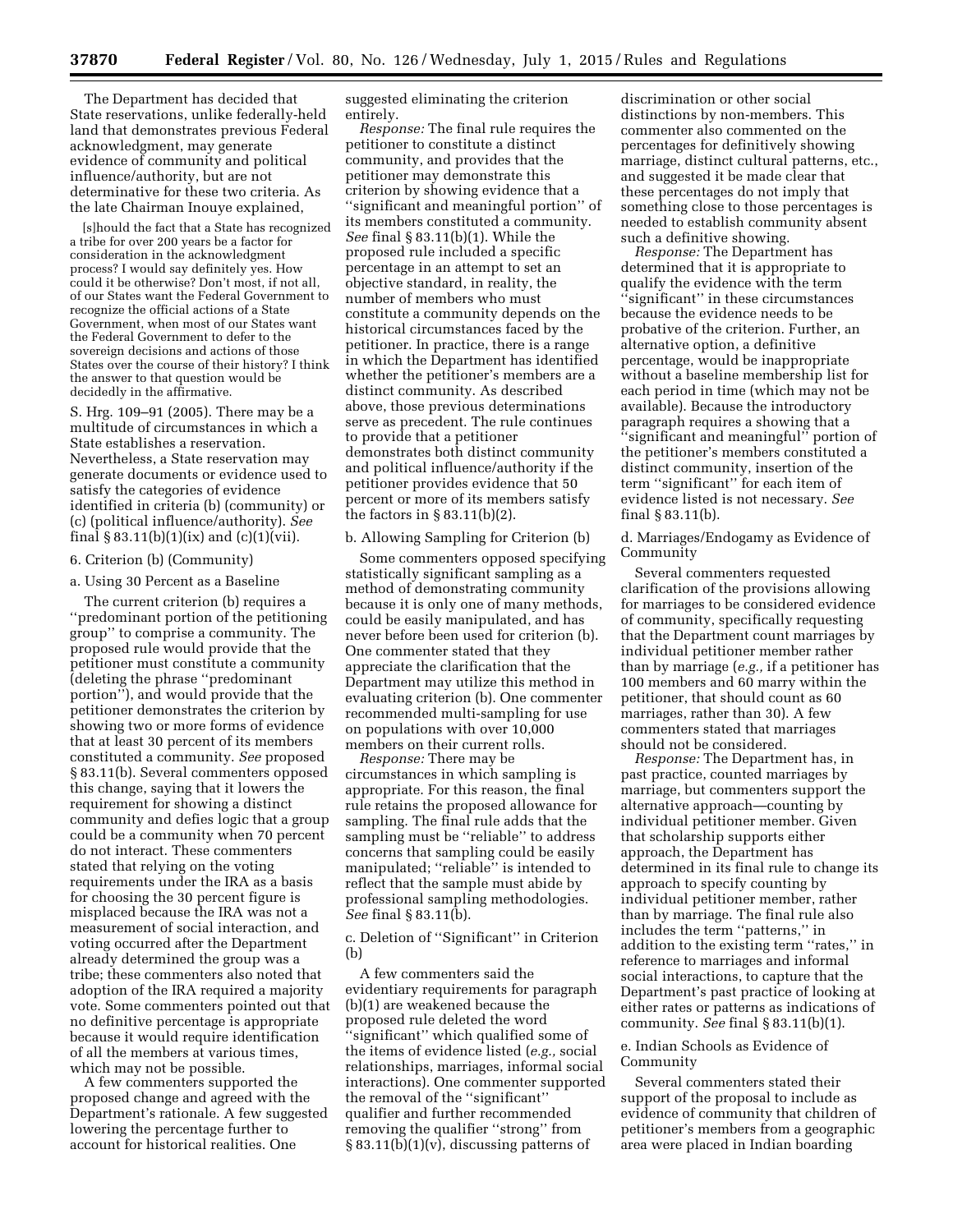schools or other Indian educational institutions. *See* proposed § 83.11(b)(1)(ix). Several commenters opposed this proposal on the basis that: (1) Relying on Indian educational institutions conflicts with past Departmental determinations; (2) attendance of children from a ''geographic area'' is not evidence of a community corresponding to a specific tribe because many children were placed in schools based on blood quantum rather than tribal affiliation and non-Indian children often attended Indian schools. One commenter noted that this provision is essentially a thirdparty identification of whether someone is a tribal member and, as such, should be deleted.

Some commenters requested clarifications that the rule must require that agency records refer to the community in describing actions to place children in schools or that the school had been established exclusively for education of Indian children from petitioner's community. A few comments advocated allowing as evidence of community any records that show that children from a specifically identified Indian community were sent to public schools with Federal funds. One commenter requested that this item of evidence alone suffice for the purpose of determining criterion (e) (descent).

*Response:* In response to commenters' concerns that placement in an Indian boarding school or other Indian educational institution may not necessarily reflect a distinct community, the final rule clarifies that the Department relies upon this evidence to the extent that other supporting documentation, pieced together with the school evidence, shows the existence of a community. *See* final § 83.11(b)(1)(ix). This codifies how the Department currently examines school evidence. In the past, the Department has issued decisions relying upon boarding school records as evidence of community because there was corroborating evidence to support that the school records were indicative of a community, while in others, the Department found that boarding school records were not sufficient because there was no corroborating evidence to indicate a community. The Department has concluded that boarding school records can be highly relevant when corroborated by other evidence.

# f. Language as Evidence of Community

Several commenters stated that greater evidentiary weight should be given to communities that have maintained their indigenous language in a continuous fashion in proving Indian identity and continuous community.

*Response:* The Department agrees that language is an important indication of community and is often a binding force in a community. The regulations continue to list ''language'' as evidence of community, and continue to provide that if at least 50 percent of the petitioner's members maintain distinct cultural patterns such as language, the petitioner satisfies criterion (b) (community). No change to the rule is needed in response to this comment. *See* final § 83.11(b)(1)(vii), (2)(iii).

# g. Nomenclature as Evidence of **Community**

Several commenters requested clarification that historical references used to identify the petitioner should not weigh negatively against Indian identity if they racially misidentify, disparage, and/or deprecate the petitioner. Several commenters endorsed the proposed provision recognizing that names or identifications by outside entities may change over time.

*Response:* The Department does not weigh references negatively against Indian identity if they racially misidentify, disparage, or deprecate the petitioner; rather, the Department may rely upon these references to prove a distinct community. This reflects the way the Department has reviewed historical references identifying petitioners in past decisions.

#### h. Other Evidence of Community

Under proposed § 83.11(b)(2)(iv), community may be shown by evidence of distinct community social institutions encompassing at least 50 percent of the members. The phrase ''at least 50 percent'' was substituted for the word ''most'' in the current version. Commenters opposed replacing ''most'' with "at least 50 percent" as no longer strong enough to demonstrate community by itself without further evidence. Others opposed relying on members residing in a ''geographical area'' as evidence under proposed § 83.11(b)(2)(i) because some currently recognized tribes that are landless could not meet this requirement and such evidence does not account for active armed service members. Some opposed the criterion in general as archaic in light of the assimilation of American Indians since 1830. Some commenters stated that flexibility should be allowed for California tribes, who were identified collectively as ''Mission Indians'' rather than a specific tribe. A few commenters also requested clarifications of ''social relationship,''

and whether enrollment evidence is required for each year. A commenter stated that review of this criterion should account for the history of racial prejudices, which often caused people to self-identify in various ways.

*Response:* The replacement of ''most of'' with ''at least 50 percent'' is not a significant change to the social institution evidence. The percentage is included for petitioners' guidance as a more definitive threshold than ''most of.'' No change is required in response to comments opposing reliance on members residing in a ''geographical area'' because this evidence is merely one of several items of evidence petitioners may offer; those who do not reside in a geographical area are not penalized. The provision in § 83.10 that the Department will review each petition in context with the history, regional differences, culture, and social organization of the petitioner, addresses the remaining comments on criterion (b).

# 7. Criterion (c)(Political Influence/ Authority)

# a. Bilateral Political Relationship

A few commenters requested clarification in the rule that no bilateral political relationship is now required and/or that language from the proposed rule preamble (at 79 FR 30769, stating that political influence or authority does not mean that petitioner's members must have actively participated in the political process or mechanism), be inserted into the rule. Several commenters stated that the requirement for bilateral political relationships should be retained in practice and made explicit in the rule because it has always been a fundamental part of the Department's evaluation of criterion (c), is required by Federal court decisions, and prevents a finding of political influence/authority if petitioners have self-appointed leaders without followers.

*Response:* The comments revealed different understandings of the meaning of the term ''bilateral political relationship.'' The Department has required, as part of a showing of political influence/authority, that there be some activity between tribal leaders and membership regarding issues that the petitioner's membership considers important. The Department has not required a formal political organization or that a certain percentage of members vote. Indeed, the percentage of citizens who vote in Federal, State, tribal and local elections can be quite small. Accordingly, comments to change the regulations and require ''bilateral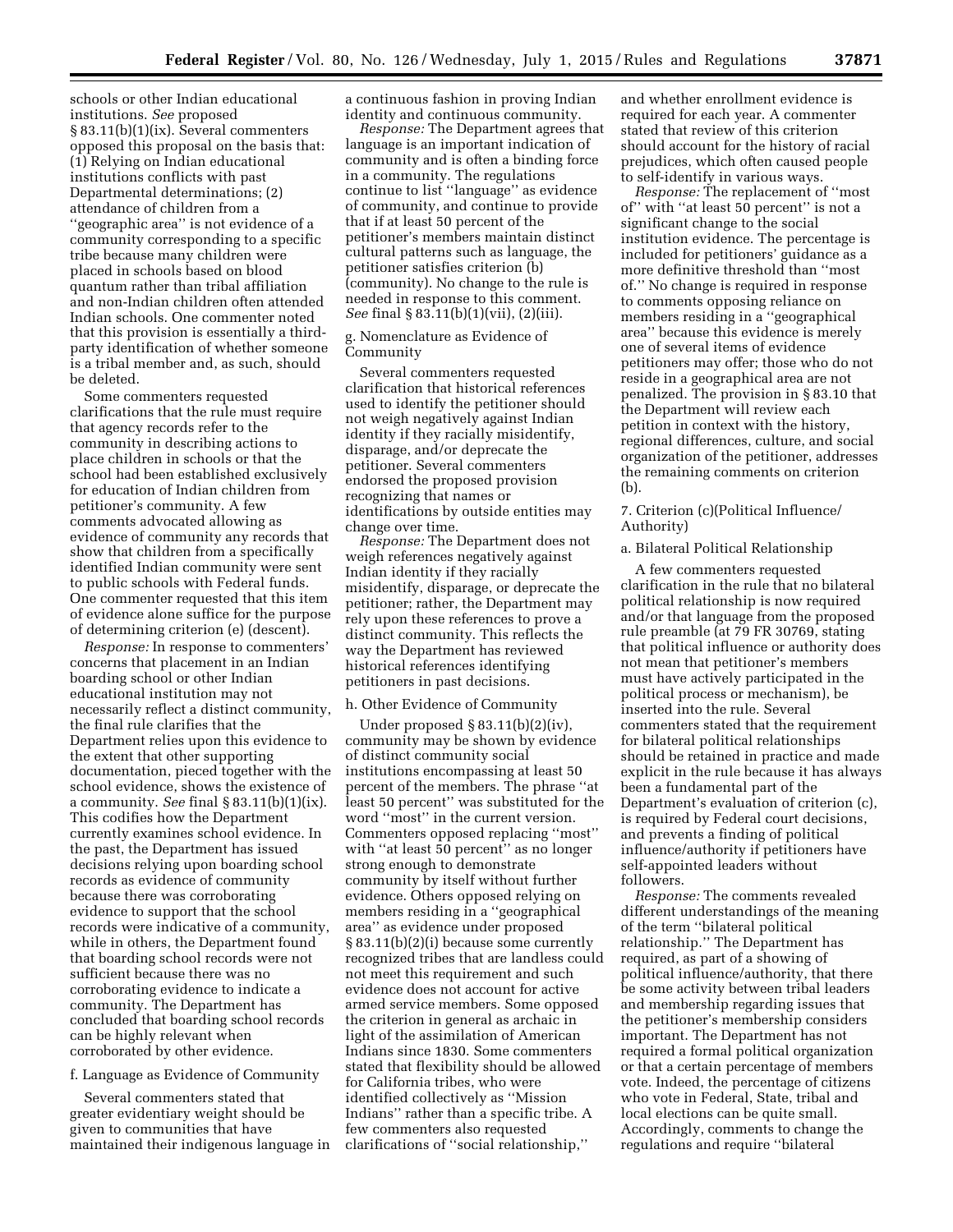political relationship'' in (c) are not adopted. The petitioner may satisfy (c) with evidence of activity between tribal leaders and membership regarding issues that the petitioner's membership considers important. A petitioner will satisfy (c) in this final rule if it provides similar evidence or methodology as was deemed sufficient by the Department in a previous decision on this criterion. Nor is it necessary to reinsert this phrase into criterion (f) (at § 83.11(f)) because this criterion already requires, where membership is composed principally of members of a federally recognized tribe, that the petitioner function as a separate politically autonomous community under criteria (b) and (c).

b. ''Show a Continuous Line of Entity Leaders and a Means of Selection or Acquiescence by a Majority of the Entity's Members''

The proposed criterion (c) adds to the list of evidence (of which petitioner must provide two or more items), that the petitioner has a ''continuous line of entity leaders and a means of selection or acquiescence by a majority of the entity's members.'' *See* proposed § 83.7(c)(1)(viii). A few commenters opposed this proposed language stating that this requirement is less stringent than the requirement for having leaders and followers interact politically on issues of mutual importance. Commenters were also concerned that if ''continuous'' is interpreted to allow for a 20-year gap in this context, a significant time gap would be allowed for this item of evidence. A few commenters that supported this item of evidence stated that it should reflect that a majority of adult members need to select or acquiesce, as children have no role in the selection.

*Response:* The Department has determined that no change to this item of evidence is necessary in response to comments, because this item demonstrates political influence/ authority only in combination with another item of evidence. The final rule does replace ''majority'' with ''significant number'' because the entity may allow for fewer than a majority of members to select leaders. *See* the discussion in *''Substantially Continuous Basis, Without Substantial Interruption,''* below, regarding allowable evidentiary gaps. The final rule does not specify that ''adult'' members need to select or acquiesce because petitioners may allow for youth participation in some circumstances.

# c. Evidence

Some commenters requested adding references to attorney contracts, claims filings and other court cases as evidence of political influence or authority.

*Response:* The items of evidence listed in criterion (c)(1) are examples, and are not exhaustive. *See* final  $§ 83.11(c)(1)(i)–(viii)$ . Actions by a petitioner's leaders with regard to attorney contracts, claims filings, and other court cases may provide evidence of political influence/authority. The final rule also clarifies that a formal ''government-to-government'' relationship is not required between the federally recognized tribe and petitioner, as long as a ''significant'' relationship is present. *See* final  $§ 83.11(c)(1)(vi).$ 

8. ''Substantially Continuous Basis, Without Substantial Interruption''

The proposed rule would have defined ''substantial interruption'' to mean a gap of 20 years or less, unless a 20-year or longer gap is reasonable given the history and petitioner's circumstances. *See* proposed § 83.10(b)(5). Some commenters pointed out the typographical error, that this should have defined ''without substantial interruption.'' Several commenters supported the proposal because it would add clarity and, when there is evidence before and after such gaps, would add fairness. Two commenters said 20 years is too short, because it is less than one generation and may not account for the affirmative measures taken to eradicate tribes.

Several commenters said 20 years is too long, stating that it is ''patently unreasonable'' to allow 20-year or longer gaps in evidence when the proposed baseline requires only 80 years (evaluating from 1934 forward), as opposed to the 200+ years under the current regulations. Some interpreted the provision to allow acknowledgment of groups who could prove the criteria only in 1954, 1974, 1994, and 2014. These commenters stated that this is a major reduction in the standard, and provides no clarity because it allows for gaps less than or more than 20 years. These commenters also disputed the Department's assertion that this reflects past practice because the current approach rejects a specific time period for an allowable gap.

Some commenters requested more specification as to what level and time period of evidence is necessary before and after the gap (bookends) and a more definitive gap limit, given that the proposed rule allows longer than 20 year gaps in some circumstances. Others requested that the Department examine gaps in the context of the totality of the circumstances on a case-by-case basis. Finally, others such as Connecticut Attorney General George Jepsen commented that evidentiary gaps should continue to be evaluated on a case-by-case basis.

*Response:* The Department has decided not to change the definition set forth in the previous rule. The previous rule allows some evidentiary gaps because evidentiary material may not be available for certain periods of time, even though a petitioner has continuously existed. Instead, the final rule expressly provides that evidence or methodology that was sufficient to satisfy any particular criterion previously will be sufficient to satisfy the criterion for a present petitioner. Likewise, any gaps in evidence that were allowable to satisfy any particular criterion previously will be allowable to satisfy the criterion for a present petitioner. A petitioner under these rules will satisfy a criterion if that type or amount of evidence was sufficient for a positive decision on that criterion (*see, e.g.,* determination in decisions such as the Grand Traverse Band of Ottawa and Chippewa Indians, the Jamestown S'Klallam Tribe, the Tunica-Biloxi Indian Tribe, the Death Valley Timbisha Shoshone Tribe, the Poarch Band of Creeks, the San Juan Southern Paiute Tribe of Arizona, the Jena Band of Choctaws, and the Mohegan Tribe of Indians of Connecticut). Many previous Federal acknowledgment decisions had gaps of evidence and a one-size-fits-all approach will not reflect the unique histories of petitioners and the regions in which they reside. The Department recognizes that there are circumstances in which gaps considerably longer than 10 years may be appropriate. For example, some petitioners may have gaps in documentation of political activity and community in the 1940's and 1950's that are explainable by World War II and the Korean War.

# 9. Criterion (f) (Unique Membership)

a. Criterion (f), in General

Criterion (f) (at § 83.11(f)) requires that the petitioner's membership be composed principally of persons who are not members of any federally recognized Indian tribe. A few commenters opposed this criterion, stating that it is an imposition into tribal sovereignty by prohibiting dual tribal membership. Commenters noted that tribal memberships may change, and that such changes do not indicate that a tribe ceases to exist (even if ''key members'' of the petitioner leave to join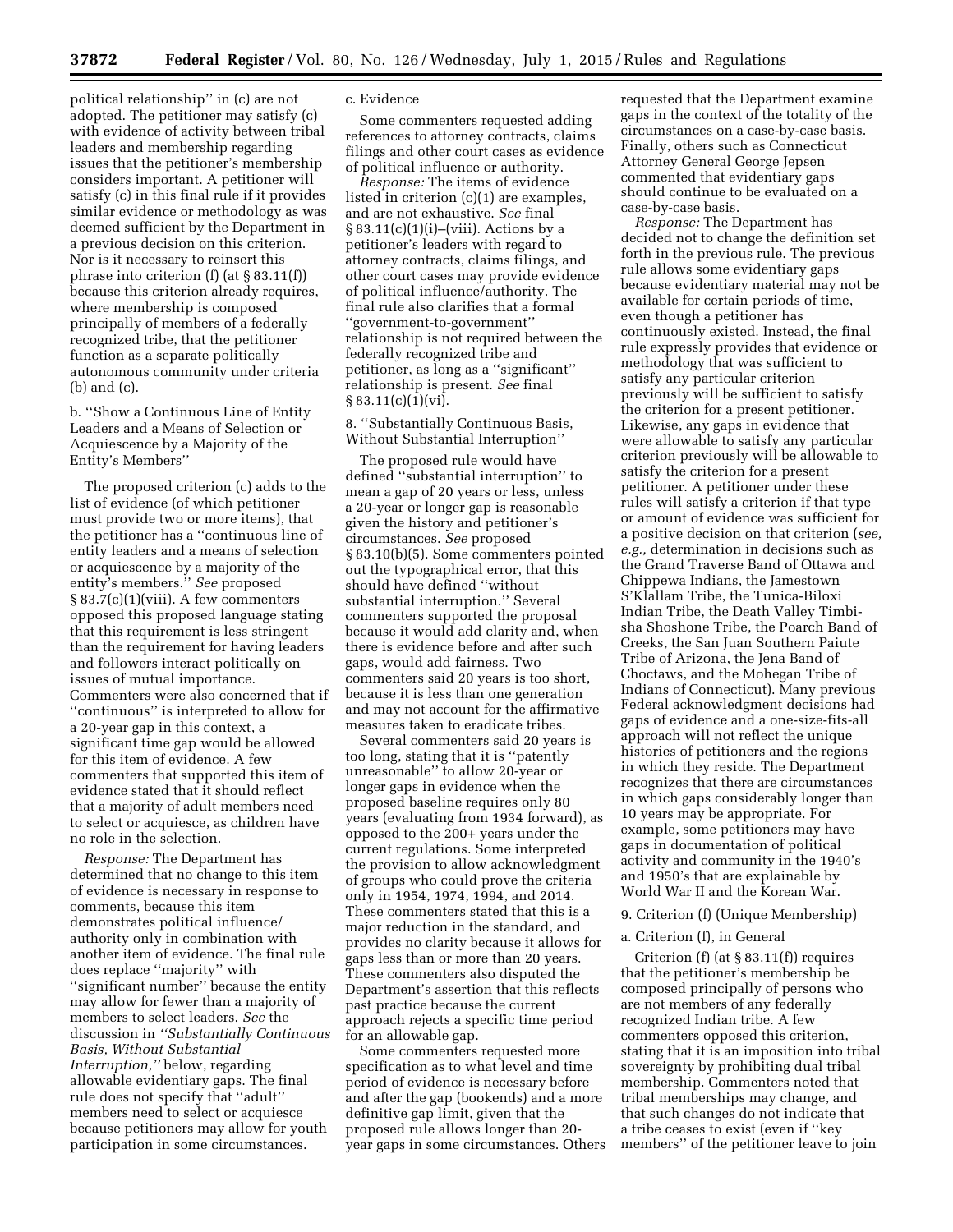a federally recognized tribe to obtain services). A commenter suggested renaming this criterion as something other than ''membership'' because it is confusable with criterion (d). Other commenters suggested clarifying whether members must withdraw from the federally recognized tribe, clarifying how this criterion discourages splintering, and clarifying ''principally'' with a percentage.

*Response:* The Department has not changed Criterion (f)'s substantive requirements from the previous rule. The previous rule does not prohibit dual tribal membership; it requires only that a petitioner's membership not be ''composed principally'' of persons who have dual membership. The Department recognizes that tribal memberships may change, and that such changes do not indicate that a tribe ceases to exist. This criterion is intended to prohibit factions or portions of federally recognized tribes from seeking Federal acknowledgment as a separate tribe, unless they have been a politically autonomous community since 1900 (criteria (b) and (c)). The final rule does not define a percentage for ''composed principally'' because the appropriate percentage may vary depending upon the role the individuals play within the petitioner and recognized tribe. Even if a petitioner is composed principally of members of a federally recognized tribe, the petitioner may meet this criterion as long as it satisfies criteria (b) and (c) and its members have provided written confirmation of their membership in the petitioner. There is no requirement to withdraw from membership in the federally recognized tribe. The final rule titles this criterion ''unique membership'' in response to the comment that the title ''membership'' causes confusion.

b. Deletion of Previous Rule's Provision Prohibiting Members From Maintaining a ''Bilateral Political Relationship'' With the Federally Recognized Tribe

The previous rule at § 83.11(f) requires that, if petitioner's membership is principally composed of members of a federally recognized tribe, the petitioner must show that ''its members do not maintain a bilateral political relationship with the acknowledged tribe,'' in addition to showing the petitioner is politically autonomous and providing written confirmation of membership in petitioner. The proposed rule deleted the requirement to show that members do not maintain a bilateral political relationship with an acknowledged tribe. Some commenters opposed this change, stating that it could allow the acknowledgment

process to become a vehicle to allow for acknowledgment of factions of federally recognized tribes. These commenters requested that the Department correct the rule if criterion (f) is not intended to allow portions of a recognized tribe to separate.

*Response:* Criterion (f) requires that the petitioner be a separate politically autonomous community since 1900. In the past, the Department has acknowledged a tribe even though its members had census numbers with a federally recognized tribe. Notice of Final Determination That the San Juan Southern Paiute Tribe Exists as an Indian Tribe, 54 FR 51502, 51504 (December 15, 1989) (finding that San Juan Paiute members were not members in the Navajo Nation despite having Navajo census numbers). Indeed, the Department may acknowledge a tribe even though its members has dual citizenship in a federally recognized tribe and maintains a bilateral political relationship with that tribe if the petitioner operates as a separate politically autonomous community on a substantially continuous basis. The disqualification for having a bilateral political relationship in (f) is unnecessary because criterion (f) already requires that the petitioner function as a politically autonomous entity. For this reason, the final rule implements the proposed deletion of bilateral political relationship from criterion (f). *See* final § 83.11(f).

c. Exception for Members of Petitioners Who Filed Prior to 2010

For a petitioner who filed a letter of intent or a documented petition prior to 2010, the proposed rule would not consider as members of a federally recognized tribe, petitioner's members who became members of a federally recognized tribe after filing of the petition. Several commenters supported this proposed new exception. However, nearly all of those who commented on the 2010 cut-off date requested clarification of why the date was chosen or advocated for eliminating the date limitation. *See* proposed § 83.11(f)(2).

Several commenters opposed the exception, stating that it creates the possibility that portions of a recognized tribe could separate and become acknowledged. Some stated that a caseby-case examination is more appropriate than a blanket exception. Others requested specifying that a petitioner's members should sign statements saying they would belong exclusively to the petitioner should the petitioner obtain acknowledgment.

*Response:* The Department recognizes that there are situations in which

petitioners' members have become members of federally recognized tribes to obtain needed services pending the Department's review of a petition. The proposed rule attempted to address this situation by establishing a blanket exception. After reviewing the comments and past petitions, the Department has determined that this exception is not necessary because, if so many of a petitioner's members join a federally recognized tribe that the petitioner is then ''composed principally'' of members of the federally recognized tribe (*i.e.,* the petitioner is ''composed principally'' of members with dual membership), then the petitioner may nevertheless be acknowledged if it meets criterion (f) as just discussed. The proposed additional exception for petitioners who filed prior to 2010 is unnecessary because the existing exception adequately addresses those situations where a petitioner's members join a federally recognized tribe to obtain services. For this reason, the final rule deletes the proposed exception for petitioners who filed prior to 2010, but retains the intent of the proposed exception by permitting petitioners whose members have joined federally recognized tribes to obtain services while their petition is in the queue to still be eligible for acknowledgment. *See* final § 83.11(f).

# 10. Criterion (g) (Termination)

A few commenters expressed support for the proposed change to criterion (g) (at  $\S 83.11(g)$ ), which would put the burden on the Department to show that a petitioner was terminated or the subject of legislation forbidding the Federal relationship. Commenters stated this is ''obviously an important improvement'' and ''common sense.'' A few commenters objected to the proposed amendment because it reduces the burden on petitioners and is ''not appropriate.'' One commenter stated that there should be a process for groups to respond to the Federal Government's position on termination and for interested parties to weigh in.

*Response:* In past practice, the Department's legal team reviewed whether the petitioner is subject to legislation that has terminated or forbidden the Federal relationship, regardless of the documentation the petitioner provided in support of this criterion. Additionally, terminating or forbidding the relationship is a Federal action. For these reasons, the Department has determined that it is appropriate to clarify explicitly that the burden is on the Department to show that a petitioner was terminated or forbidden. *See* final § 83.11(g).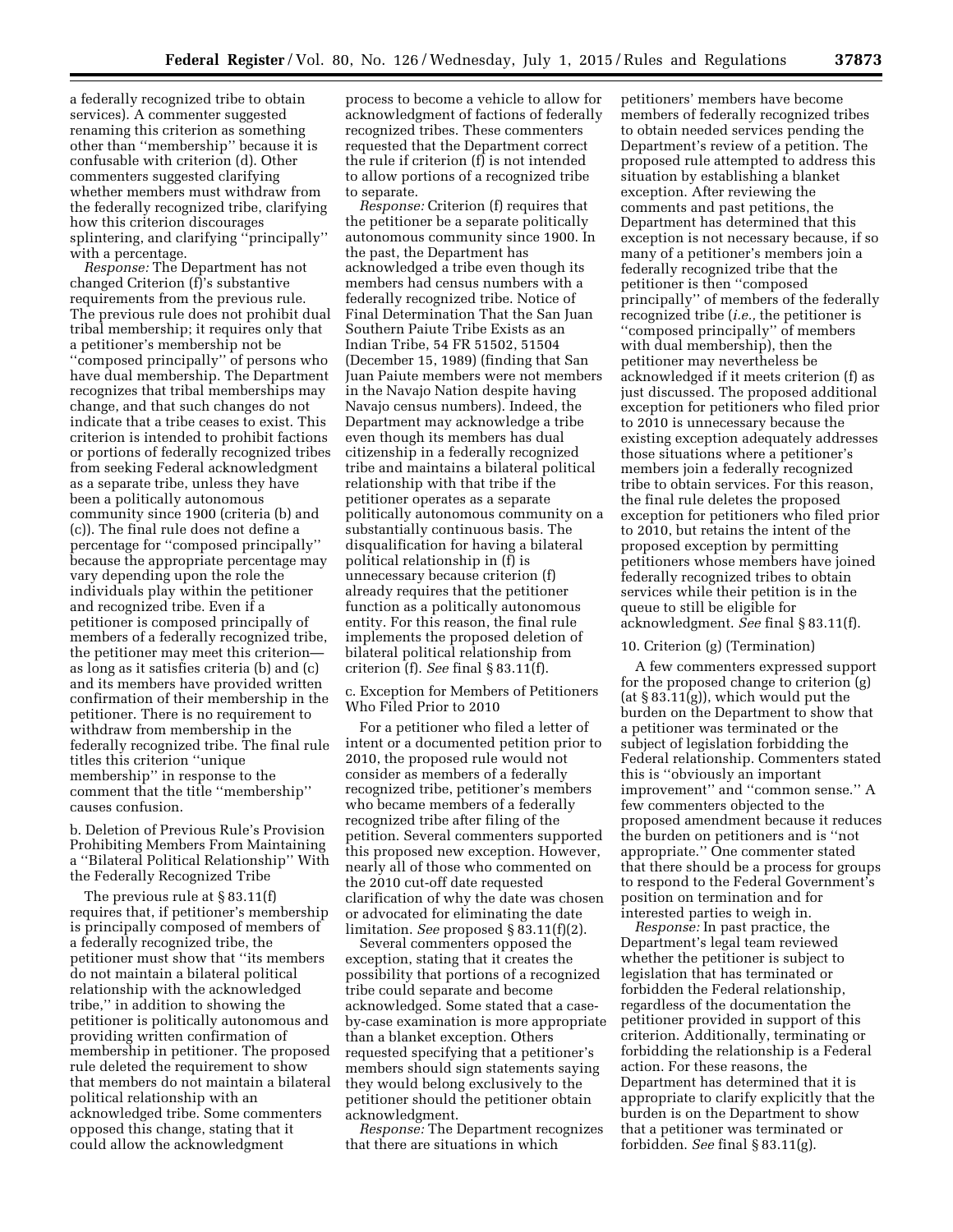Petitioners and interested parties may weigh in on the Federal Government's position on this criterion in response to the PF.

# 11. Splinter Groups

The proposed rule did not revise provisions addressing ''splinter groups,'' which is a subset of membership that ''separates from the main group.'' *See*  proposed § 83.4(a)(2). Many commenters stated that clarification is necessary regarding treatment of splinter groups in light of the proposed allowance for repetitioning and proposed revisions to criteria. (For example, one commenter speculated that splinter groups each could be recognized without actually demonstrating criteria (b) (community) or (c) (political influence/authority) simply by pointing to a State reservation.) Among the clarifications requested were what qualifies as a ''splinter group,'' and whether and to what extent splinter groups may be acknowledged. Commenters appeared to use the term ''splinter group'' to mean one or more of the following: Groups who splinter from current petitioners; groups who splinter from previously denied petitioners; groups who splinter from currently federally recognized tribes (as evidenced by eligibility for membership or claiming the same historical tribe); groups who splinter from (*i.e.,* are just a portion of) a historical tribe claimed by another petitioner or federally recognized tribe; and groups who splinter from tribes named in Termination Acts. Commenters argued that various types of these groups should or should not be acknowledged. For example, with regard to groups who splinter from current petitioners, several commenters requested incorporating the procedures in the 2008 Directive for dealing with splintering petitioners, noting that continued leadership disputes hamper the evaluation process, and dueling petitions from entities that trace themselves in some fashion to a common tribal entity have long caused problems, leading to delayed and costly petition reviews, intense conflicts, and litigation. Commenters also requested a prohibition against the Department forcing petitioners into one group.

With regard to groups who splinter from previously denied petitioners, several commenters were concerned that petitioners may be acknowledged even if they are splinters of previously denied petitioners or petitioners who claim they are the ''main group'' and the previously denied petitioner was the splinter.

Federally recognized tribes, in particular, expressed concern that

groups who claim the same historical tribe could appropriate the federally recognized tribe's history and that the shortened time period for showing community and political influence/ authority would facilitate their acknowledgment. A few commenters requested prohibiting splinters from historical tribes and State-recognized tribes to prevent subsets of a historical tribe from being acknowledged (rival groups may claim to be descendants of the historical tribe).

*Response:* The final rule does not change the way the Department has handled ''splinter groups.'' The Department will continue to address ''splinter groups'' with the same rigor it has applied under the existing rules. With regard to splinters of petitioners, the final rule continues to allow for the approach of the 2008 Departmental guidance to address conflicting claims to leadership within a petitioning group that interfere with OFA's ability to conduct business with the group. Specifically, the Department may request additional information from the petitioner to clarify the situation and OFA may suspend its review of the petition. *See* 73 FR 30146 (May 23, 2008). OFA's suspension would be based on the leadership dispute qualifying as an ''administrative problem'' with the petition under § 83.31.

With regard to other types of ''splinter groups,'' final 83.4 incorporates a crossreference to criterion (f), which prohibits any petitioner from being composed principally of members of a federally recognized tribe unless the petitioner can provide evidence that it was an autonomous political community since 1900. The Department will continue the approach it has previously utilized. *Final Determination of Federal Acknowledgment for the Jena Band of Choctaw Indians,* 60 FR 28480 (May 31, 1995) (finding the Jena Band of Choctaw Indians to be a separate and distinct Indian group, first identified by Federal Census in 1880, who descended from the Choctaws who left the historical Mississippi Choctaws).

#### *B. Re-Petitioning*

Numerous commenters stated their support for allowing re-petitioning, stating that it is necessary for equal protection, appropriate because implementation of the rules has become more stringent over the years, and may be legally permissible. *See* proposed § 83.4(b).

Numerous commenters were opposed to allowing re-petitioning, stating that allowing re-petitioning:

• Violates Federal law (separation of powers, collateral estoppel, res judicata), is arbitrary and capricious, and exceeds the Department's authority;

• Is unnecessary if the regulatory revisions truly are not affecting criteria or changing the standard of proof;

• Is inefficient and administratively burdensome;

• Undermines finality and certainty, disrupting settled expectations;

• Is unfair to stakeholders, especially those who have already litigated against the unsuccessful original petition;

• Is unfair to other petitioners and tribes who may have legitimate petitions;

• Is unfair particularly to Connecticut;

• Could result in acknowledgment of previously denied petitioners;

• Is unnecessary because petitioners can challenge in court instead; and

• Is unreasonable, especially with such a low standard for allowing repetitioning.

A few commenters were neutral on repetitioning because ultimately the same individuals who reviewed the original petition would be reviewing the repetition and re-petitioning will require a petitioner to obtain resources (hire historians, genealogists, *e.g.*) to go through the petitioning process again. Some suggested that any Departmental employee who was associated with the original negative finding should be precluded from participating in the review of the re-petition. A few requested clarifications on the standard for allowing re-petitioning and on the order in which petitions, once repetitioning is granted, would be reviewed.

Many commenters, including those who submitted form letters, opposed the proposed condition that re-petitioning would be allowed only with the consent of the opponents to the original petition, which some characterized as the ''third party veto.'' These commenters stated that this condition, among other things:

• Is unfair (favoring third-party interest over correction of injustice), will deprive a petitioner of even making the case for re-petitioning, and will prevent getting to the truth of whether the tribe should be acknowledged;

• Treats petitioners unequally;

• Allows for political intervention in what should be a fact-driven process;

• Is an illegal delegation of authority under the Appointment Clause and is legally unprecedented;

• Is illegal for other reasons (under the Fifth Amendment Due Process Clause, Supremacy Clause, Commerce Clause) or is arbitrary and capricious;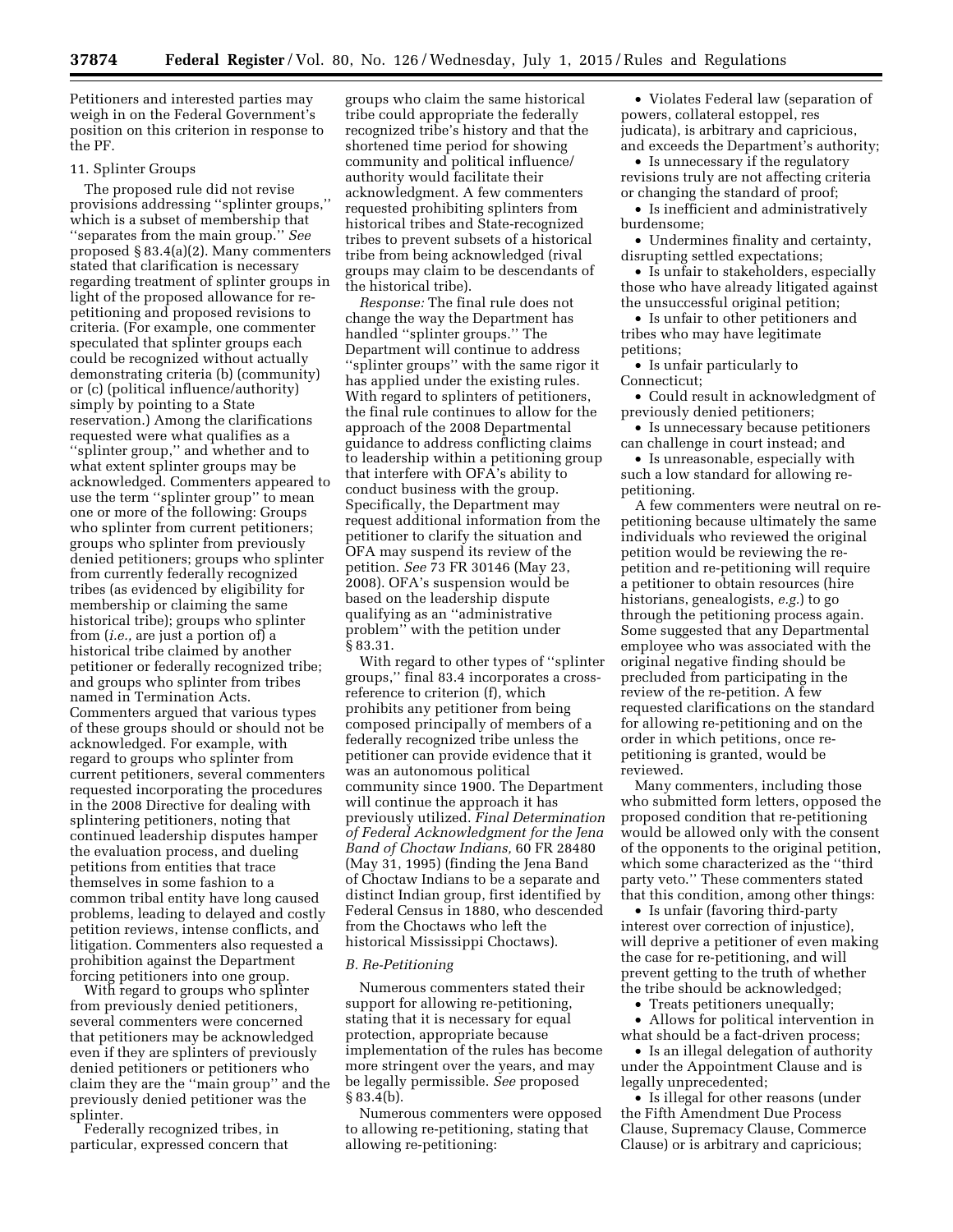• Is based on an invalid justification (established equities) that fails to consider petitioners' interests; and/or

• Is politically motivated by Connecticut's influence.

Some commenters suggested removing the third-party consent condition and instead allowing interested parties to participate in the hearing on whether re-petitioning is appropriate. Others suggested third parties be limited to participating in the petitioning process, if the re-petitioning request is granted. Some commenters stated that no third-party participation is appropriate in a re-petitioning request because third parties' objections are based on factors other than whether the petitioner meets the criteria for acknowledgment.

Those in support of the third-party consent condition stated that they would prefer not to allow re-petitioning at all, but if re-petitioning is allowed, then the third-party veto is necessary to protect established equities and should be expanded to require consent of all interested parties, regardless of whether they participated in a prior proceeding involving the original petition.

A few commenters suggested different approaches to re-petitioning, allowing re-petitioning in only certain circumstances, such as if:

• A substantial number of years passes and there is significant new evidence;

• There is a showing of some modification of evidence;

• The ALJ consults with nearby federally recognized tribes before making a decision, to give those who were not notified previously a chance to be involved;

• The petitioner exhausted their administrative and appellate remedies; or

• Third parties involved in a prior proceeding are granted special standing.

*Response:* The proposed rule would have provided for a limited opportunity for re-petitioning. After reviewing the comments both in support of and in opposition to allowing for any opportunity for re-petitioning, limiting re-petitioning by providing for thirdparty input, and other suggested approaches for re-petitioning, the Department has determined that allowing re-petitioning is not appropriate. The final rule promotes consistency, expressly providing that evidence or methodology that was sufficient to satisfy any particular criterion in a previous positive decision on that criterion will be sufficient to satisfy the criterion for a present petitioner. The Department has petitions pending that have never been reviewed.

Allowing for re-petitioning by denied petitioners would be unfair to petitioners who have not yet had a review, and would hinder the goals of increasing efficiency and timeliness by imposing the additional workload associated with re-petitions on the Department, and OFA in particular. The Part 83 process is not currently an avenue for re-petitioning.

#### *C. Standard of Proof*

Proposed § 83.10(a) would attempt to clarify that the ''reasonable likelihood'' standard of proof means that there must be more than a mere possibility but does not require ''more likely than not.'' The clarifying language is based, in part, upon the definition of ''reasonable likelihood'' applied by the Supreme Court in determining whether there is a reasonable likelihood that a jury has misapplied a jury instruction for capital offense sentencing. *See* proposed § 83.10(a)(1). Several commenters expressed support for the proposed clarification to increase predictability and consistency in application. Some stated they specifically support clarification that the standard does not require ''more likely than not'' to counteract what, they assert, is a Departmental trend to require more and more evidence over time. Several commenters opposed how the proposed rule defined ''reasonable likelihood,'' stating that it would substantially lower the standard of proof, would allow acknowledgment of groups who ''more likely than not'' do *not* meet criteria, and would take away the Department's ability to balance evidence by requiring acknowledgment if there is ''more than a mere possibility.'' Commenters also stated that the Supreme Court's interpretation of ''reasonable likelihood'' in the case cited in the proposed rule is inapplicable and inappropriate for application to the acknowledgment process because the cited case involved jury instructions in a criminal (death penalty) case—where, as one commenter stated, society would rather acquit the guilty than wrongly convict the innocent. Commenters also stated that interpreting ''reasonable likelihood'' in this way exceeds the Department's authority, is inconsistent with the Administrative Procedure Act and *Steadman* v. *SEC,* 450 U.S. 91 (1981), raises significant due process issues, and is unprecedented (no other Federal agency uses this standard in making eligibility determinations).

Several commenters provided alternative suggestions, including applying a preponderance of the evidence/''more likely than not'' standard. One suggested providing that

a criterion is met ''if the evidence is sufficient for a reasonable mind to conclude that the criterion is met viewing the evidence in the light most favorable to the petitioner, in the specific cultural, social, political, and historical context of the tribe and in the light of adverse consequences caused by Federal policy or actions.'' Some commenters stated that subjective judgment is involved, even with a clear definition of ''reasonable likelihood.'' Some requested reinserting the June 2013 discussion draft's language that the evidence will be viewed in the light most favorable to the petitioner.

*Response:* In light of commenters' concerns that the proposed rule changed the standard of proof, the final rule retains the current standard of proof and discards the proposed interpreting language. The final rule expressly provides that evidence or methodology that was sufficient to satisfy any particular criterion in a previous positive decision on that criterion will be sufficient to satisfy the criterion for a present petitioner. In other words, a petitioner today satisfies the standards of evidence or baseline requirements of a criterion if that type or quantum of evidence was sufficient for a past positive decision on that criterion. The Department will continue to interpret ''reasonable likelihood of the validity of the facts'' as described in the 1994 preamble (at 59 FR 9280 (February 25, 1994)) and will not apply a more stringent interpretation of that standard. *See* final § 83.10(a). *See also, e.g.,*  Summary Under the Criteria and Evidence for Final Determination for Federal Acknowledgment of the Cowlitz Indian Tribe, February 14, 2000, p. 101 (stating that the general standard is a ''reasonable likelihood'' and ''not that there must be conclusive proof'').

# *D. Third-Party Participation in the Acknowledgment Process*

Many commenters addressed the level of third-party participation in the petitioning process. Those commenters arguing that third parties should have more opportunity for participation stated that the proposed rule would severely limit third-party involvement by restricting the right to notice, allowing no opportunity to rebut petitioner's responses, eliminating the opportunity to seek an on-the-record meeting or IBIA reconsideration, restricting to certain parties the right to have an impact on a positive PF, and making monitoring the petition more difficult by establishing more phases of review. One commenter stated that the proposed rule establishes an iterative process for the petitioner to engage OFA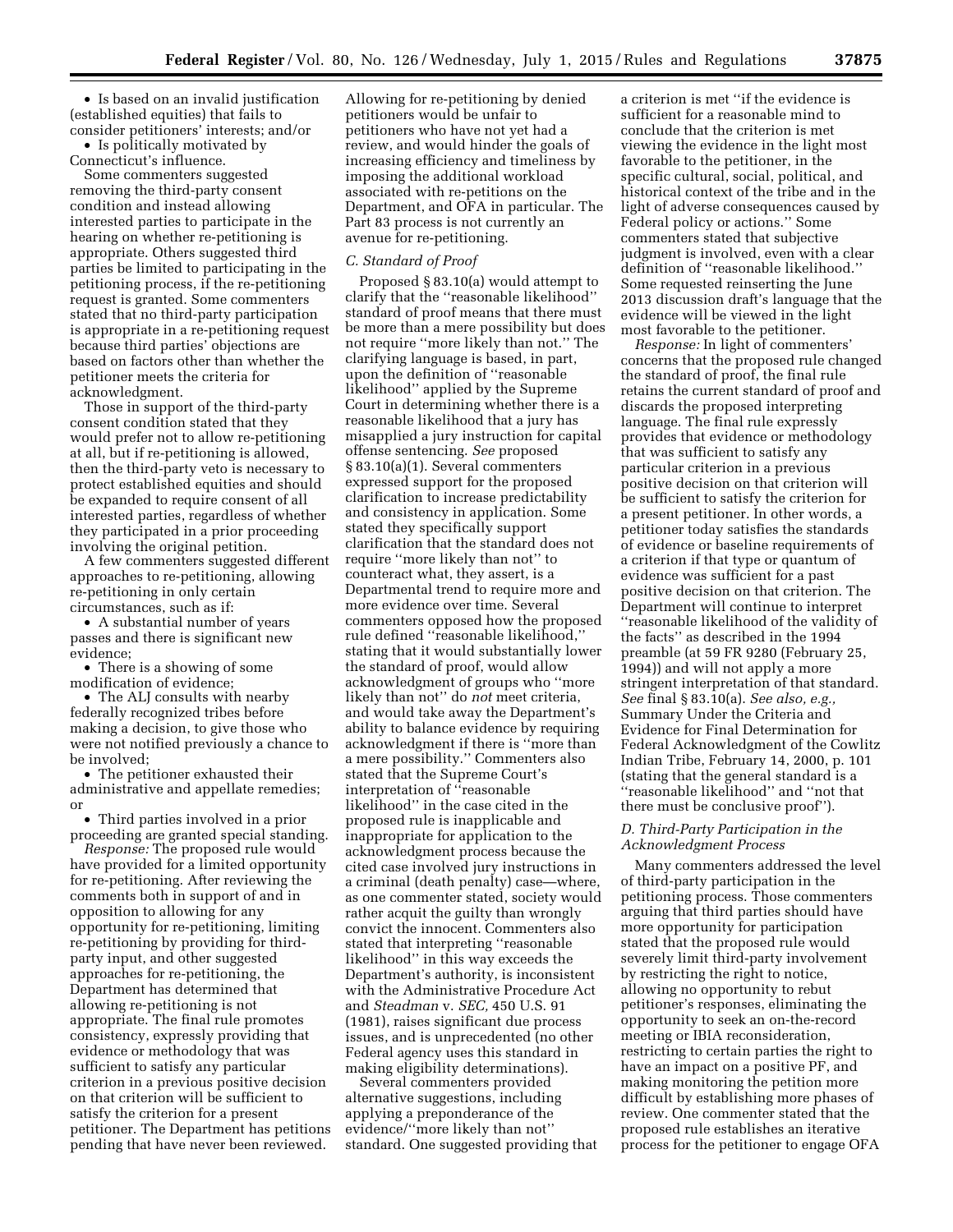at every stage—creating a tutelage-like process between the petitioner and the agency. Federally recognized tribes asserted that they, in particular, should have more opportunity for input under the *DOI Policy on Consultation with Indian Tribes* and because they are more aware of tribal histories. Commenters provided a number of suggestions for allowing more opportunity for thirdparty input.

Other commenters stated that more limits on third-party participation should be imposed because third parties improperly weigh in on acknowledgment petitions based on land-into-trust issues, taxation, discrimination, gaming fears, financial and political pressures, and other factors that do not address whether the petitioner meets the criteria. These commenters state that the process should be between a petitioner and the Department only and that, otherwise, third parties with substantial resources and power can challenge evidence and question interpretation of the criteria to disrupt petitions. Commenters provided suggestions for prohibiting or limiting third party participation, including imposing a requirement for comments and evidence to be directly relevant to whether the petitioner meets the criteria.

Specific provisions that were the focus of comments on third party participation follow.

1. Who Receives Notice of the Receipt of the Petition

The proposed rule provides that the Department will publish receipt of a documented petition in the **Federal Register** and on the OFA Web site, but will also notify in writing the governor and attorney general of the State in which petitioner is located, any federally recognized tribe within the State or within a 25-mile radius, or any other recognized tribe and petitioner that appears to have a historical or present relationship with the petitioner or may otherwise have a potential interest. *See* proposed § 83.22(b)(2).

With regard to restricting notice to tribes within a certain radius, some commenters supported this limitation, stating that it would reduce the influence of parties hundreds of miles away who may be antagonists. Commenters opposed to this limitation stated that it is arbitrary because petitioners beyond the 25-mile radius could claim the same heritage as a federally recognized tribe, that it inappropriately suggests a gaming standard, and that generally a tribe's presence extends beyond its headquarters. Some commenters

suggested notifying any federally recognized tribe: To which the petitioner claims to have ties or shared heritage; with trust land in the same State as petitioner; within a radius of aboriginal territory rather than headquarters; or within 100 miles. The proposal also provided that when a positive PF is issued, only certain parties may object, including tribes within 25 miles. *See* proposed § 83.37.

Several commenters stated that local governments should receive written notice of the petition because the local governments have interests beyond those of the State (*e.g.,* public health and safety service impacts) and otherwise may not be aware of the petition. Some commenters suggested that notice of the petition and proposed finding should be provided to all residents, businesses, landowners, and others within a 25-mile radius. Another commenter suggested notice to State government agencies responsible for Indian affairs. A few commenters stated that sending notice to the State and others is inappropriate because tribes do not receive notice of every State action.

*Response:* After reviewing the comments, the Department determined the proposed addition of notice to tribes within a certain radius or within the State to be unnecessary, because the rule already provides for constructive notice to all through publication in the **Federal Register** and direct notice to any tribe that appears to have a historical or present relationship with the petitioner or that may otherwise be considered to have a potential interest in the acknowledgment determination. The final rule provides additional notice to county-level (or equivalent) governments, in response to comments by Stand Up for California and others; continues to require notice to the State governor and attorney general and affected tribes and petitioners; and allows for notice to everyone else through publication in the **Federal Register** and on the OFA Web site. *See*  final § 83.22. Through much greater use of Web site publication, the new rule increases transparency throughout the administrative process of consideration.

# 2. Deletion of Interested Party Status

Many commenters opposed the proposed deletion of the ''interested party'' definition from § 83.1 and asserted that certain parties should have the ability to participate fully in the acknowledgment process. These commenters stated that local governments, landowners, and other parties affected by the acknowledgment decision must have broader rights of participation to ensure due process,

fairness, integrity, and transparency. Some federally recognized tribal commenters stated that the Department's Indian trust responsibility requires their full participation in the acknowledgment process. Other commenters suggested reinserting the definition of ''interested party'' but establishing a formal process for determining who qualifies as an ''interested party'' or restricting interested parties to those with direct material interests. Commenters had other suggestions about disclosing the identity of interested parties and clarifying what happens to those who already have been granted interested party status in pending petitions. Comments on the term ''informed party'' defined in § 83.1 requested some process for determining whether a party is informed of the petitioner's history (as opposed to a party who wants to be informed of the petition's progress).

*Response:* The final rule allows anyone who is interested in the petition to submit comments and evidence and receive notice, without labelling such individuals or entities. The final rule allows for broader notice, regardless of whether a particular party would qualify as an ''interested'' or ''informed'' party under the prior rules. The Department wishes to obtain relevant, reliable evidence from any source. Accordingly, the terms ''interested party'' and ''informed party'' are no longer necessary for the purposes of defining the persons who will be notified of actions on a specific petition, and therefore the terms have been deleted. *See* final § 83.1.

# 3. Comment Periods

Several commenters stated that limiting the period for commenting after receipt of a petition to 90 days from Web site posting and reducing the time period for comment on PFs unjustly limits third party participation.

*Response:* These comments are addressed in *Process—Timelines,*  below.

#### *E. Process—Approach*

### 1. Letter of Intent

The proposed rule would delete the optional step in the current § 83.4 of providing a letter of intent to submit a petition. Some commenters expressed support for deletion because many who provide letters of intent never submit petitions. Some commenters opposed eliminating this step because the letters track groups claiming tribal status, put others on notice that groups intend to seek Federal acknowledgment (and allow the others to start their own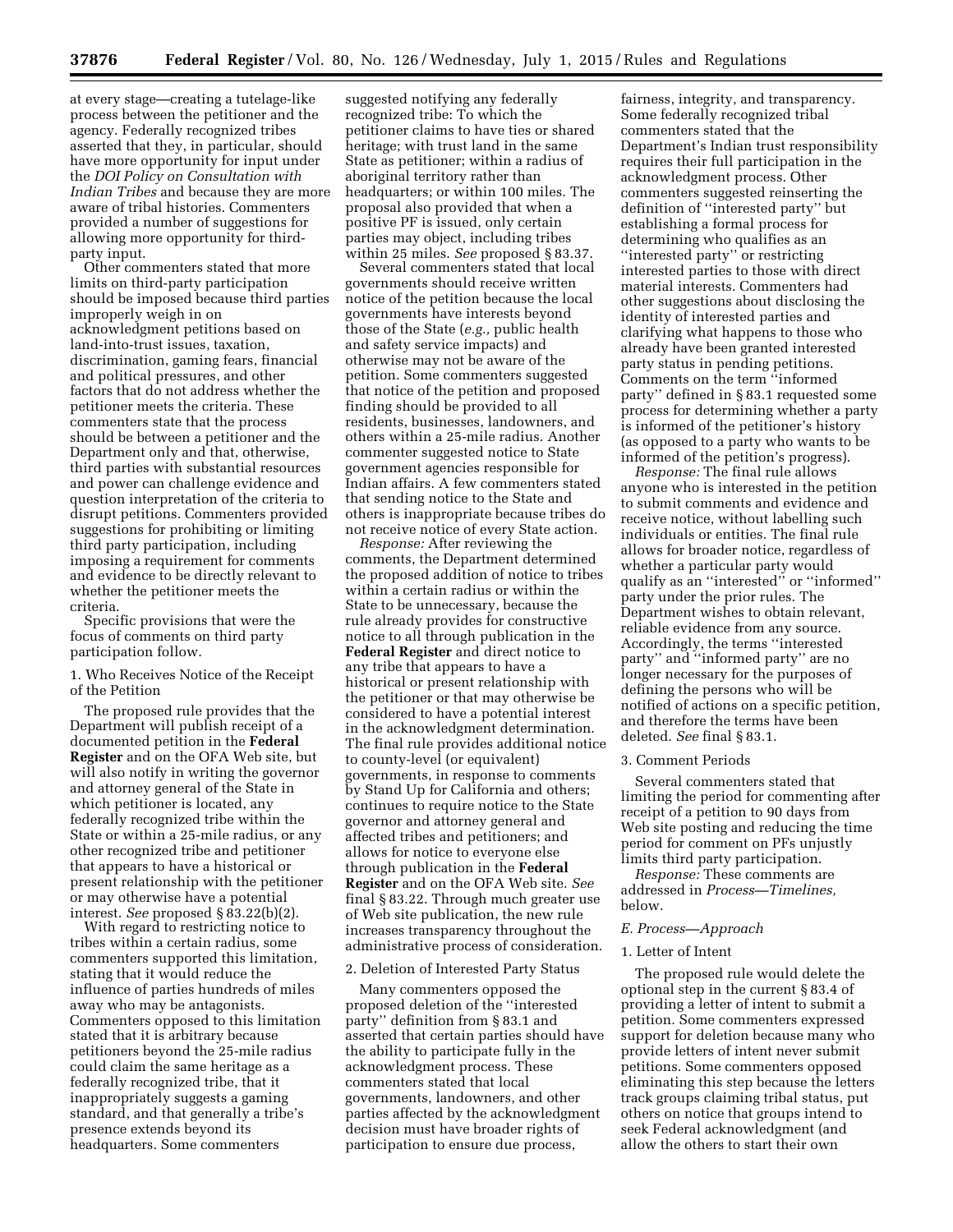research), provide information for Departmental budget and staffing planning, benefit petitioners by allowing them to qualify for grants, etc., impose only a minimal burden, and are consistent with other Federal practices. Some commenters suggested alternatives to deleting this step, for example, imposing an expiration date so that a letter of intent is effective for a limited time (*e.g.,* three years).

*Response:* The final rule deletes the letter of intent step because, as some commenters noted, many who submit letters of intent never follow through to submit petitions. The Department reviewed the commenters' concerns with deleting this step and determined that the improvements in clarity (the process will now clearly begin with the filing of a documented petition) and efficiency (fewer Departmental resources required) outweigh the potential negatives of eliminating this step. Prior to the effective date of this rule, the Department will send a letter to each entity who has submitted only a letter of intent, and encourage submission of a documented petition and inform them that if they do not, they will not be considered petitioners. Each entity that has submitted only a letter of intent is not a petitioner in the process unless and until it submits a documented petition.

# 2. Phased Review

Under proposed § 83.26, OFA would conduct a phased review of the criteria. Most who commented on the proposed phased review supported it, noting that satisfaction of the descent criterion (e) is a threshold issue and that, because evaluation of criteria (b) (community) and (c) (political influence/authority) is more time consuming, phased review should make the process more efficient. One petitioner suggested reviewing criterion (d) (governing document) with criterion (e) to ensure submission of a governing document and membership list.

A few commenters opposed eliminating the process for allowing expedited rejections of petitions in the current § 83.10(e) based on any one of the descent, membership, or termination criteria; others preferred the 2013 discussion draft approach of having expedited positive and negative findings.

*Response:* The final rule streamlines the phased review and expedites the entire process by providing for a review first of criteria (d) (governing document), (e) (descent), (f) (unique membership), (g) (termination), and any claim to previous Federal acknowledgment; and second of criteria

(a) (identification), (b) (community), and (c) (political influence/authority). *See*  final § 83.26. These two phases combine evaluations of the criteria that are most likely to be evaluated together even in the absence of defined phases. The result is likely to produce any negative decisions in a quicker manner, thereby resolving petitions sooner, reducing time delays, increasing efficiency, and preserving resources.

#### 3. Technical Assistance

The proposed rule would require OFA to conduct a technical assistance (TA) review for each of the two review phases, *see* proposed § 83.26(a)(1) and (b)(1). A few commenters requested that interested parties be permitted to request and participate in TA reviews. A few commenters stated that allowing multiple TA reviews creates a fragmented process and omits the prereview TA that often identifies problems in advance of OFA consideration.

*Response:* Under the Department's long-standing practice, OFA provides the petitioner with TA review because the petitioner is seeking Federal acknowledgment. However, to promote transparency, the final rule provides for the Department to make each TA review letter publicly available by posting it on the Web site as soon as it is issued, to allow review by anyone who is interested. *See* final § 83.22(c). The final rule limits the number of TA reviews to two, at the most: One for each phase. Each TA review will be limited to the criteria that are to be reviewed during that stage (*i.e.,* Criteria (d) (Governing Document), (e) (Descent), (f) (Unique Membership) and (g) (Termination) in Phase I and the remaining criteria in Phase II). Because some petitioners may fail to proceed to the second phase, splitting the TA review into two phases will help promote efficiency. In addition, petitioners may seek informal assistance and guidance from OFA prior to submitting a petition.

# 4. Providing Petitioner With Opportunities To Respond

Several commenters supported the proposed provision allowing a petitioner to respond to comments prior to issuance of a PF (proposed § 83.24), ensuring the Department has all relevant information. A few suggested allowing a reasonable extension beyond 60 days, if requested. Also, some commenters expressed support for the proposed requirements that OFA provide the petitioner with any material used in the PF or FD and that the AS–IA remand a favorable PF to OFA if new evidence might support a negative PF (proposed § 83.42(b)). One commenter stated that

these changes are necessary to ensure due process and address the problems that, in its experience as a petitioner, plagued its petition following a favorable PF.

*Response:* The final rule includes the proposed approach allowing a petitioner to respond to comments prior to the issuance of a PF and ensuring OFA provides the petitioner with any material used in the PF, to the extent allowable under Federal law. The requirement in proposed § 83.42(b) for remand to OFA if new evidence may support reversal of a positive PF has been deleted because it could have added significant delays to the process. Instead, the final rule provides, at § 83.41, that the Assistant Secretary will review the positive PF in light of the comments on the PF and the petitioner's response.

5. Suspensions (Proposed § 83.31) and Withdrawals (Proposed § 83.30)

Several commenters requested a time limit on suspension of review of a petition for technical or administrative problems to ensure the suspension lasts no longer than a year and to allow the petitioner to resume at any time. A few commenters also requested allowing petitioners to request suspension of their petitions where acts of God impede them from moving forward.

Some commenters stated that the proposal to allow petitioners to withdraw their petitions after active consideration begins would allow petitioners to avoid negative findings, affecting the integrity of the acknowledgment process. They also note that it is inefficient to allow withdrawals because the Department will expend resources without reaching a final decision. A few commenters suggested allowing for withdrawal after active consideration only with the consent of AS–IA.

Other commenters said that the proposal to allow withdrawal after the beginning of active consideration is only fair, to allow petitioner to gather additional evidence if needed. Several commenters objected to the proposal that petitions that are withdrawn and then re-filed will be placed at the end of the register of documented petitions when re-filed; these commenters stated that petitioners who withdraw should not lose their place in line if the withdrawal is for less than a year.

*Response:* The final rule takes the approach that when the petitioner is preparing information to submit in response to technical assistance, no timeline applies. This negates the need for the petitioner to request a suspension from the Department; rather,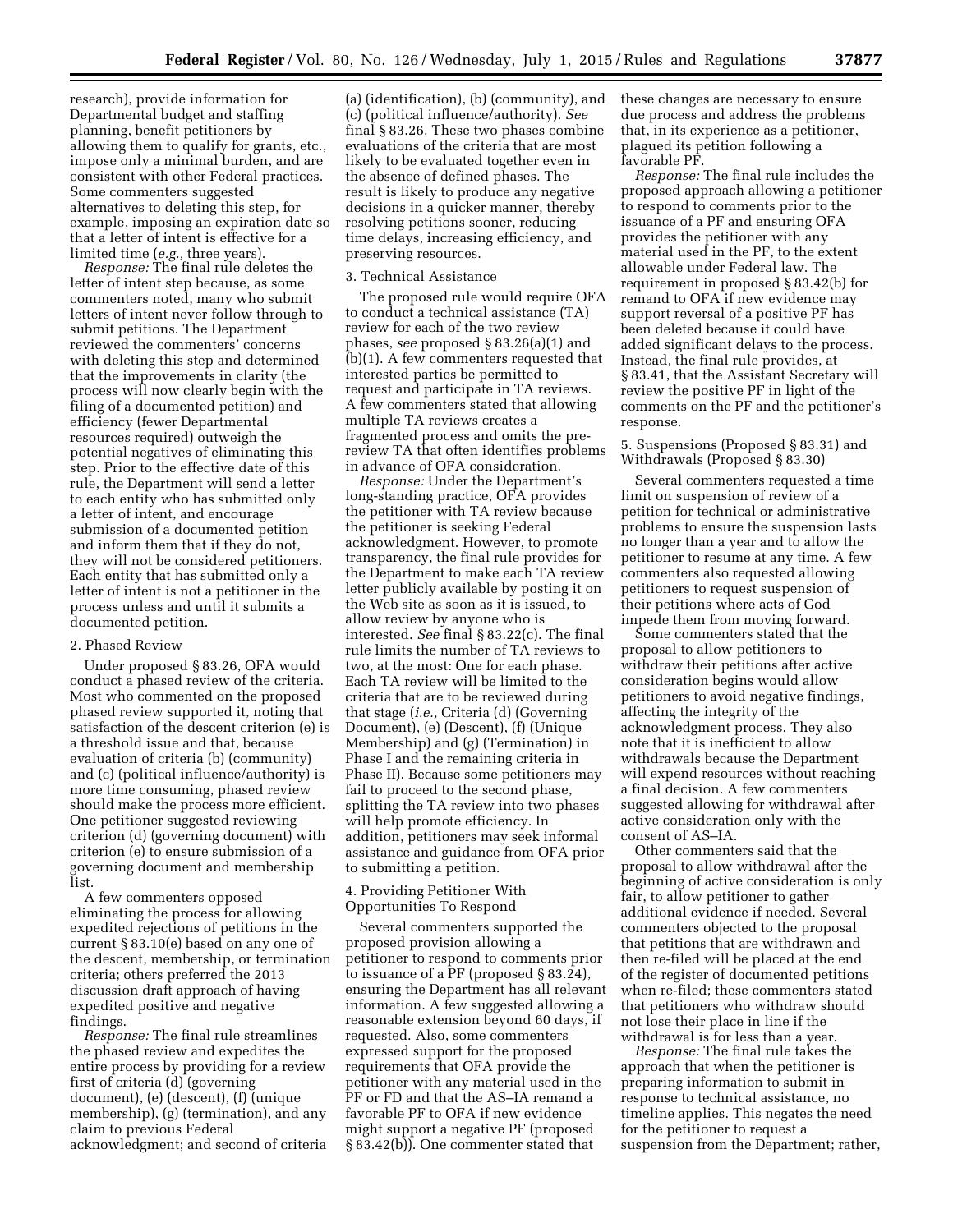the petitioner may take whatever time it needs. Upon submission of petitioner's response, the timelines imposed on the Department for that phase will begin to run. Where the Department faces technical or administrative difficulties that prevent review, the final rule allows for the Department to suspend its own review. *See* final § 83.31. No suspension is necessary to allow time for the petitioner's responses to technical assistance, because the final rule does not impose timelines on these actions. With regard to withdrawal, the final rule allows for withdrawal but with the consequence that the petition will be placed at the end of the numbered register upon re-submission. There is no need to provide that a petitioner does not lose their place in line if the withdrawal is less than a certain timeframe, because the petitioner always has the option of taking as long as they like to respond to technical assistance, in lieu of withdrawal.

# 6. Decision-Maker

Several commenters opposed the proposed approach of having OFA issue the PF (proposed § 83.32) and AS–IA issue the FD (proposed § 83.42), rather than the current approach where AS–IA issues both the PF and FD with OFA's input. These commenters stated that separating OFA experts' analysis from AS–IA's evaluation would allow AS–IA to deviate from evidence and findings without standards and make a political decision. Commenters also stated that the proposed approach promotes the idea that there is an adversarial relationship between OFA and AS–IA. These commenters believe OFA should provide neutral, expert analysis to AS– IA in each instance and AS–IA should issue both the PF and FD to provide greater checks and balances and more accurate findings by allowing for another level of fact checking and editing. At least one commenter supported the proposed approach, saying that OFA's findings should be advisory only.

*Response:* The Department does not agree that having OFA issue the PF separates OFA experts from AS–IA, allows for arbitrary deviation, or promotes an adversarial relationship. OFA exists within and reports to the Office of the AS–IA and works at AS– IA's direction. Moreover, having OFA issue the PF underscores the crucial role that OFA plays in the process. The final rule retains the proposed approach of having OFA issue the PF as a documented recommendation for AS–IA to consider when preparing the FD. AS– IA's preparation of the FD will be based

on the complete record, including the PF issued by OFA, comments and responses on the PF, and any hearing record and ALJ recommended decision. The Assistant Secretary may continue to seek the input of OFA, as technical staff throughout this process.

# 7. Automatic Final Determination

For improved efficiency, several commenters supported proposed § 83.37(a), which would require automatic issuance of a positive FD when there is no significant opposition to a positive PF from the State or local government or any federally recognized Indian tribe within the State or within a 25-mile radius of petitioner's headquarters. One commenter stated that a positive FD should be issued within 30 days after issuance of the positive PF rather than waiting 90 days for comments under proposed § 83.35(a). Those who opposed this requirement stated that all positive PFs should be treated the same, regardless of who submits comments, and that limiting commenters to certain interested parties violates the APA requirement that the whole record be considered, leaving those other interested parties without any procedural rights to protect their interests.

*Response:* In response to commenters' concerns regarding limiting commenters to certain parties, the final rule treats all commenters the same, regardless of who submits comments, but clarifies that the objection to the positive PF must be supported by evidence as to whether the petitioner meets the criteria. *See* final § 83.36. Allowing for automatic issuance of a positive FD if there is no objection with evidence germane to the criteria, conserves resources, and promotes efficiency in the process.

# 8. Prioritizing Reviews

A number of commenters requested clarification of the priority of various categories of petitions (those pending during the regulatory process, suspended petitions, previously denied petitions), and advocated that various categories be given top priority in the order of review. One commenter suggested creating tiers for review based on which petitions are easiest to process.

*Response:* The final rule's revised process, which separates review into two phases, is intended to improve efficiency by focusing review first on a limited number of criteria to eliminate petitioners who do not meet those basic criteria, before embarking on the more time- and resource-intensive review of the other criteria. *See* final § 83.26.

9. Proceeding Under the New or Old Version of the Regulations

Several commenters stated their support for allowing a petitioner who has a currently pending, complete documented petition on active status to choose whether to proceed under the new or current regulations. These commenters requested clarification on how to proceed under the new regulations and requested that they be placed in highest priority if they already submitted a letter of intent or other documentation under the current regulations.

*Response:* The final rule, at § 83.7, establishes that the final rule will apply, except that a petitioner with a currently pending, complete documented petition may choose to proceed under the current regulations if it notifies the Department by the stated deadline. The Department will notify each such petitioner of the option to proceed under the current regulations. A petitioner must respond by the deadline if it chooses to do so; otherwise, the petitioner will be subject to the new regulations. *See* § 83.7. OFA will maintain a list of petitions that are awaiting Departmental action at any given time and address those petitions in the order in which they were submitted.

# 10. Precedent and Other Comments

A few commenters requested specific language be added to the preamble regarding precedent (ranging from ensuring that OFA precedent continues to be followed, to ensuring that prior negative decisions of OFA will not be used to interpret the new regulations) and other statements as to applicability. Commenters commented on various other aspects of the process, OFA's qualifications and oversight, making available example formats for the petition, and whether the Department owes a trust responsibility to petitioners.

*Response:* Because the final rule does not make significant changes to the criteria, the Department's precedent stands. To address concerns that the Department is implementing the criteria in an increasingly stringent manner, the final rule adds a section in § 83.10 to ensure that the Department is applying the criteria consistently. The final rule states that if there is a prior final positive decision finding evidence or methodology to be sufficient to satisfy any particular criterion previously, the Department will find it sufficient to satisfy the criterion for a present petitioner. In other words, a petitioner satisfies the standards of evidence or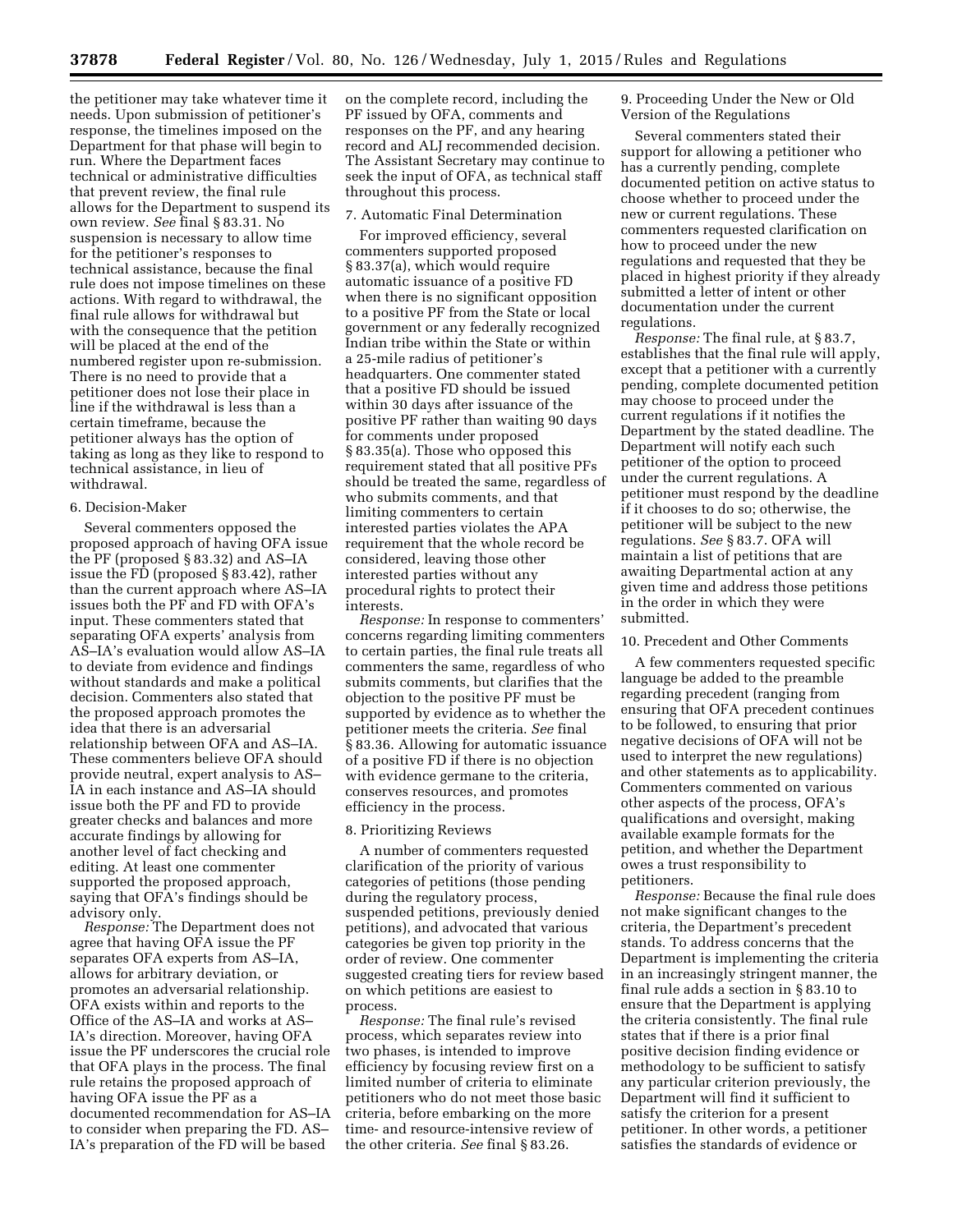baseline requirements of a criterion if that type or amount of evidence was sufficient for a positive decision on that criterion in prior final decisions (*see., e.g.,* the Grand Traverse Band of Ottawa and Chippewa Indians, the Jamestown S'Klallam Tribe, the Tunica-Biloxi Indian Tribe, the Death Valley Timbisha Shoshone Tribe, the Poarch Band of Creeks, the San Juan Southern Paiute Tribe of Arizona, the Jena Band of Choctaws). The Department has considered the other miscellaneous comments and determined that they do not warrant any revisions to the regulation.

# *F. Petitioning Process Timelines*

#### 1. Timelines—Overall

We received several comments on how long the process currently takes, noting that, even with the proposed deadlines, the proposed process would continue to be lengthy, due to multiple instances of providing technical assistance, submission of new evidence, and the requirement that petitioners see and respond to any evidence before a PF is issued. These commenters stated that these parts of the process are unrealistic, unworkable, and inefficient. A few commenters suggested having more accountability for timeliness through a deadline for all prospective petitioners to submit their petitions, a deadline for the Department to issue decisions on all petitions, or parameters for how long a petition stays on the ''ready'' list.

Several commenters supported the proposed timelines and requested they be strictly upheld, either allowing for a way to compel agency action or the issuance of automatic findings in support of petitioner. One commenter suggested adding timelines to the technical assistance process and one suggested the entire process be subject to a 6-month deadline.

*Response:* The Department has retained the proposed timelines in nearly all instances to ensure efficiency. The final rule reduces the proposed opportunities for technical assistance to two (not including any informal guidance a petitioner may obtain prior to submitting a documented petition) one for each of the two review phases. This change is intended to promote efficiency because the expectation is that each technical assistance review will be more targeted to certain criteria, and therefore likely shorter, and some petitioners may receive only the first phase of technical assistance, where Phase I results in a negative final determination. Ensuring that petitioners see and respond to any evidence before a PF is issued may, in fact, add time to

the process; however, the Department believes this is an instance where the need for transparency, fairness, and rigor outweighs the need for promptness. The final rule does not impose parameters for how long a petition stays on the ''ready'' list because the length of stay is subject to the availability of OFA staff at any given time. To emphasize that the Department plans to strictly uphold its timelines, the final rule deletes each individual provision allowing for a specific time extension and replaces them with a new section providing that the Department may extend a deadline only upon consent of the petitioner or for good cause. *See* § 83.8.

2. Timelines—Notice of Receipt of Documented Petition

Proposed § 83.22(b)(1)(iv) establishes a deadline of 90 days from the date a documented petition is posted on OFA's Web site for submission of comments. Several commenters stated that comments should be accepted without any definitive time limit until active consideration of the documented petition begins. These commenters argued that petitioners have as long as possible to prepare research and limiting others' input to a 90-day window appears to be designed to preclude meaningful public comment. A few commenters requested expanding the 90-day comment period to 120 or 150 days.

*Response:* In response to comments, the final rule extends the comment period to 120 days. The final rule retains a defined comment period because it is necessary to have a cut-off point in order to allow the petitioner time to respond to comments. We note that commenters also have the time to further prepare comments and gather evidence for submission during the comment period on the proposed finding.

3. Timelines—Petitioner Response to Comments Prior to PF

Proposed § 83.24 would allow a petitioner at least 60 days to respond to comments before OFA begins review. A few commenters suggested allowing a reasonable extension beyond 60 days, if requested by petitioner.

*Response:* The final rule allows the petitioner 90 days rather than 60 days to respond to comments (§ 83.24) and adds a provision in § 83.8 that generally allows for extensions of time for good cause.

# 4. Timelines—Issuance of a PF

A few commenters noted that it will be difficult for OFA to issue a PF within

6 months, as required by proposed § 83.32, for petitioners with large memberships. One commenter suggested adding flexibility to allow OFA and the petitioner to agree upon a deadline. This commenter pointed out that proposed  $\S 83.26(a)(1)(i)(B)$  allows the petitioner to submit additional information, but proposed § 83.32 still requires issuance of PF within 6 months of beginning review.

*Response:* The final rule clarifies that the time periods for issuance of PFs and FDs are suspended when the Department is waiting for a technical assistance response from the petitioner. *See* §§ 83.32(b), 83.42(b). In other words, the clock on these timelines runs only when the Department is obligated to act.

## 5. Timelines—Comment Period on PF

The previous rule provides a 180-day period for comment on the PF, with the possibility of a 180-day extension. The proposed rule would reduce these time periods, allowing for a 90-day comment period (proposed § 83.35), with the possibility of a 60-day extension (proposed § 83.36). Most who commented on the proposed comment period stated their opposition to reducing the period from 180 days to 90 days. These commenters stated that this is a significant reduction, will place a substantial burden on petitioners and interested parties, and fails to account for petitions with large amounts of evidence requiring substantial time to review and possibly time to conduct independent research and submit evidence. Some commenters stated that this provision also appears designed to preclude third-party participation. A few commenters stated that the time should be further reduced to limit thirdparty involvement.

Most commenters advocated for retaining the 180-day timeframe; one requested at least 120 days. Commenters also stated that, even with the 60-day extension, depending on the nature of the findings and petitioner's resources, it may require longer than the initial 90 day period plus the additional 60 days to submit comments. These commenters advocated for a 90-day extension, an extension for any period AS–IA chooses, or an automatic 60-day extension at the petitioner's request and allowance of additional extensions for good cause shown, such as needing more time to generate probative evidence.

*Response:* The final rule establishes a 120-day timeframe to comment on the PF. *See* final § 83.35. This deadline is shorter than the existing 180-day timeframe, but longer than the proposed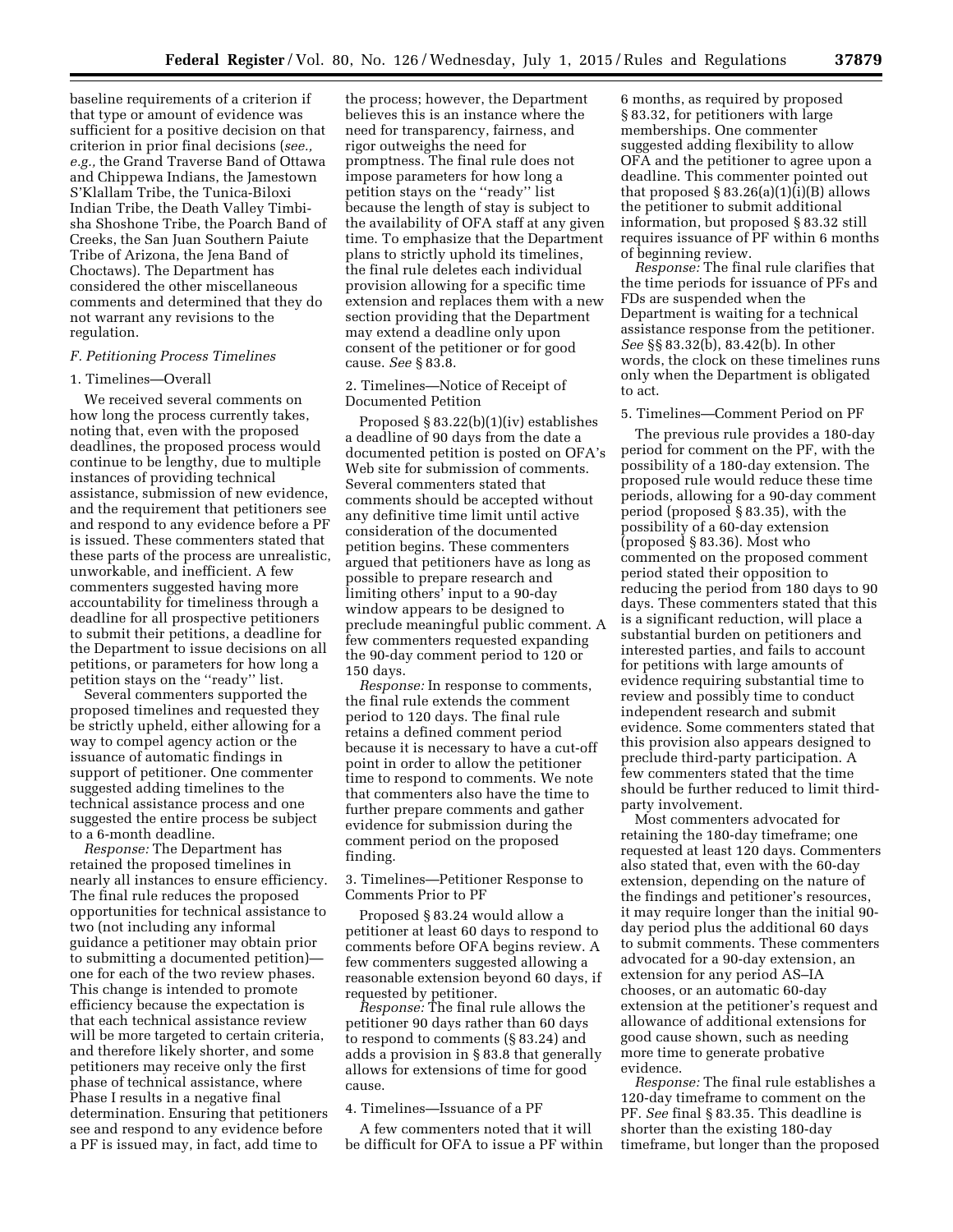90-day timeframe, in order to promote efficiency in the process while still allowing sufficient time for input. The final rule also allows the timeframe to be extended for good cause. *See* final § 83.8.

6. Timelines—Period for Petitioner's Response to Comments on a Positive PF

Several commenters requested additional time for the petitioner to respond to comments on a positive PF (proposed § 83.37 would allow 60 days and an unspecified extension), advocating for a total of 120 days because petitioners may not have the resources to respond more quickly.

*Response:* The final rule retains the 60-day deadline to respond in order to promote efficiency in the process while still allowing sufficient time for input. The final rule also allows the timeframe to be extended for good cause. *See* final § 83.8.

7. Timelines—Petitioner Response to Comments and/or Election of Hearing

Proposed § 83.38 would allow the petitioner 60 days to respond to comments and/or elect a hearing on a negative PF, and would allow AS–IA to extend the comment period if warranted. Commenters stated that 60 days is too short (*see* comments under ''Hearings''). They also suggested requiring filing of just a notice of appeal initially, then allowing for submission of lists of material facts, exhibits, and witnesses later rather than requiring their submittal with the election of hearing.

*Response:* The final rule retains the 60-day deadline in order to promote efficiency in the process; however, the final rule provides the response timeframe and the timeframe for electing a hearing will run sequentially, rather than concurrently, to allow time to prepare the election of hearing listing the issues of law and material fact, witnesses, and exhibits. *See* final §§ 83.36(b), 83.38. The final rule also allows the timeframe to be extended for good cause. *See* final § 83.8.

# 8. Timelines—Issuance of FD

Proposed § 83.42 would require the Assistant Secretary to issue a FD within 90 days. This is an increase from the current 60-day period for issuance of a FD. A small number of commenters opposed the extended time for AS–IA review as counter to the goal for efficiency.

*Response:* While the 90-day period is an increase from the current 60 days, the Department believes this increase is justified given that the preparation of the final determination will be the first

occasion for the AS–IA to review the administrative record and formulate a determination. *See* final § 83.42.

#### *G. Hearings*

1. Deleting the IBIA Reconsideration Process, and Adding a Hearing on the PF

The proposed rule eliminates the process for limited reconsideration of the AS–IA's determination by the IBIA and adds an option for a petitioner to elect a hearing on a negative PF before an independent judge in the Office of Hearings and Appeals (OHA). Many commenters expressed their strong support for the proposed option, saying this process adds transparency, fairness, and neutrality. These commenters also supported the proposed elimination of the IBIA reconsideration process, stating that the hearing process would be more fair and efficient.

Others expressed their strong opposition to the proposed hearing process, stating that it makes the petitioning process more adversarial, more burdensome, and less transparent. These commenters also stated that the hearing and review of re-petition requests inappropriately burden an administrative court with analysis of non-legal issues. Several commenters also opposed elimination of the IBIA reconsideration process, disputing the accuracy of the rational for the elimination: that there are no other instances where IBIA reviews an AS–IA decision). Those commenters also argued that the IBIA process is more efficient than appeals to Federal court and is necessary to correct administrative errors before costly litigation and to guard against politically motivated Departmental decisions. These commenters note that IBIA has particular expertise with respect to Federal-tribal relations that a judge from elsewhere in OHA lacks. Some commenters claimed that replacing the IBIA process with the option for a hearing will result in more adversarial dealings and litigation. A few commenters suggested allowing the Secretary to direct reconsideration to IBIA on her own motion or upon request.

*Response:* The final rule implements the proposal to delete the limited IBIA reconsideration process and to allow for a hearing on a negative PF. This procedure will require the parties to pinpoint specific findings that they dispute and provide evidence from the record, from testimony based on the record, or cite to precedent in support of their positions in a setting that is well-suited to objective consideration of

discrete issues in a transparent manner. Rather than making the process more adversarial, a hearing will help crystalize the issues in preparation for consideration by the AS–IA. Since it occurs before an objective forum without any preconceived notion of an outcome, it will further insulate the process from criticisms of perceived bias.

# 2. Opportunity for Third Parties To Request a Hearing and Intervene in Hearings

Many commenters objected to the proposed rule allowing hearings only at the election of a petitioner on a negative PF. *See* § 83.38(a). These commenters asserted that any party should be entitled to request a hearing on a PF to ensure that all parties are treated equally. They asserted that third parties with evidence relevant to a positive PF are left only with the option of submitting comments and pursuing an appeal before Federal district court under the APA's deferential ''arbitrary and capricious'' standard of review. Some commenters also stated that the proposed approach effectively precludes interested parties from appealing, because the proposed rule would not allow a hearing on a positive PF and interested parties may not be able to establish standing in Federal district court. Tribal commenters stated that the Department owes a trust responsibility to allow tribes the opportunity for a hearing where they have a present or historical relationship to petitioner and the petition involves the identity or heritage of the federally recognized tribe.

Commenters also stated that standards for intervention should be broader than traditional standards, to allow intervention by States, local governments, federally recognized tribes, and any entity with a legal, factual, or property interest. These commenters stated that there should be no limit on the issues an intervenor can raise and intervenors should have the right to introduce evidence and testimony.

*Response:* The Part 83 petitioning process is similar to other administrative processes uniquely affecting an applicant's status in that the applicant may administratively challenge a negative determination, but third parties may not administratively challenge a positive determination. The question being examined in Part 83 is whether a petitioner meets the criteria to be federally acknowledged as an Indian tribe. Part 83 does not allow for consideration of speculative consequences because such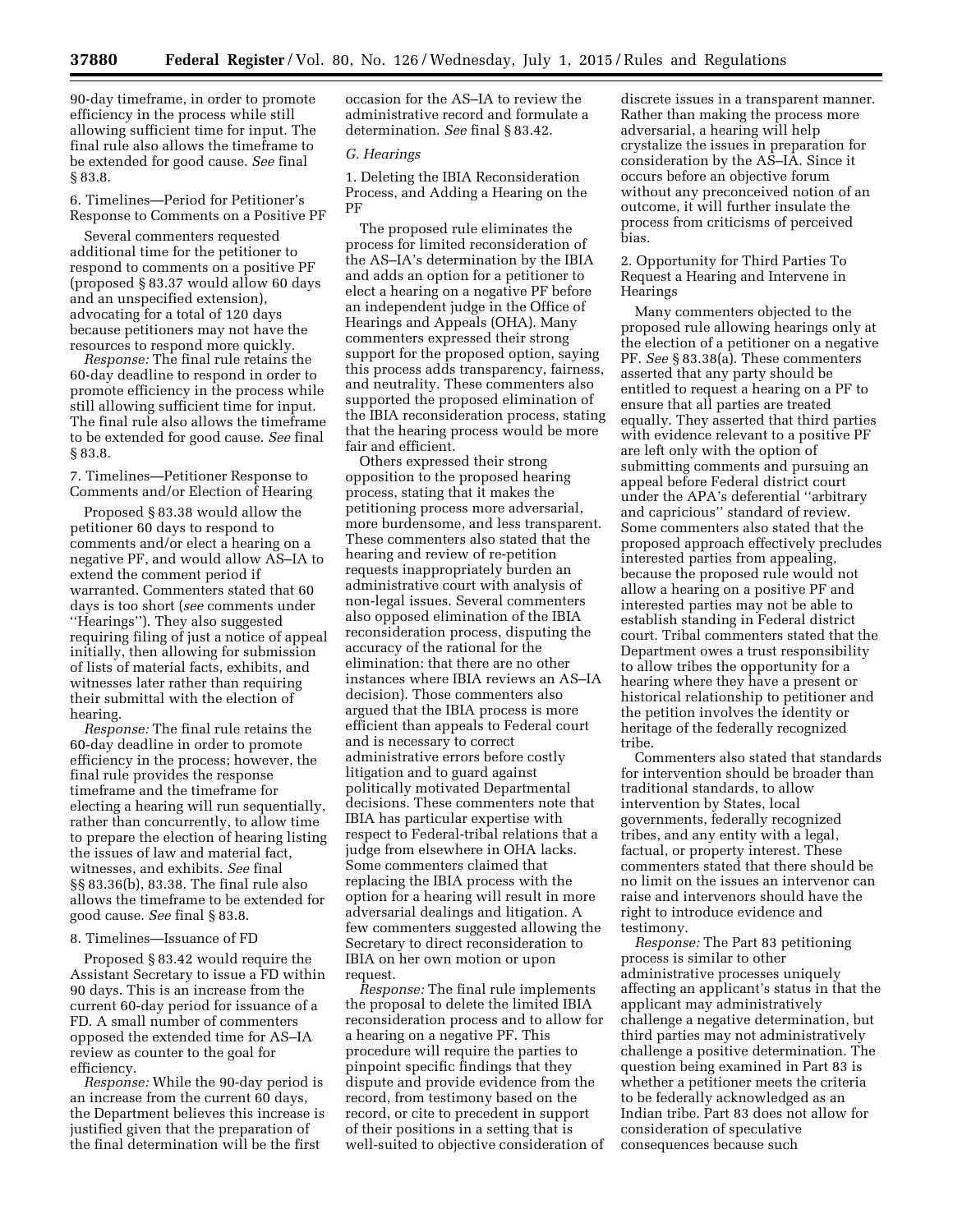consequences are not yet ripe for consideration and administrative and judicial review is available for those separate decisions. For example, if the newly acknowledged tribe seeks to have land taken into trust and that application is approved, state or local governments may challenge that action under the land-into-trust process (25 CFR part 151), an entirely separate and distinct decision from the Part 83 process. Submissions are more appropriately addressed there. The Part 83 process provides third parties with the opportunity to submit comments and evidence. Comments that are germane to the criteria will be carefully considered.

Also, the Office of the Secretary (OS) companion final rule at 43 CFR part 4, subpart K, adopts the proposed approach of allowing for intervention as of right in the hearing process for anyone with an interest that may be adversely affected by the FD. *See* 43 CFR 4.1021(d). No good reason has been identified for deviating from this traditional standard of intervention. The final rule allows anyone who intervenes as of right to participate as a full party, subject to the restriction that the intervenor may not raise issues of law or material fact beyond those raised in the election of hearing. 43 CFR 4.1021(f)(3). This restriction is necessary to keep the hearing focused on the issues related to the negative PF.

#### 3. Hearing Process Timelines

In the OS companion proposed rule, timelines were proposed for various activities during the hearing process as well as an overall 180-day time limit to complete the hearing process and issue a recommended decision. *See* proposed 43 CFR part 4, subpart K. Some commenters supported establishing definitive timelines. One commented that the proposed timelines were too long because the timelines are similar to those in the IBIA process, which is considered lengthy. Most commented that the timelines are unrealistically short given all that must occur during the overall 180-day timeline prehearing conference, interventions, discovery, written direct testimony, oral cross-examination, post-hearing briefs, and issuance of a recommended decision. These commenters stated that full adjudications could take a year and opposed the overall 180-day deadline as interfering with the judge's deliberation. Others opposed the timelines as not accounting for petitioner's limited resources, and thereby compromising their ability to fully participate. Another commenter suggested an automatic 90 day extension of the 180-day time limit

for the entire hearing process upon request of the petitioner, and additional extensions upon good cause shown, such as needing more time to prepare and generate probative evidence.

Some commenters stated that the 60 day timeframe for electing a hearing is too short to provide the required lists of issues of material fact, exhibits, and witnesses. These commenters suggested requiring a filing of ''intent to challenge'' within 60 days, then leaving it to the ALJ to establish the schedule for pre-hearing submittal of the lists. Others suggested expanding it to 180 days.

Commenters also specifically opposed the proposed timeline for filing motions to intervene (15 days after issuance of the referral notice under § 83.39(a)) as a violation of due process, because the short timeframe would be ''wholly unreasonable'' for reviewing the administrative record and providing notice of all witnesses, issues, and exhibits. Commenters suggested a minimum timeline of 30, 45, or 60 days, or a deadline to identify only the movant's affected interest and position on the issues, and then allowing the judge to set timelines for identifying witnesses and exhibits.

*Response:* These comments relate to the OS companion final rule addressing hearing procedures at 43 CFR part 4, subpart K. To maintain an efficient process, that final rule adopts the proposed 180-day time period for completion of the hearing process. *See*  final 43 CFR 4.1051(a). Because the hearing record is limited to documents that have already been presented, except in under extraordinary circumstances, *see* final 43 CFR 4.1046(a), the time needed to ''generate probative evidence'' should be minimal (*see* the discussion below on scope of record). To address comments that the proposed timeline for intervention is unreasonably short, the final 43 CFR 4.1021(a), doubles the proposed timeline to file a motion to intervene to 30 days.

#### 4. Scope of Record

In the proposed rule, we invited comment on whether the hearing record before OHA should include all the evidence in OFA's administrative record for the petition or be limited to testimony and exhibits specifically identified by the parties. Most who commented on this question stated that the ALJ should rely on the entire administrative record before OFA (including the petition and all documents that were provided, or relied upon, for the PF, and comments and responses on the PF).

A few commenters stated that the ALJ should engage in traditional factfinding, limiting the hearing record to the testimony and exhibits presented by the parties, to narrow the issues in the record and put the burden on the parties to bring the salient facts to the decisionmaker's attention. Commenters provided arguments both for and against allowing the parties to provide evidence beyond what was in the OFA administrative record during and after the hearing—some saying it offers the opportunity to clarify the OFA administrative record and others saying it reduces transparency to expand the OFA administrative record after OFA has already issued a PF.

*Response:* A primary purpose of the hearing process is to inform the AS–IA's final determination by focusing in on the key issues and evidence and producing a recommended decision on those issues from an independent tribunal. To that end, under the OS companion final rule, the hearing record will not automatically include the entire administrative record reviewed by OFA, but only those portions which are considered sufficiently important to be offered by the parties as exhibits and admitted into evidence by the ALJ. While the AS–IA may consider not only the hearing record, but also OFA's entire administrative record, we believe that an independent review of the key issues and evidence will be invaluable to the AS–IA.

Part of the hearing process is to ensure that the Department abides by the baseline precedent of previous final decisions. Petitioners may rely on previous final decisions to establish that their evidence is sufficient to meet a criterion, where evidence in a previous final decision was sufficient to meet a criterion. The companion final rule also includes documentation in the OFA administrative record, including comments and responses on the PF, and testimony clarifying or explaining the information in that documentation. *See*  43 CFR 4.1046. That rule also limits who may testify to expert witnesses and OFA staff who participated in preparation of the negative proposed finding. *See* 43 CFR 4.1042. The ALJ may admit other evidence or allow other persons to testify only under extraordinary circumstances.

These limits will afford the parties the opportunity to clarify the record, without expanding the record beyond what was before OFA when it issued the PF and comments and responses submitted following issuance of the PF. The limits will encourage the petitioner and all others to be diligent in gathering and presenting to OFA all their relevant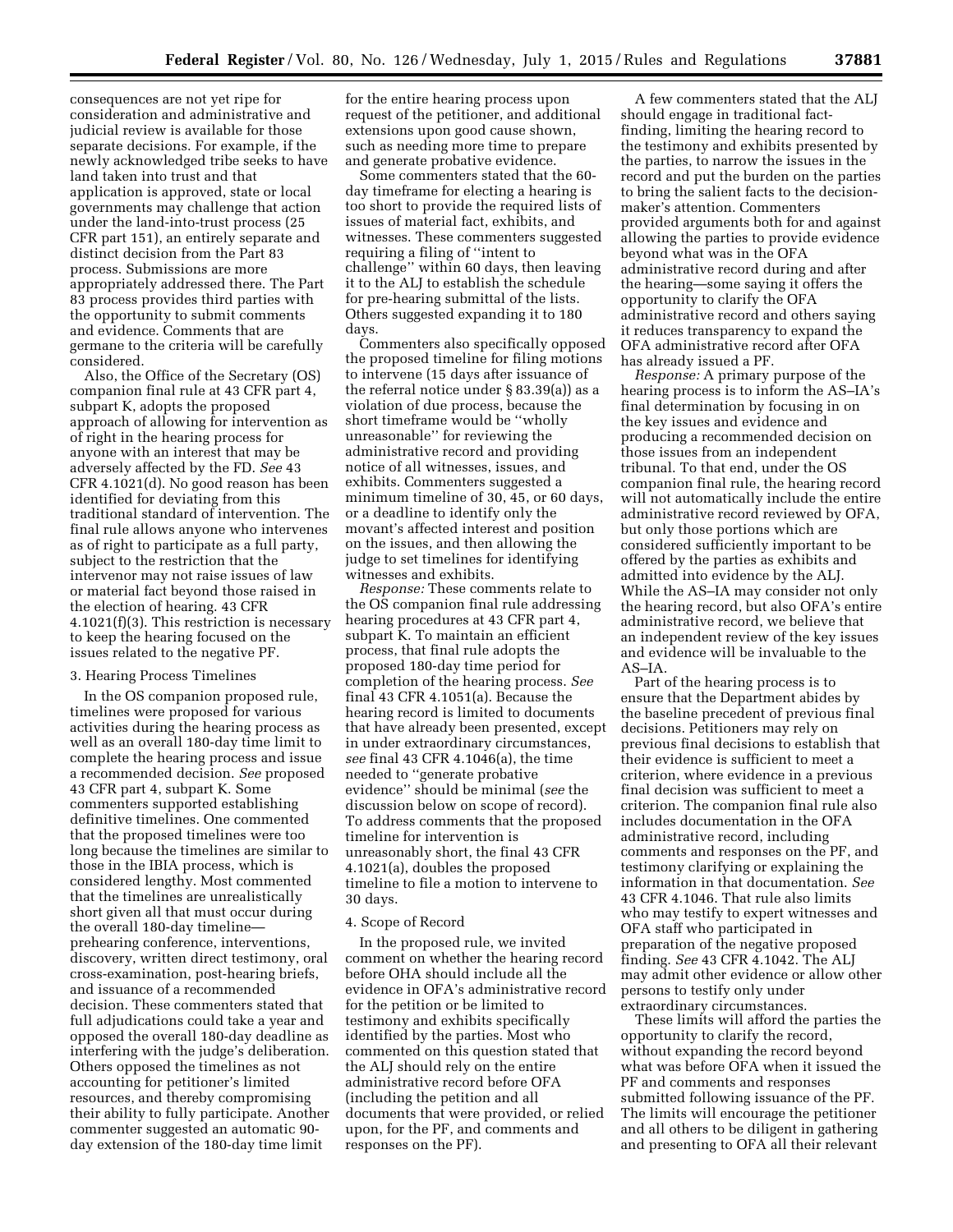evidence and discourage strategic withholding of evidence, which will further ensure that OFA's PF is based on the most complete record possible, allowing the ALJ to focus on discrete issues in dispute if a hearing is requested.

#### 5. Presiding Judge Over Hearings

In the OS companion proposed rule, any of several different employees of OHA could be assigned to preside as the judge over the hearing process: an ALJ appointed under 5 U.S.C. 3105, an IBIA judge, or an attorney designated by the OHA Director. *See* proposed 43 CFR 4.1001, definition of ''judge.'' We invited comments on who is an appropriate OHA judge to preside. Most commenters who expressed an opinion on this question stated that an ALJ is necessary to ensure sufficient qualifications, independence, impartiality, and objectivity. One commenter recommended an attorney because of the commenter's belief that the attorney would be able to issue decisions more quickly. One stated that an IBIA judge would be most qualified due to experience with acknowledgment issues. Several commenters stated that the judge should have some background or training in Indian law and tribal histories and cultures.

*Response:* The final rule establishes that the judge presiding over hearings will be an ALJ. *See* final § 83.39. There is no evidence that an attorney could issue decisions more quickly than an ALJ. An IBIA judge does not necessarily have more background in acknowledgment issues or tribal histories and cultures, and ALJs are skilled at presiding over hearings and managing procedural matters to facilitate justice. Also, their independence is protected and impartiality fostered by laws which, among other things, exempt them from performance ratings, evaluation, and bonuses (*see* 5 U.S.C. 4301(2)(D), 5 CFR 930.206); vest the Office of Personnel Management rather than the Department with authority over the ALJ's compensation and tenure (*see* 5 U.S.C. 5372, 5 CFR 930.201–930.11); and provide that most disciplinary actions against ALJs may be taken only for good cause established and determined by the Merit Systems Protection Board on the record after opportunity for a hearing (*see* 5 U.S.C. 7521).

# 6. Conduct of the Hearing

Several commenters asserted that OFA should be required to participate in the hearing and be subject to crossexamination to increase transparency in the process. A few commenters

requested clarification of whether only ''senior departmental employees'' or all of OFA were subject to discovery. A few commenters stated that OFA should not need to restate its PF at hearing to controvert petitioner's claims because the PF should be sufficient on its own. Other commenters observed that the proposed requirement to submit direct testimony in writing will allow for faster hearings.

*Response:* The OS companion final rule clarifies that OFA employees who participated in preparing the negative PFs may be called as witnesses. *See*  final 43 CFR 4.1042. While the PF may be sufficient on its own in some cases, in others, it may be appropriate for OFA to call its staff to testify to elucidate parts of the PF or the OFA administrative record, subject to crossexamination, and/or to allow the petitioner or other parties to probe OFA's rationale through direct examination of OFA staff. The OS companion final rule affords the ALJ discretion to consider requests regarding hearing locations, prehearing telephonic conferences, any discovery that the ALJ believes to be appropriate, and written testimony submittals.

# 7. Miscellaneous Hearing Process Comments

A few commenters stated that the summary recommended decision process in proposed 43 CFR 4.1023 is not an appropriate procedure to overturn a PF. Other commenters made suggestions for facilitating petitioner participation in the hearing process, stating that hearings should be held in a location near the petitioner, that telephonic conferences should be allowed, and that filing and service of documents by priority mail or email should be allowed as an alternative to the OS companion proposed rule's requirements that overnight mail or delivery services be used for both filing and service. *See* proposed 43 CFR 4.1012(b) and 4.1013(c). These suggestions are based in part upon the commenters' stated concern that a petitioner's participation may be impeded by a lack of resources. Commenters also observed that some petitioners may be in remote locations without access to overnight mail or delivery services.

*Response:* Proposed 43 CFR 4.1023 would allow any party to file a motion for a summary recommended decision if the material facts are undisputed and a summary decision is appropriate as a matter of law. The OS companion final rule retains this provision. If the ALJ issued a summary recommended decision contrary to the PF (*e.g.,* if the

summary recommended decision were in favor of the petitioner who had received a negative PF), it would not overturn the PF; rather, the AS–IA would consider that recommended decision when preparing a FD.

A standard hearing procedure is for the ALJ to consider the convenience of all parties, their representatives, and witnesses in setting a place for hearing, but not to unduly favor the preferences of one party over another. A provision mandating that the hearing be held in a location near the petitioner would deviate from this fair standard in all cases without sufficient justification. Indeed, in some cases, the petitioner itself may not favor a hearing location near to it, such as where its witnesses are not located near the petitioner. The selection of a hearing location is best left to the discretion of the ALJ. To guide the exercise of that discretion, a provision has been added to the OS companion final rule incorporating the fair standard that the ALJ will consider the convenience of all parties, their representatives, and witnesses in setting a place for hearing. *See* 43 CFR 4.1040(a)(2).

Regarding telephonic conferences, both the OS proposed and final rules include a provision that conferences will ordinarily be held by telephone. *See* proposed 43 CFR 4.1022(c) and final 43 CFR 4.1022(d).

The suggestion to allow for filing and service of documents by priority mail has not been adopted in the OS final rule. Requiring filing and service by overnight delivery promotes compliance with time limits for specific actions as well as with the overall time limit for the hearing process of 180 days. The use and cost of overnight delivery can be avoided by filing and serving a document by fax and regular mail if the document is 20 pages or less. *See* 43 CFR 4.1012(b)(iii). Given the limits on discovery and admissible evidence, we do not anticipate a large volume of exchanges of documents exceeding 20 pages. Nevertheless, to address the rare situation where mandating strict compliance with the prescribed filing and service methods would be unfair, the OS final rule adds language to both 43 CFR 4.1012(b) and 4.1013(c) giving the ALJ discretion to allow deviation from those methods.

Nor has the OS final rule adopted the suggestion to allow filing and service by email. A hard copy of each filing is needed to complete the hearing record that ultimately becomes part of the OFA administrative record. Service by email is problematic because not all parties may have email access.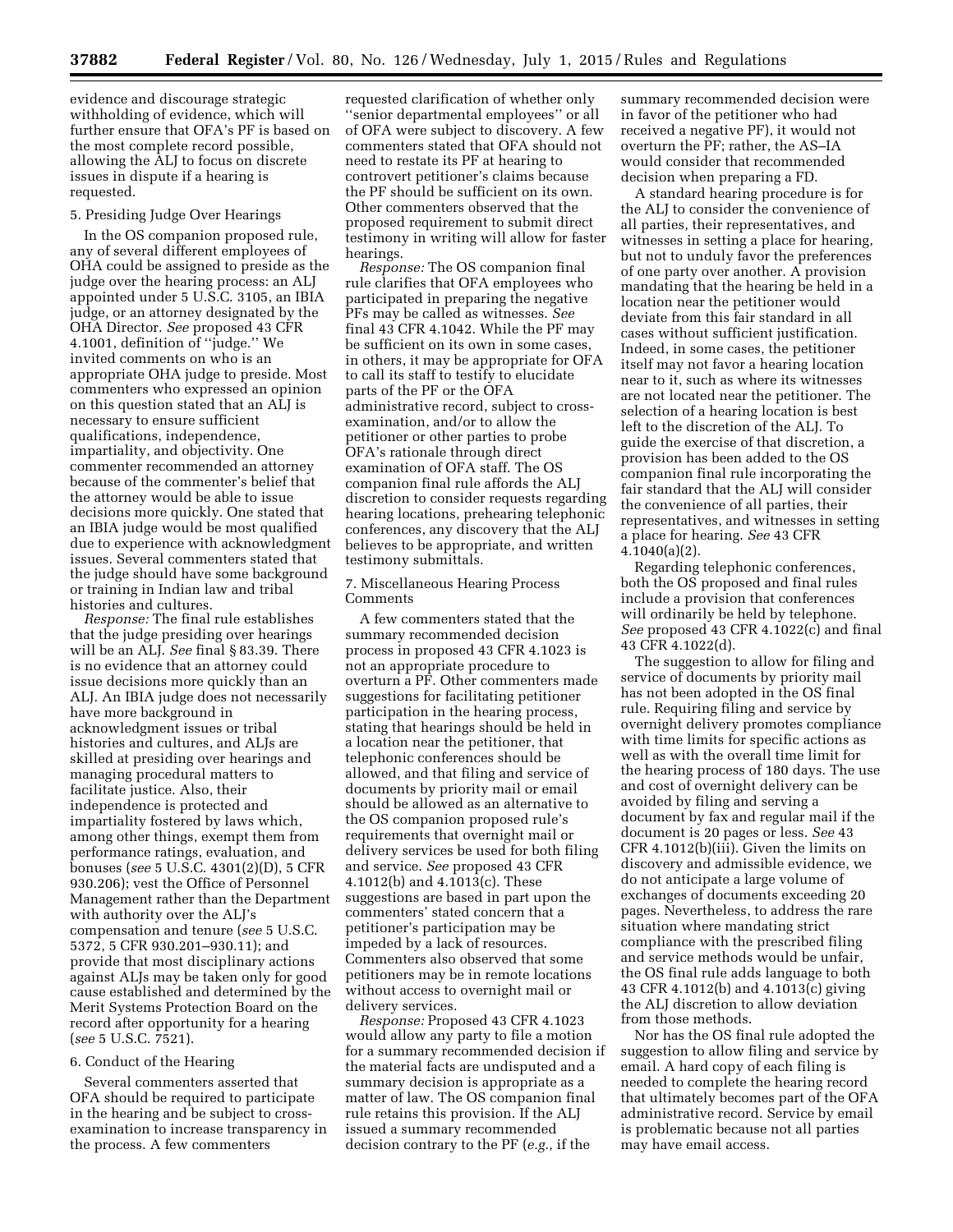# *H. Previous Federal Acknowledgment*

Several commenters suggested rearranging the review process so that previous Federal acknowledgment is considered at the beginning, making it procedurally easier for previously federally recognized tribes to obtain acknowledgment. Several commenters stated that the rule should be clarified so that previously acknowledged tribes need not meet criteria (b) (Community) and (c) (Political Influence or Authority) in proposed § 83.11 prior to either 1934 or the date of previous acknowledgment, whichever is later. Otherwise, previous Federal acknowledgment would be more stringent than fulfilling all criteria at proposed § 83.11.

Several commenters provided suggestions for the definition of ''previous Federal acknowledgment'' at proposed § 83.1—some stating that it should mean Federal government officials with authority had clearly acknowledged the government-togovernment relationship with the petitioner, others stating that it should be defined more broadly to include tribes under Federal jurisdiction or to capture other historical dealings where the Federal Government did not respect the tribes' sovereignty. Several commenters stated that the key proposed language, ''an entity that qualified as an Indian tribe for the purposes of Federal law,'' is more vague than the current ''tribal political entity.'' Commenters also stated that ''for the purposes of Federal law'' should be deleted because it is broader than necessary.

Some commenters noted that the proposal to evaluate criteria (b) and (c) from 1934 to the present may reduce the advantage of previous Federal acknowledgment, because the types of actions listed in proposed § 83.12(a) as evidence of previous Federal acknowledgment are not likely to be probative post-1934. For example, there were no treaty negotiations between 1934 and the present, and any petitioner that was recognized by an Act of Congress or Executive Order since 1934 is likely already a recognized tribe.

Some commenters requested clarification of the burden of showing previous Federal acknowledgment, stating that the ''reasonable likelihood'' standard of proof should apply, or that this standard conflicts with the requirement for ''unambiguous evidence'' in proposed § 83.12(a). One commenter stated that the proposed rule weakens the criteria for previous Federal acknowledgment because it no longer requires ''substantial'' evidence

of unambiguous previous Federal acknowledgment.

One commenter stated that proposed § 83.12 eliminates the current requirement at  $\S 83.8(d)(1)$  that the petitioner demonstrate it is the same group as was previously acknowledged tribe.

A few commenters asserted that the rule should state that claims statutes allowing descendants of tribes to bring claims do not constitute previous Federal acknowledgment. Others advocated for including various additional items in the proposed § 83.12(a) list of evidence of previous Federal acknowledgment (*e.g.,*  recognition by Federal court, allotments, payments by Indian Court of Claims, unratified treaties, documented attempts to obtain land for the petitioner). Several commenters advocated for redefining previous Federal acknowledgment to include any tribe that can show it was under Federal jurisdiction, particularly for tribes who were never terminated but for whom the Federal Government may have failed to take action.

Some commenters supported the proposed previous Federal acknowledgment provisions at § 83.12 as more clear, particularly provisions clarifying that a showing of continuous community is not necessary.

*Response:* The final rule adopts the commenters' suggestion for moving evaluation of previous Federal acknowledgment to the first phase of OFA review and clarifying that, once previous Federal acknowledgment is shown, the petitioner need only meet the criteria in § 83.11 since 1900 or the date of previous Federal acknowledgment, whichever is later. *See* final § 83.12(b). Otherwise, the intention of the final rule is not to make any changes to the previous Federal acknowledgment provisions but to clarify them.

For example, the final rule deletes the proposed new phrase ''government-togovernment'' in proposed § 83.12(a). That proposed section provided that previous Federal acknowledgment may be proven ''by providing unambiguous evidence that the United States Government recognized the petitioner as an Indian tribe for purposes of Federal law with which it carried on a government-to-government relationship at some prior date. . . .'' The ''government-to-government'' phrase has been deleted because it is not in the current provisions and may indicate a more formal relationship than is currently required for previous Federal acknowledgment. Further, just as with each criterion, evidence or methodology

that was sufficient to satisfy previous Federal acknowledgment previously remains sufficient to satisfy previous Federal acknowledgment today. This clarification ensures that this section is not applied in a manner that raises the bar for each subsequent petitioner claiming previous Federal acknowledgment. In response to comments, the phrase ''for the purposes of Federal law'' is also deleted as overly broad.

While moving the evaluation date to 1900 may limit the usefulness of the previous Federal acknowledgment provisions, there remains a possibility that a petitioner may show previous Federal acknowledgment post-1900. The final rule does not substantively change the burden for showing previous Federal acknowledgment—deletion of the term ''substantial'' in ''substantial evidence of unambiguous Federal acknowledgment'' does not change the evaluation—unambiguity is still required. The rule requires a showing that the petitioner is the same tribe that was previously acknowledged. Previous Federal acknowledgment requires that the petitioner, not another group, was previously acknowledged. The final rule adds that the entity may have evolved out of the previously recognized tribe (*see* § 83.12(a)); this addition incorporates a provision in the current § 83.8(d)(1) that was inadvertently omitted in the proposed rule. *See*  § 83.12(a). The final rule does not substantively change the list of examples of evidence of previous Federal acknowledgment in response to requests for additions (or deletions). Land held by the United States for a group satisfies the existing category of evidence that the group has been treated by the Federal Government as having collective rights in tribal lands.

The final rule simplifies the showing required after a petitioner proves previous Federal acknowledgment, to require the petitioner to meet criterion (b) (community) at present, as currently required, and require the petitioner to meet criteria (a) and (c) since 1900 or date of previous Federal acknowledgment, whichever is later. *See* § 83.12(b). The final rule deletes the proposed provision allowing a petitioner that has established previous Federal acknowledgment to meet the criteria for acknowledgment through ''demonstration of substantially continuous historical identification by authoritative, knowledgeable external sources of leaders and/or a governing body that exercises political influence or authority, together with demonstration of one form of evidence listed in  $\S 83.11(c)$ ," because the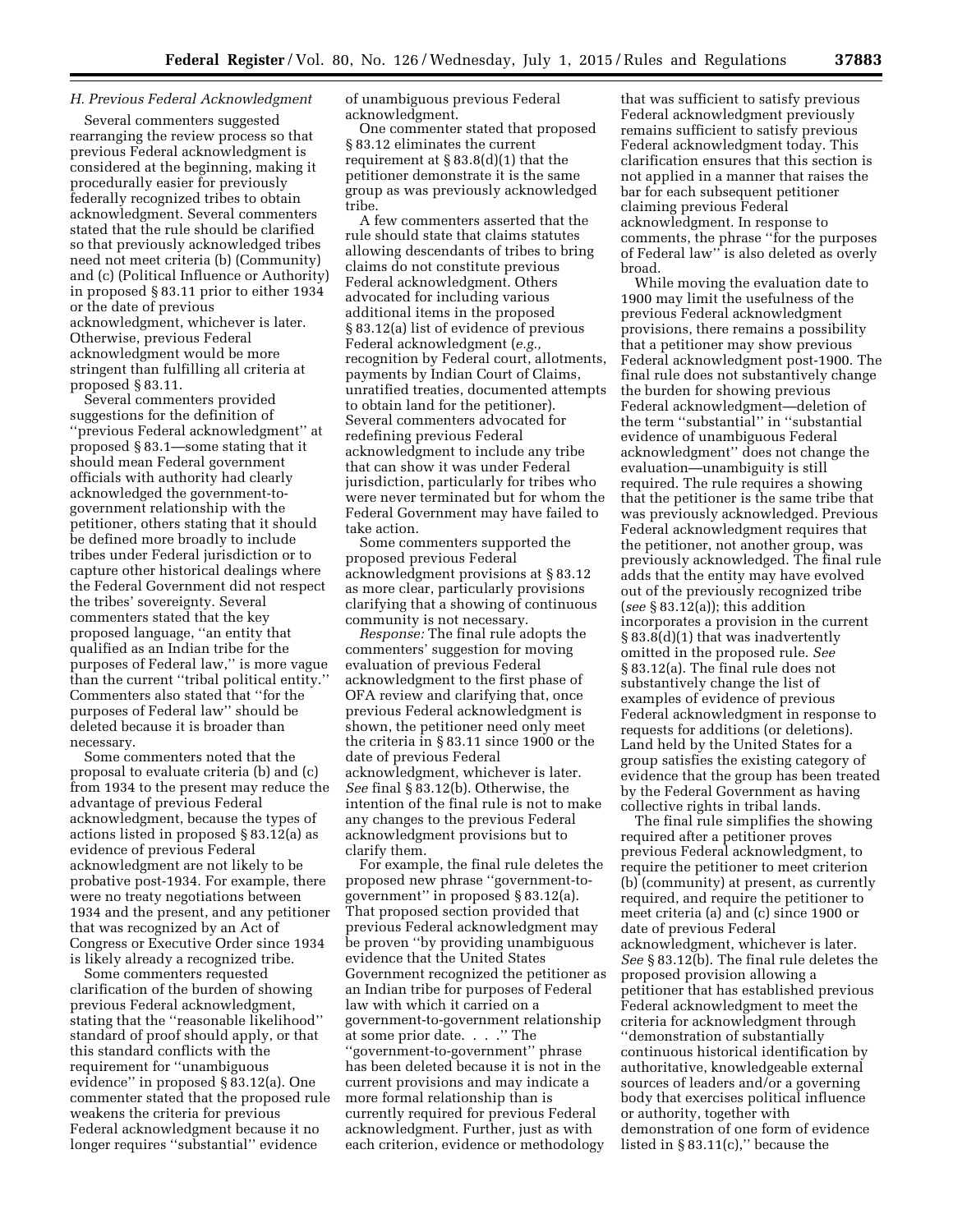existing criteria are satisfactory to provide adequate justification for acknowledgment.

# *I. Automatic Disclosure of Documents*

Several commenters stated that the proposed regulations increase transparency by requiring, throughout the process, prompt and automatic disclosure of documents to the petitioner, without a FOIA request and posting documents to the Internet.

Others requested that additional documents, such as all TA letters, be posted on the Internet based on the allegation that publishing only the narrative denies the public the opportunity to critically examine the evidence, and is thus a denial of due process. One suggested posting all OFA communications and a review of each petition's status on OFA's Web site.

Some opposed making documents available on the Web site because of their concern about others appropriating their information and viewing confidential information such as sacred sites. One pointed out that posting will require additional OFA time.

One commenter stated that lobbyists should present themselves to OFA and be listed on a Web site.

*Response:* The final rule takes a significant step forward in promoting transparency by providing that the OFA will publish on its Web site the narrative portion of the petition and, to the extent allowable under Federal law, other portions of the documented petition, in addition to other items of information including but not limited to: The name, location, and mailing address of the petitioner and other information to identify the entity; the date of receipt of the petition; a notice of the opportunity to submit comments and evidence; and a notice of the opportunity to be kept informed of general actions regarding a specific petitioner. Transparency is crucial to maintaining trust in the Federal acknowledgment process. The Department will endeavor to make all information on each petition available on the OFA Web site to the extent it is releasable under Federal law, and to the extent it is feasible to do so (*e.g.,*  extraordinarily large files may instead be provided upon request). Nevertheless, the Department generally will not post genealogical information on living persons, in response to concerns about confidentiality and privacy. The final rule also allows petitioners to identify additional confidential information to be withheld by directing the petitioner to provide an unredacted version and a separate version redacting any confidential

information. *See* § 83.21(b). The Department will withhold any information that is protectable under Federal law, but may release any redacted information that is not protectable under Federal law. In response to the comment regarding listing lobbyists on the Web site, the final rule adds that OFA's list of contacts for each petitioner, which may include attorneys and other representatives of the petitioner, along with a list of anyone else who requested to be kept informed of the petition will be posted on the Web site. *See*  § 83.22(c). The Department encourages petitioners and others to provide their submissions electronically.

# *J. Elimination of Enrollment Limitations*

A few commenters objected to the deletion of current § 83.12(b), which requires BIA review of tribal enrollment of acknowledged tribes to ensure that major changes have not occurred prior to taking administrative action in favor of the tribe. These commenters state that this review serves an important function by ensuring a tribe remains the tribe it was for the basis of acknowledgment, and that eliminating this section without explanation violates the APA.

*Response:* The Department eliminated this section because Part 83 is focused on the process and criteria for Federal acknowledgment and this section would impose limitations on newly acknowledged tribes. The Department affords newly acknowledged tribes the same deference to determine its own membership as it affords other federally recognized tribes.

# *K. Purpose (Proposed § 83.2)*

Several commenters opposed the provision in § 83.2 stating that Part 83 establishes whether the petitioner is an Indian tribe ''for the purposes of Federal law'' because some non-listed tribes are considered Indian tribes for certain benefits under other Federal statutes. Other commenters opposed the provision in § 83.2 stating that Part 83 establishes whether a petitioner is an Indian tribe and ''therefore entitled to a government-to-government relationship with the United States.'' One commenter pointed to the Federally Recognized Indian Tribe List Act of 1994, and noted that it says nothing about acknowledging tribes for the purposes of Federal law or that the Secretary maintains a government-togovernment relationship with listed tribes. This commenter disagreed with the implication that even if a tribe is not recognized for purposes of Federal law, it might still exist.

*Response:* The final rule replaces the phrase ''for the purposes of Federal law'' with language that more closely tracks the Federally Recognized Indian Tribe List Act of 1994. *See* 25 U.S.C. 479a–1.

#### *L. Definitions*

#### 1. ''Historical''

Several commenters opposed the proposed definition of ''historical'' to mean 1900 or earlier. These commenters were concerned that the definition implied that tracing prior to 1900 would not be required, allowing acknowledgment of petitioners who did not exist as tribes before 1900 and ignoring over a century of relevant history. Some pointed to alternative dates, such as 1830 when the Indian Removal Act was passed, or the date the State was admitted to the United States. Others stated that the definition should require tracing back to the date of first sustained European contact.

Several commenters supported the proposed definition of ''historical.'' These commenters stated that relying on 1900 greatly reduces the evidentiary burden on petitioners and the Department, prevents further penalization of tribes for disruptive historical circumstances resulting from expansion of the United States, and because records before 1900 may have been lost, destroyed, or expunged. A few commenters requested that the definition of ''historical'' be explicitly restated in each criterion.

A few commenters requested flexibility, to ensure the 1900 date serves as a benchmark rather than a definitive cut-off date. These commenters pointed out that a petitioner may have had reliable evidence in 1901, and that such evidence should be sufficient if the petitioner provides an explanation as to why it is unable to produce earlier evidence. Others stated that ''first sustained contact'' is subject to disagreement among experts, so exact, federally accepted sources of when first sustained contact occurred should be used.

*Response:* The final rule defines ''historical'' as being before 1900. The rule still requires tracing to a historical (*i.e.,* pre-1900) tribe as set forth in criterion (e) of 83.11. As explained above, the Department considered other dates for the start of our evaluation period, but determined that the fact that more documents are generally available after 1900 justifies a more intensive documentary review from that date on. The 1900 date is a definitive start date, but the Department will examine all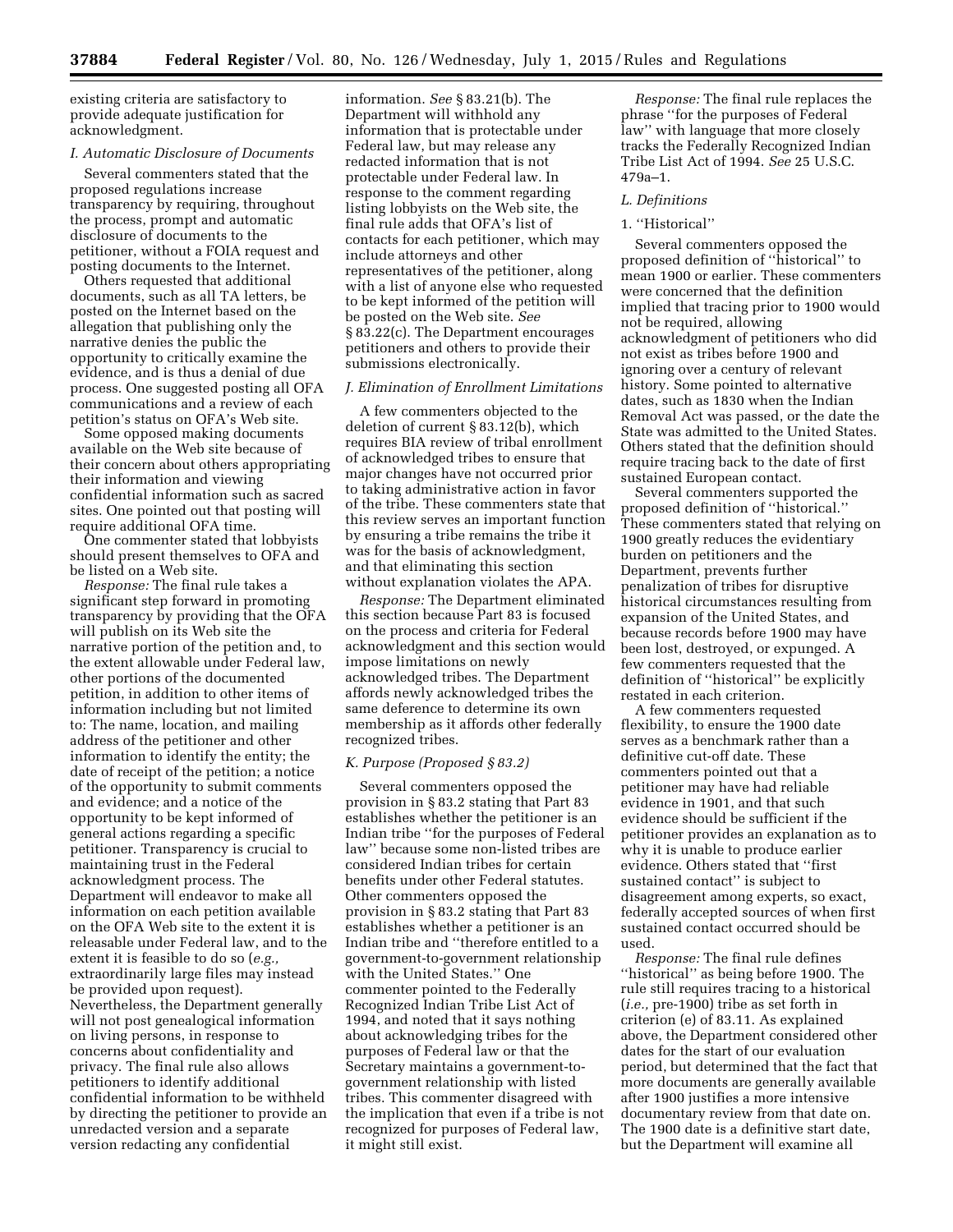evidence in light of the history, regional differences, culture, and social organization of the petitioner. *See*  83.10(b)(7).

# 2. ''Indigenous''

Several commenters requested reinsertion of the term ''indigenous'' (to come from within the continental U.S. at the time of first sustained contact, rather than migrating into the U.S. during historical times), stating that Indians must have been in the U.S., at least in part, throughout history, and that it is inappropriate to delete the term in light of the United Nations Declaration on the Rights of Indigenous Peoples.

*Response:* In response to these comments, the final rule reinserts the current definition of ''indigenous'' and the reference to ''indigenous'' in § 83.3.

# 3. ''Tribe''

Several commenters supported the proposed definition of ''tribe'' as any Indian tribe, band, nation, pueblo, village or community. One requested clarification of a ''community'' versus a ''tribe,'' given that ''community'' is used in the proposed definition. A commenter suggested definitions for new terms: ''Federal Indian tribe'' and ''Non-Federal Indian tribe.'' A commenter stated that the definition of ''tribe'' should clarify that if the tribe is not recognized, the Federal Government does not consider it to be a tribe. One commenter requested adding Native Hawaiians to the definition. A few commenters opposed the statement in § 83.2 that the regulations determine whether a petitioner is an Indian tribe ''for the purposes of Federal law'' and is therefore entitled to a ''governmentto-government relationship.''

*Response:* The final rule maintains the proposed definition of ''tribe.'' Clarification of ''community'' versus ''tribe'' is unnecessary because the word ''community'' in the definition of ''tribe'' is merely nomenclature (as opposed to the concept of community required by criterion (b)). The final rule also separately defines ''federally recognized tribe.'' The final rule does not change the current approach to Native Hawaiians; rather, it continues to exclude Native Hawaiians from the definition of ''tribe,'' because the acknowledgment process has never applied to them.

The final rule also simplifies the language in § 83.2 to instead reflect the language of the Federally Recognized Indian Tribe List Act of 1994; that simplification deletes the phrases suggested for deletion.

# 4. Other Definitions

Some commenters suggested additional definitions in conjunction with their more substantive comments, such as for ''federal jurisdiction'' and ''government-to-government.'' Some commenters suggested various edits to proposed definitions—for example, a commenter stated that the definition of ''tribal rolls'' should recognize that many tribes did not have formal rolls. A commenter suggested using the term ''determination'' rather than ''recognition'' or ''acknowledgment.''

*Response:* The final rule does not incorporate any of the new suggested definitions or edits to proposed definitions because they are not necessary for understanding the content of the rule. For example, the definition of ''tribal rolls'' already recognizes that tribes may not have a formal roll and provides an alternative definition in the absence of such a roll. The final rule does, however, change the term from "tribal roll" to "roll" to better match the terminology used throughout the rule.

The final rule ensures that ''acknowledgment'' is used to refer to the process by which the United States acknowledges a tribe; once a tribe is acknowledged, it is considered a "recognized" tribe.

# **IV. Legislative Authority**

Congress granted the Assistant Secretary-Indian Affairs (then, the Commissioner of Indian Affairs) authority to ''have management of all Indian affairs and of all matters arising out of Indian relations.'' 25 U.S.C. 2 and 9, and 43 U.S.C. 1457. This authority includes the authority to administratively acknowledge Indian tribes. *See, e.g., Miami Nation of Indians of Indiana, Inc.* v. *United States Dep't of the Interior,* 255 F.3d 342,, 346 (7th Cir. 2001); *James* v. *United States Dep't of Health & Human Servs.,* 824 F. 2d 1132, 1137 (D.C. Cir. 1987). The Congressional findings that supported the Federally Recognized Indian Tribe List Act of 1994 expressly acknowledged that Indian tribes could be recognized ''by the administrative procedures set forth in part 83 of the Code of Federal Regulations denominated 'Procedures for Establishing that an American Indian Group Exists as an Indian Tribe,' '' and described the relationship that the United States has with federally recognized tribes. *See* Public Law 103– 454 Sec. 103(2), (3), (8) (Nov. 2, 1994).

# **V. Procedural Requirements**

# *A. Regulatory Planning and Review (E.O. 12866 and 13563)*

Executive Order (E.O.) 12866 provides that the Office of Information and Regulatory Affairs (OIRA) at the Office of Management and Budget (OMB) will review all significant rules. OIRA has determined that this rule is significant.

E.O. 13563 reaffirms the principles of E.O. 12866 while calling for improvements in the nation's regulatory system to promote predictability, to reduce uncertainty, and to use the best, most innovative, and least burdensome tools for achieving regulatory ends. The E.O. directs agencies to consider regulatory approaches that reduce burdens and maintain flexibility and freedom of choice for the public where these approaches are relevant, feasible, and consistent with regulatory objectives. E.O. 13563 emphasizes further that regulations must be based on the best available science and that the rulemaking process must allow for public participation and an open exchange of ideas. We have developed this rule in a manner consistent with these requirements.

### *B. Regulatory Flexibility Act*

The Department of the Interior certifies that this rule will not have a significant economic effect on a substantial number of small entities under the Regulatory Flexibility Act (5 U.S.C. 601 *et seq.*).

# *C. Small Business Regulatory Enforcement Fairness Act*

This rule is not a major rule under 5 U.S.C. 804(2), the Small Business Regulatory Enforcement Fairness Act. It will not result in the expenditure by State, local, or tribal governments, in the aggregate, or by the private sector of \$100 million or more in any one year. The rule's requirements will not result in a major increase in costs or prices for consumers, individual industries, Federal, State, or local government agencies, or geographic regions. Nor will this rule have significant adverse effects on competition, employment, investment, productivity, innovation, or the ability of the U.S.-based enterprises to compete with foreign-based enterprises because the rule is limited to Federal acknowledgment of Indian tribes.

# *D. Unfunded Mandates Reform Act*

This rule does not impose an unfunded mandate on State, local, or tribal governments or the private sector of more than \$100 million per year. The rule does not have a significant or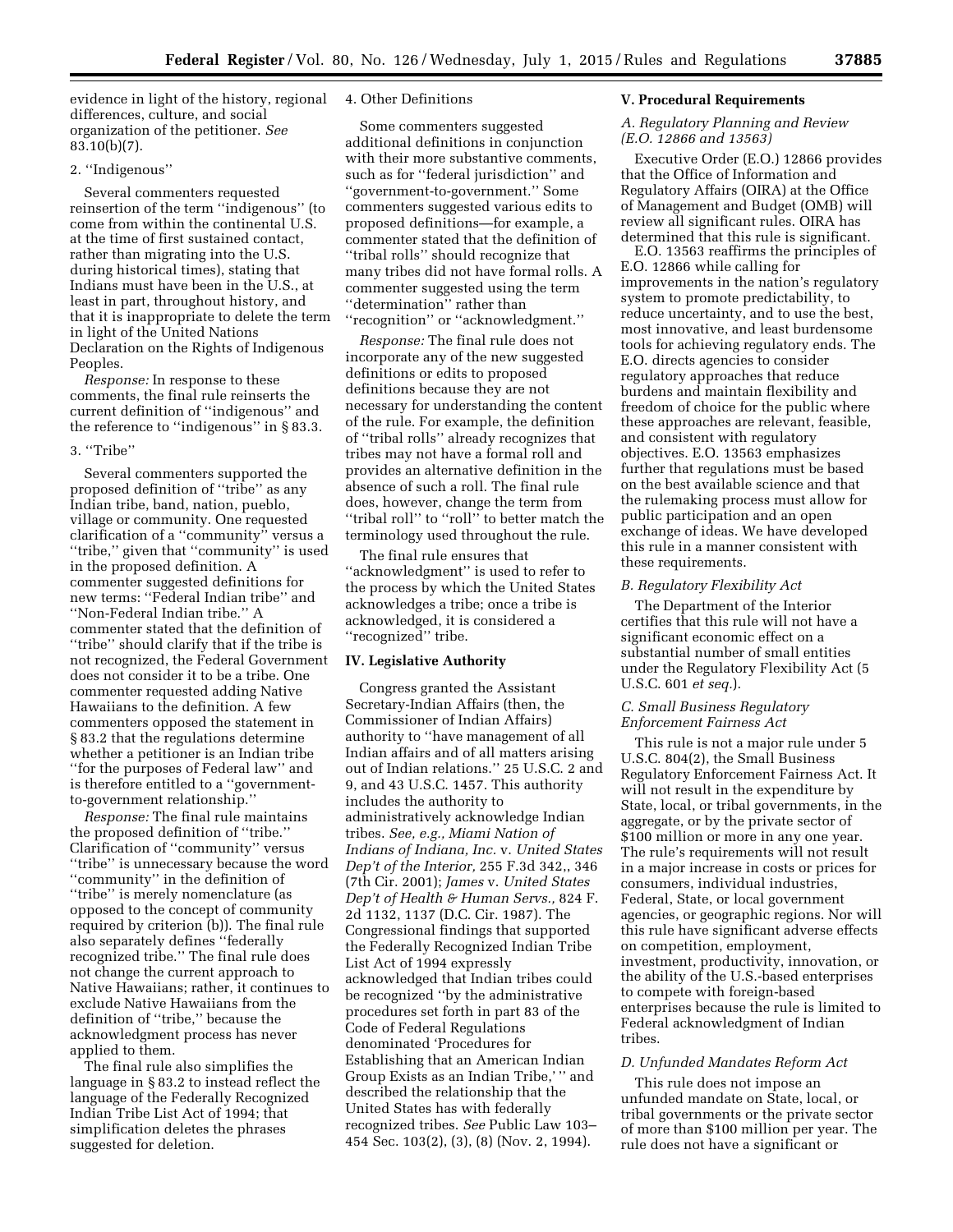unique effect on State, local, or tribal governments or the private sector. A statement containing the information required by the Unfunded Mandates Reform Act (2 U.S.C. 1531 *et seq.*) is not required.

# *E. Takings (E.O. 12630)*

Under the criteria in Executive Order 12630, this rule does not affect individual property rights protected by the Fifth Amendment nor does it involves a compensable ''taking.'' A takings implication assessment is therefore not required.

# *F. Federalism (E.O. 13132)*

Under the criteria in Executive Order 13132, this rule has no substantial direct effect on the States, on the relationship between the national government and the States, or on the distribution of power and responsibilities among the various levels of government.

# *G. Civil Justice Reform (E.O. 12988)*

This rule complies with the requirements of Executive Order 12988. Specifically, this rule has been reviewed to eliminate errors and ambiguity and written to minimize litigation; and is written in clear language and contains clear legal standards.

# *H. Consultation With Indian Tribes (E.O. 13175)*

In accordance with the President's memorandum of April 29, 1994, ''Government-to-Government Relations with Native American Tribal Governments,'' Executive Order 13175 (59 FR 22951, November 6, 2000), and 512 DM 2, we have evaluated the potential effects on federally recognized Indian tribes and Indian trust assets. The Department distributed a ''Discussion Draft'' of this rule to federally recognized Indian tribes in June 2013, and hosted five consultation sessions with federally recognized Indian tribes throughout the country in July and August 2013. Several federally recognized Indian tribes submitted written comments; some strongly supportive of revising the regulations and others strongly opposed to revisions. Following publication of the proposed rule, the Department then hosted five additional in-person consultations and two teleconferences in July and August 2014. We considered each tribe's comments and concerns and have addressed them, where possible, in the final rule.

# *I. Paperwork Reduction Act*

*OMB Control Number:* 1076–0104. *Title:* Federal Acknowledgment as an Indian Tribe, 25 CFR part 83.

*Brief Description of Collection:* This information collection requires entities seeking Federal recognition as an Indian tribe to collect and provide information in a documented petition evidencing that the entities meet the criteria set out in the rule.

*Type of Review:* Revision of currently approved collection.

*Respondents:* Entities petitioning for Federal acknowledgment.

*Number of Respondents:* 10 on average (each year).

*Number of Responses:* 10 on average (each year).

*Frequency of Response:* On occasion. *Estimated Time per Response:* (*See*  table below).

*Estimated Total Annual Hour Burden:*  14,360 hours.

*Estimated Total Annual Non-Hour Cost:* \$21,000,000.

OMB Control No. 1076–0104 currently authorizes the collections of information contained in 25 CFR part 83. DOI estimates that the annual burden hours for respondents (entities petitioning for Federal acknowledgment) from this final rule will decrease by a minimum by approximately 6,390 hours. Because the final rule would change sections where the information collections occur, we are including a table showing the section changes.

| Current sec.                             | New sec.                                                                                           | Description of requirement                                                                                                                                                          | <b>Burden</b><br>hours on<br>respondents<br>per<br>response | Annual<br>burden<br>hours (10<br>respond-<br>ents) |
|------------------------------------------|----------------------------------------------------------------------------------------------------|-------------------------------------------------------------------------------------------------------------------------------------------------------------------------------------|-------------------------------------------------------------|----------------------------------------------------|
| 83.7 (a)–(d), 83.7 (f)–(g);<br>83.7 (e). | 83.21 (referring to 83.11)<br>$(a)$ –(d), 83.11 (f)–(g));<br>83.21 (referring to 83.11<br>$(e)$ ). | Conduct the anthropological and historical research re-<br>lating to the criteria $(a)$ - $(d)$ and $(f)$ - $(g)$ ; Conduct the<br>genealogical work to demonstrate tribal descent. | 1.221                                                       | 12,210                                             |
|                                          |                                                                                                    | Provide past membership rolls and complete a mem-<br>bership roll of about 333 <sup>**</sup> members (BIA Form<br>8306).                                                            | 38                                                          | 380                                                |
|                                          | 83.21 (referring to 83.11)<br>$(e)$ ).                                                             | Complete Individual History Chart (BIA Form 8304).<br>On average, it takes 2 minutes per chart $\times$ 333**<br>charts.                                                            | 11                                                          | 110                                                |
|                                          | 83.21 (referring to 83.11<br>$(e)$ ).                                                              | Complete the Ancestry Chart (BIA Form 8305). On av-<br>erage, it takes about 30 minutes per chart $\times$ 333**<br>charts.                                                         | 166                                                         | 1,660                                              |

One comment submission, from several towns in Connecticut, was submitted specifically addressing the information collection requirements in the proposed rule. The comments and responses are summarized here.

*PRA Comment 1:* The estimate only considers the annual burden hours for petitioners in collecting information to meet the mandatory criteria in preparing a documented petition and responding to a Technical Assistance (TA) review, and fails to consider the burden hours

on petitioners for later stages of the process.

*PRA Response 1:* The commenter is correct that the estimate only covers the burden hours for petitioners in collecting the information to develop and submit the documented petition. Once the documented petition is submitted, the Department opens an administrative case file for the petitioner, and all subsequent information collections are covered by the exemption in 5 CFR 1320.4(c). The

comment alerted the Department to the fact that it had previously included the burden for responding to a TA review; because the TA review occurs following the opening of the administrative case file, this too is covered by the regulatory exemption. As such, the Department has removed this burden estimate. No change is necessary in response to this comment.

*PRA Comment 2:* The estimate fails to include burden hours for previously denied petitioners that must submit new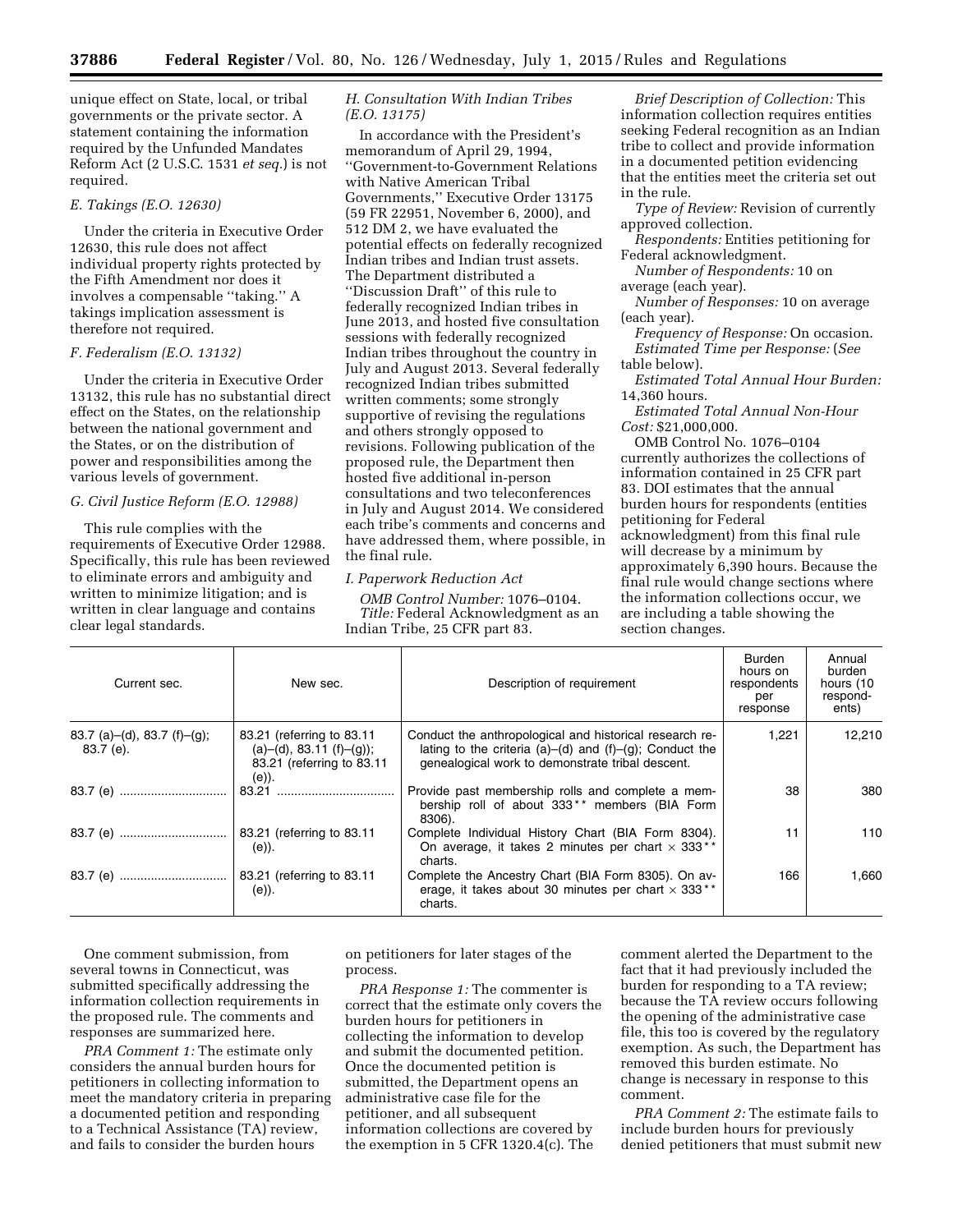arguments and evidence in order to request permission from an Office of Hearings and Appeals (OHA) judge to re-petition.

*PRA Response 2:* The proposed rule contained a provision that allowed previously denied petitioners to seek the opportunity to re-petition. The final rule deletes this provision. This comment is no longer applicable. No change is necessary in response to this comment.

*PRA Comment 3:* The estimate fails to consider the burden hours on other respondents in the Federal Acknowledgment process, such as State governments, federally recognized tribes, and other petitioners that may submit information in support of or opposition to a petition.

*PRA Response 3:* The estimate does not consider the burden hours on those who may submit information in support of or in opposition to a petition because such information is voluntarily submitted only after the administrative case file is opened, and is therefore covered by the exemption in 5 CFR 1320.4(c). No change is necessary in response to this comment.

*PRA Comment 4:* The preamble to the proposed rule fails to describe the methodology used to arrive at the projections. The estimate is not based on any broad or accurate statistical data because there is no requirement or mechanism in place for petitioners to report annual burden hours.

*PRA Response 4:* The supporting statement submitted in conjunction with the proposed rule described the methodology for arriving at the proposed projections, and was available upon request or at *[www.reginfo.gov.](http://www.reginfo.gov)* A revised supporting statement, which again describes the methodology used to arrive at the projections, has been submitted to OMB in conjunction with this final rule. The comment is correct that there is no requirement or mechanism in place for petitioners to report annual burden hours—the Department examined Congressional testimony and reached out to petitioners for help in developing its estimates. No change is necessary in response to this comment.

*PRA Comment 5:* Most petitioners have a team of individuals working on their petitions, including group leaders and members, legal counsel, and professional researchers (such as anthropologists, historians, and genealogists). If each of these spent a quarter of their time working on a documented petition, the team would have an average of 4,160 annual burden hours. For an actual case, including all the information provided throughout

the process, including the stages that the Department is not including in its estimate, the team spent approximately 10,000 hours total. This experience strongly suggests the Department underestimated the annual burden hours with its estimate of 2,075.

*PRA Response 5:* The burden hour estimate includes only the time that the petitioner itself expended in preparing the documented petition; the time that all professionals the petitioner had to hire to prepare the petition is accounted for as non-hour cost burden. In our development of the non-hour cost burden, we reached out to several petitioners (one of whom indicated the total hours reached 12,000 cumulative hours). No change is necessary in response to this comment.

*PRA Comment 6:* Provisions of the proposed rule will slow down the acknowledgment process by: Incentivizing more documented petitions; allowing denied petitioners to re-petition; requiring OFA time to redact petition narratives; providing more extensive technical assistance to petitioners; allowing petitioners to withdraw from the review process; requiring appeals to OHA rather than IBIA; and requiring appeals of a final determination to go to Federal district court.

*PRA Response 6:* Overall, this comment is not directly related to the Paperwork Reduction Act burdens; however, the Department disagrees with the assertions that the rule will slow down the acknowledgment process for the reasons stated elsewhere in this preamble. No change is necessary in response to this comment.

# *J. National Environmental Policy Act*

This rule does not constitute a major Federal action significantly affecting the quality of the human environment because it is of an administrative, technical, and procedural nature. *See,*  43 CFR 46.210(i). No extraordinary circumstances exist that would require greater review under the National Environmental Policy Act.

# *K. Effects on the Energy Supply (E.O. 13211)*

This rule is not a significant energy action under the definition in Executive Order 13211. A Statement of Energy Effects is not required.

# **List of Subjects in 25 CFR Part 83**

Administrative practice and procedure, Indians-tribal government.

For the reasons stated in the preamble, the Department of the Interior, Bureau of Indian Affairs, revises part 83 in Title 25 of the Code of Federal Regulations as follows:

# **PART 83—PROCEDURES FOR FEDERAL ACKNOWLEDGMENT OF INDIAN TRIBES**

# **Subpart A—General Provisions**

# Sec.<br>83.1

- What terms are used in this part?
- 83.2 What is the purpose of the regulations in this part?
- 83.3 Who does this part apply to?
- 83.4 Who cannot be acknowledged under this part?
- 83.5 How does a petitioner obtain Federal acknowledgment under this part?
- 83.6 What are the Department's duties? 83.7 How does this part apply to
- documented petitions submitted before July 31, 2015?
- 83.8 May the deadlines in this part be extended?
- 83.9 How does the Paperwork Reduction Act affect the information collections in this part?

# **Subpart B—Criteria for Federal Acknowledgment**

- 83.10 How will the Department evaluate each of the criteria?
- 83.11 What are the criteria for acknowledgment as a federally recognized Indian tribe?
- 83.12 What are the criteria for a previously federally acknowledged petitioner?

# **Subpart C—Process for Federal Acknowledgment**

#### **Documented Petition Submission**

- 83.20 How does an entity request Federal acknowledgment?
- 83.21 What must a documented petition include?
- 83.22 What notice will OFA provide upon receipt of a documented petition?

#### **Review of Documented Petition**

- 83.23 How will OFA determine which
- documented petition to consider first? 83.24 What opportunity will the petitioner
- have to respond to comments before OFA reviews the petition?
- 83.25 Who will OFA notify when it begins review of a documented petition?
- 83.26 How will OFA review a documented petition?
- 83.27 What are technical assistance reviews?
- 83.28 When does OFA review for previous Federal acknowledgment?
- 83.29 What will OFA consider in its reviews?
- 83.30 Can a petitioner withdraw its documented petition?
- 83.31 Can OFA suspend review of a documented petition?

# **Proposed Finding**

- 83.32 When will OFA issue a proposed finding?
- 83.33 What will the proposed finding include?
- 83.34 What notice of the proposed finding will OFA provide?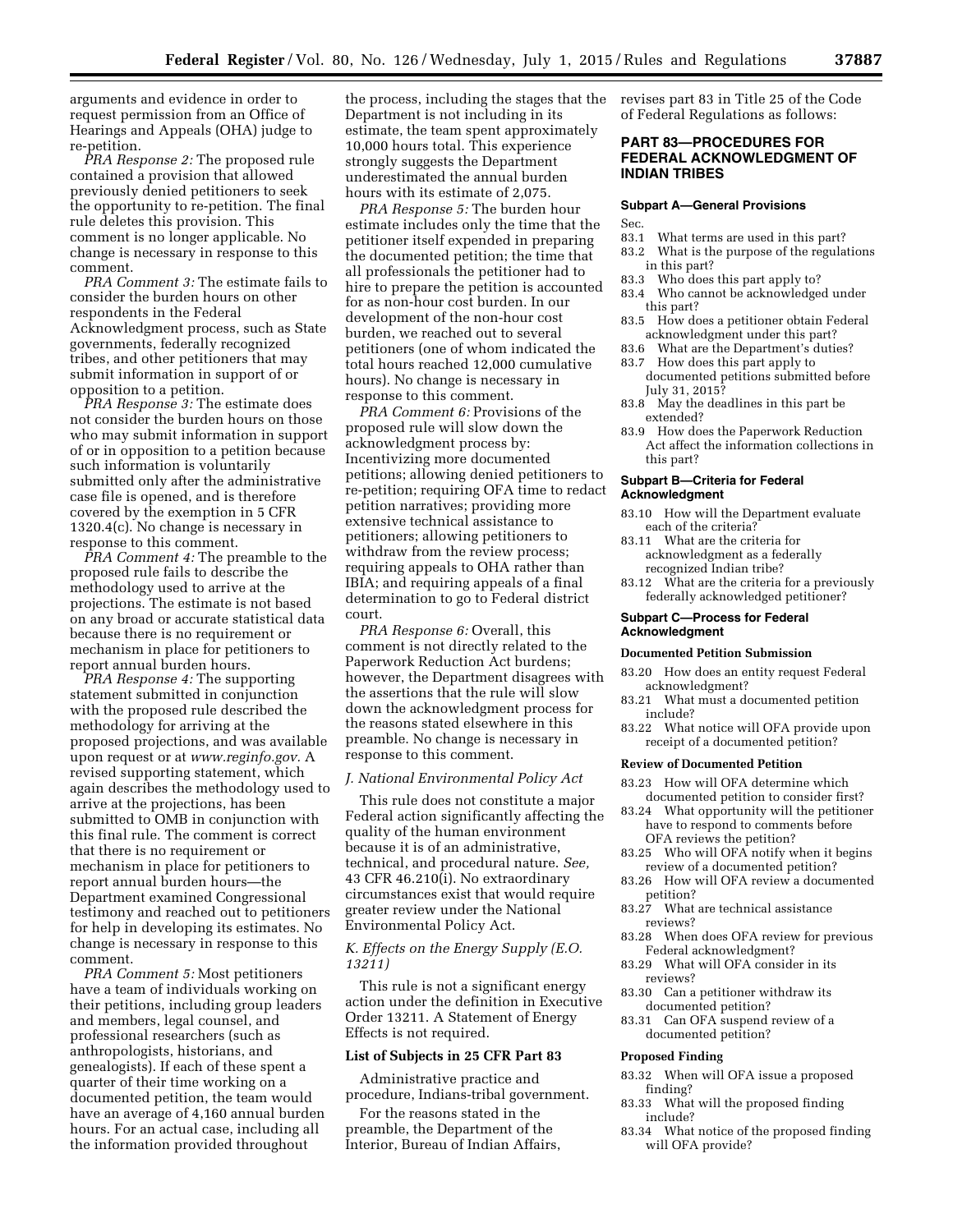# **Comment and Response Periods, Hearing**

- 83.35 What opportunity will there be to comment after OFA issues the proposed finding?
- 83.36 What procedure follows the end of the comment period for a favorable proposed finding?
- 83.37 What procedure follows the end of the comment period on a negative proposed finding?
- 83.38 What options does the petitioner have at the end of the response period on a negative proposed finding?
- 83.39 What is the procedure if the petitioner elects to have a hearing before an ALJ?

#### **AS–IA Evaluation and Preparation of Final Determination**

- 83.40 When will the Assistant Secretary begin review?
- 83.41 What will the Assistant Secretary consider in his/her review?
- 83.42 When will the Assistant Secretary issue a final determination?
- 83.43 How will the Assistant Secretary make the final determination decision?
- 83.44 Is the Assistant Secretary's final determination final for the Department?
- 83.45 When will the final determination be effective?
- 83.46 How is a petitioner with a positive final determination integrated into Federal programs as a federally recognized Indian tribe?

**Authority:** 5 U.S.C. 301; 25 U.S.C. 2, 9, 479a–1; Pub. L. 103–454 Sec. 103 (Nov. 2, 1994); and 43 U.S.C. 1457.

#### **Subpart A—General Provisions**

# **§ 83.1 What terms are used in this part?**

As used in this part:

*ALJ* means an administrative law judge in the Departmental Cases Hearings Division, Office of Hearings and Appeals (OHA), Department of the Interior, appointed under 5 U.S.C. 3105.

*Assistant Secretary* or *AS–IA* means the Assistant Secretary—Indian Affairs within the Department of the Interior, or that officer's authorized representative, but does not include representatives of the Office of Federal Acknowledgment.

*Autonomous* means independent of the control of any other Indian governing entity.

*Bureau* means the Bureau of Indian Affairs within the Department of the Interior.

*Continental United States* means the contiguous 48 states and Alaska.

*Department* means the Department of the Interior, including the Assistant Secretary and OFA.

*Documented petition* means the detailed arguments and supporting documentary evidence submitted by a petitioner claiming that it meets the Indian Entity Identification (§ 83.11(a)), Governing Document (§ 83.11(d)), Descent (§ 83.11(e)), Unique

Membership (§ 83.11(f)), and Congressional Termination (§ 83.11(g)) Criteria and claiming that it:

(1) Demonstrates previous Federal acknowledgment under § 83.12(a) and meets the criteria in § 83.12(b); or

(2) Meets the Community (§ 83.11(b)) and Political Authority (§ 83.11(c)) Criteria.

*Federally recognized Indian tribe*  means an entity listed on the Department of the Interior's list under the Federally Recognized Indian Tribe List Act of 1994, which the Secretary currently acknowledges as an Indian tribe and with which the United States maintains a government-to-government relationship.

*Historical* means before 1900.

*Indigenous* means native to the continental United States in that at least part of the petitioner's territory at the time of first sustained contact extended into what is now the continental United States.

*Member of a petitioner* means an individual who is recognized by the petitioner as meeting its membership criteria and who consents to being listed as a member of the petitioner.

*Office of Federal Acknowledgment* or *OFA* means the Office of Federal Acknowledgment within the Office of the Assistant Secretary—Indian Affairs, Department of the Interior.

*Petitioner* means any entity that has submitted a documented petition to OFA requesting Federal acknowledgment as a federally recognized Indian tribe.

*Previous Federal acknowledgment*  means action by the Federal government clearly premised on identification of a tribal political entity and indicating clearly the recognition of a relationship between that entity and the United States.

*Roll* means a list exclusively of those individuals who have been determined by the tribe to meet the tribe's membership requirements as set forth in its governing document. In the absence of such a document, a roll means a list of those recognized as members by the tribe's governing body. In either case, those individuals on a roll must have affirmatively demonstrated consent to being listed as members.

*Secretary* means the Secretary of the Interior within the Department of the Interior or that officer's authorized representative.

*Tribe* means any Indian tribe, band, nation, pueblo, village or community.

# **§ 83.2 What is the purpose of the regulations in this part?**

The regulations in this part implement Federal statutes for the benefit of Indian tribes by establishing procedures and criteria for the Department to use to determine whether a petitioner is an Indian tribe eligible for the special programs and services provided by the United States to Indians because of their status as Indians. A positive determination will result in Federal recognition status and the petitioner's addition to the Department's list of federally recognized Indian tribes. Federal recognition:

(a) Is a prerequisite to the protection, services, and benefits of the Federal Government available to those that qualify as Indian tribes and possess a government-to-government relationship with the United States;

(b) Means the tribe is entitled to the immunities and privileges available to other federally recognized Indian tribes;

(c) Means the tribe has the responsibilities, powers, limitations, and obligations of other federally recognized Indian tribes; and

(d) Subjects the Indian tribe to the same authority of Congress and the United States as other federally recognized Indian tribes.

#### **§ 83.3 Who does this part apply to?**

This part applies only to indigenous entities that are not federally recognized Indian tribes.

# **§ 83.4 Who cannot be acknowledged under this part?**

The Department will not acknowledge:

(a) An association, organization, corporation, or entity of any character formed in recent times unless the entity has only changed form by recently incorporating or otherwise formalizing its existing politically autonomous community;

(b) A splinter group, political faction, community, or entity of any character that separates from the main body of a currently federally recognized Indian tribe, petitioner, or previous petitioner unless the entity can clearly demonstrate it has functioned from 1900 until the present as a politically autonomous community and meets § 83.11(f), even though some have regarded them as part of or associated in some manner with a federally recognized Indian tribe;

(c) An entity that is, or an entity whose members are, subject to congressional legislation terminating or forbidding the government-togovernment relationship; or

(d) An entity that previously petitioned and was denied Federal acknowledgment under these regulations or under previous regulations in part 83 of this title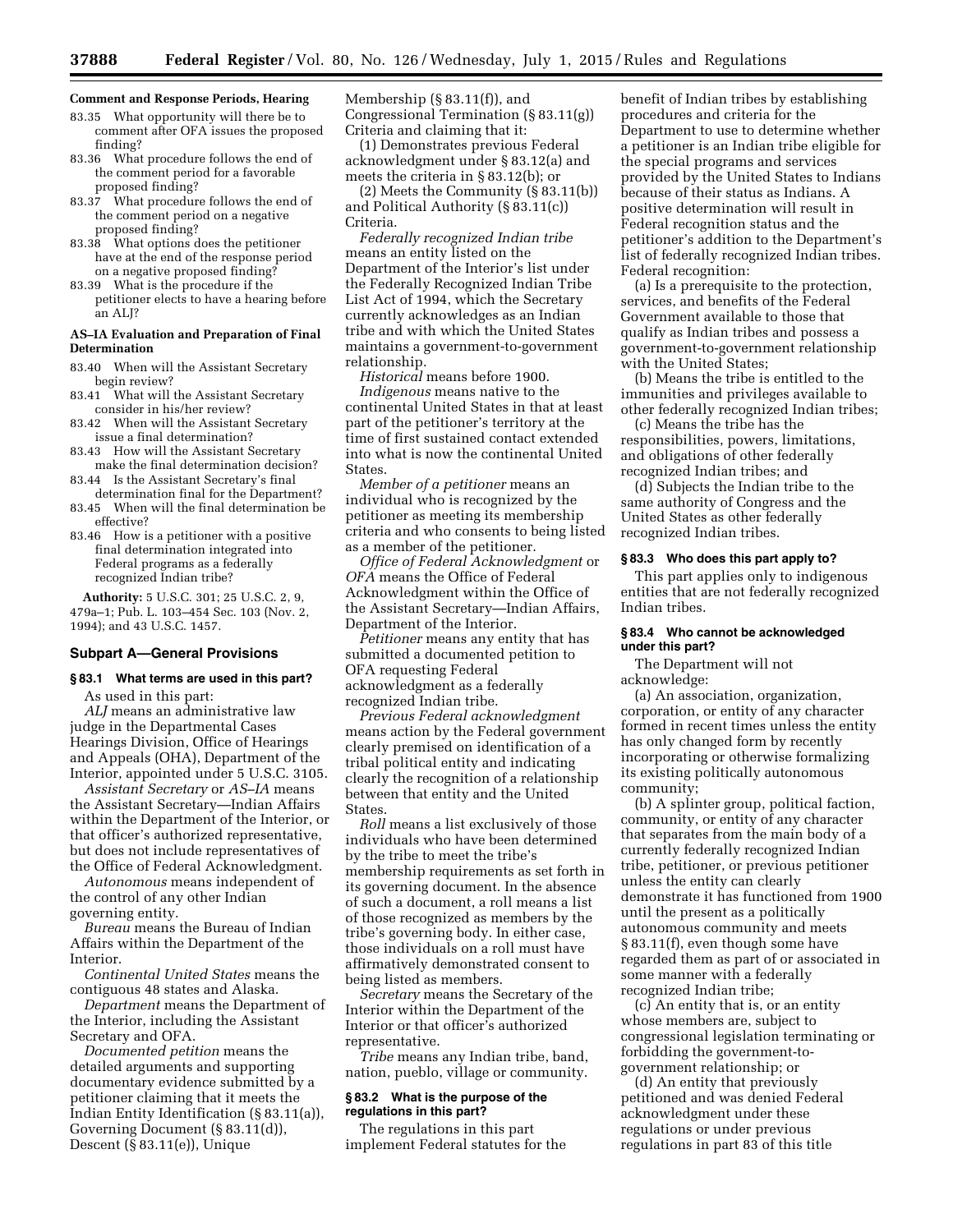(including reconstituted, splinter, spinoff, or component groups who were once part of previously denied petitioners).

# **§ 83.5 How does a petitioner obtain Federal acknowledgment under this part?**

To be acknowledged as a federally recognized Indian tribe under this part, a petitioner must meet the Indian Entity Identification (§ 83.11(a)), Governing Document (§ 83.11(d)), Descent (§ 83.11(e)), Unique Membership (§ 83.11(f)), and Congressional Termination (§ 83.11(g)) Criteria and must:

(a) Demonstrate previous Federal acknowledgment under § 83.12(a) and meet the criteria in § 83.12(b); or

(b) Meet the Community (§ 83.11(b)) and Political Authority (§ 83.11(c)) Criteria.

# **§ 83.6 What are the Department's duties?**

(a) The Department will publish in the **Federal Register**, by January 30 each year, a list of all Indian tribes which the Secretary recognizes to be eligible for the special programs and services provided by the United States to Indians because of their status as Indians, in accordance with the Federally Recognized Indian Tribe List Act of 1994. The list may be published more frequently, if the Assistant Secretary deems it necessary.

(b) OFA will maintain guidelines limited to general suggestions on how and where to conduct research. The guidelines may be supplemented or updated as necessary. OFA will also make available examples of portions of documented petitions in the preferred format, though OFA will accept other formats.

(c) OFA will, upon request, give prospective petitioners suggestions and advice on how to prepare the documented petition. OFA will not be responsible for the actual research on behalf of the petitioner.

## **§ 83.7 How does this part apply to documented petitions submitted before August 17, 2015?**

(a) Any petitioner who has not submitted a complete documented petition as of July 31, 2015 must proceed under these revised regulations. We will notify these petitioners and provide them with a copy of the revised regulations by July 31, 2015.

(b) By August 31, 2015, OFA will notify each petitioner that has submitted complete documented petitions but has not yet received a final agency decision that it must proceed under these revised regulations unless it chooses by September 29, 2015 to complete the petitioning process under the previous

version of the acknowledgment regulations as published in 25 CFR part 83, revised as of April 1, 1994.

(c) Any petitioner who has submitted a documented petition under the previous version of the acknowledgment regulations and chooses to proceed under these revised regulations does not need to submit a new documented petition, but may supplement its petition.

# **§ 83.8 May the deadlines in this part be extended?**

(a) The AS–IA may extend any of the deadlines in this part upon a finding of good cause.

(b) For deadlines applicable to the Department, AS–IA may extend the deadlines upon the consent of the petitioner.

(c) If AS–IA grants a time extension, it will notify the petitioner and those listed in § 83.22(d).

# **§ 83.9 How does the Paperwork Reduction Act affect the information collections in this part?**

The collections of information contained in this part have been approved by the Office of Management and Budget under 44 U.S.C. 3501 *et seq.*  and assigned OMB Control Number 1076–0104. Response is required to obtain a benefit. A Federal agency may not conduct or sponsor, and you are not required to respond to, a collection of information unless the form or regulation requesting the information displays a currently valid OMB Control Number. Send comments regarding this collection of information, including suggestions for reducing the burden, to the Information Collection Clearance Officer—Indian Affairs, 1849 C Street, NW., Washington, DC 20240.

# **Subpart B—Criteria for Federal Acknowledgment**

# **§ 83.10 How will the Department evaluate each of the criteria?**

(a) The Department will consider a criterion in § 83.11 to be met if the available evidence establishes a reasonable likelihood of the validity of the facts relating to that criterion.

(1) The Department will not require conclusive proof of the facts relating to a criterion in order to consider the criterion met.

(2) The Department will require existence of community and political influence or authority be demonstrated on a substantially continuous basis, but this demonstration does not require meeting these criteria at every point in time. Fluctuations in tribal activity during various years will not in

themselves be a cause for denial of acknowledgment under these criteria.

(3) The petitioner may use the same evidence to establish more than one criterion.

(4) Evidence or methodology that the Department found sufficient to satisfy any particular criterion in a previous decision will be sufficient to satisfy the criterion for a present petitioner.

(b) When evaluating a petition, the Department will:

(1) Allow criteria to be met by any suitable evidence, rather than requiring the specific forms of evidence stated in the criteria;

(2) Take into account historical situations and time periods for which evidence is demonstrably limited or not available;

(3) Take into account the limitations inherent in demonstrating historical existence of community and political influence or authority;

(4) Require a demonstration that the criteria are met on a substantially continuous basis, meaning without substantial interruption; and

(5) Apply these criteria in context with the history, regional differences, culture, and social organization of the petitioner.

#### **§ 83.11 What are the criteria for acknowledgment as a federally recognized Indian tribe?**

The criteria for acknowledgment as a federally recognized Indian tribe are delineated in paragraphs (a) through (g) of this section.

(a) *Indian entity identification.* The petitioner has been identified as an American Indian entity on a substantially continuous basis since 1900. Evidence that the group's character as an Indian entity has from time to time been denied will not be considered to be conclusive evidence that this criterion has not been met. Evidence to be relied upon in determining a group's Indian identity may include one or a combination of the following, as well as other evidence of identification.

(1) Identification as an Indian entity by Federal authorities.

(2) Relationships with State governments based on identification of the group as Indian.

(3) Dealings with a county, parish, or other local government in a relationship based on the group's Indian identity.

(4) Identification as an Indian entity by anthropologists, historians, and/or other scholars.

(5) Identification as an Indian entity in newspapers and books.

(6) Identification as an Indian entity in relationships with Indian tribes or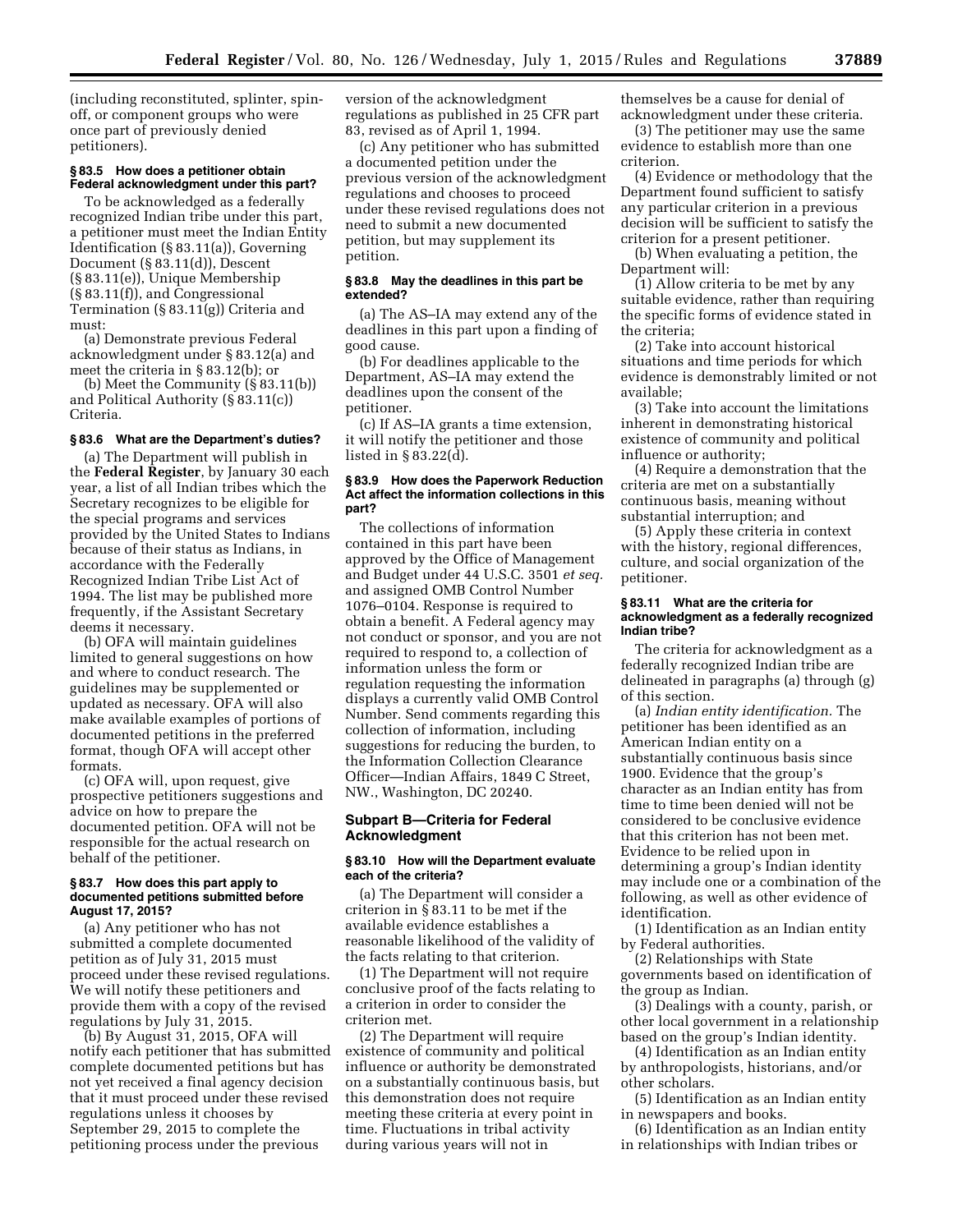with national, regional, or state Indian organizations.

(7) Identification as an Indian entity by the petitioner itself.

(b) *Community.* The petitioner comprises a distinct community and demonstrates that it existed as a community from 1900 until the present. Distinct community means an entity with consistent interactions and significant social relationships within its membership and whose members are differentiated from and distinct from nonmembers. Distinct community must be understood flexibly in the context of the history, geography, culture, and social organization of the entity. The petitioner may demonstrate that it meets this criterion by providing evidence for known adult members or by providing evidence of relationships of a reliable, statistically significant sample of known adult members.

(1) The petitioner may demonstrate that it meets this criterion at a given point in time by some combination of two or more of the following forms of evidence or by other evidence to show that a significant and meaningful portion of the petitioner's members constituted a distinct community at a given point in time:

(i) Rates or patterns of known marriages within the entity, or, as may be culturally required, known patterned out-marriages;

(ii) Social relationships connecting individual members;

(iii) Rates or patterns of informal social interaction that exist broadly among the members of the entity;

(iv) Shared or cooperative labor or other economic activity among members;

(v) Strong patterns of discrimination or other social distinctions by nonmembers;

(vi) Shared sacred or secular ritual activity;

(vii) Cultural patterns shared among a portion of the entity that are different from those of the non-Indian populations with whom it interacts. These patterns must function as more than a symbolic identification of the group as Indian. They may include, but are not limited to, language, kinship organization or system, religious beliefs or practices, and ceremonies;

(viii) The persistence of a collective identity continuously over a period of more than 50 years, notwithstanding any absence of or changes in name;

(ix) Land set aside by a State for the petitioner, or collective ancestors of the petitioner, that was actively used by the community for that time period;

(x) Children of members from a geographic area were placed in Indian boarding schools or other Indian educational institutions, to the extent that supporting evidence documents the community claimed; or

(xi) A demonstration of political influence under the criterion in § 83.11(c)(1) will be evidence for demonstrating distinct community for that same time period.

(2) The petitioner will be considered to have provided more than sufficient evidence to demonstrate distinct community and political authority under § 83.11(c) at a given point in time if the evidence demonstrates any one of the following:

(i) More than 50 percent of the members reside in a geographical area exclusively or almost exclusively composed of members of the entity, and the balance of the entity maintains consistent interaction with some members residing in that area;

(ii) At least 50 percent of the members of the entity were married to other members of the entity;

(iii) At least 50 percent of the entity members maintain distinct cultural patterns such as, but not limited to, language, kinship system, religious beliefs and practices, or ceremonies;

(iv) There are distinct community social institutions encompassing at least 50 percent of the members, such as kinship organizations, formal or informal economic cooperation, or religious organizations; or

(v) The petitioner has met the criterion in § 83.11(c) using evidence described in  $\S$  83.11(c)(2).

(c) *Political influence or authority.*  The petitioner has maintained political influence or authority over its members as an autonomous entity from 1900 until the present. Political influence or authority means the entity uses a council, leadership, internal process, or other mechanism as a means of influencing or controlling the behavior of its members in significant respects, making decisions for the entity which substantially affect its members, and/or representing the entity in dealing with outsiders in matters of consequence. This process is to be understood flexibly in the context of the history, culture, and social organization of the entity.

(1) The petitioner may demonstrate that it meets this criterion by some combination of two or more of the following forms of evidence or by other evidence that the petitioner had political influence or authority over its members as an autonomous entity:

(i) The entity is able to mobilize significant numbers of members and significant resources from its members for entity purposes.

(ii) Many of the membership consider issues acted upon or actions taken by entity leaders or governing bodies to be of importance.

(iii) There is widespread knowledge, communication, or involvement in political processes by many of the entity's members.

(iv) The entity meets the criterion in § 83.11(b) at greater than or equal to the percentages set forth under § 83.11(b)(2).

(v) There are internal conflicts that show controversy over valued entity goals, properties, policies, processes, or decisions.

(vi) The government of a federally recognized Indian tribe has a significant relationship with the leaders or the governing body of the petitioner.

(vii) Land set aside by a State for petitioner, or collective ancestors of the petitioner, that is actively used for that time period.

(viii) There is a continuous line of entity leaders and a means of selection or acquiescence by a significant number of the entity's members.

(2) The petitioner will be considered to have provided sufficient evidence of political influence or authority at a given point in time if the evidence demonstrates any one of the following:

(i) Entity leaders or other internal mechanisms exist or existed that:

(A) Allocate entity resources such as land, residence rights, and the like on a consistent basis;

(B) Settle disputes between members or subgroups by mediation or other means on a regular basis;

(C) Exert strong influence on the behavior of individual members, such as the establishment or maintenance of norms or the enforcement of sanctions to direct or control behavior; or

(D) Organize or influence economic subsistence activities among the members, including shared or cooperative labor.

(ii) The petitioner has met the requirements in § 83.11(b)(2) at a given time.

(d) *Governing document.* The petitioner must provide:

(1) A copy of the entity's present governing document, including its membership criteria; or

(2) In the absence of a governing document, a written statement describing in full its membership criteria and current governing procedures.

(e) *Descent.* The petitioner's membership consists of individuals who descend from a historical Indian tribe (or from historical Indian tribes that combined and functioned as a single autonomous political entity).

(1) The petitioner satisfies this criterion by demonstrating that the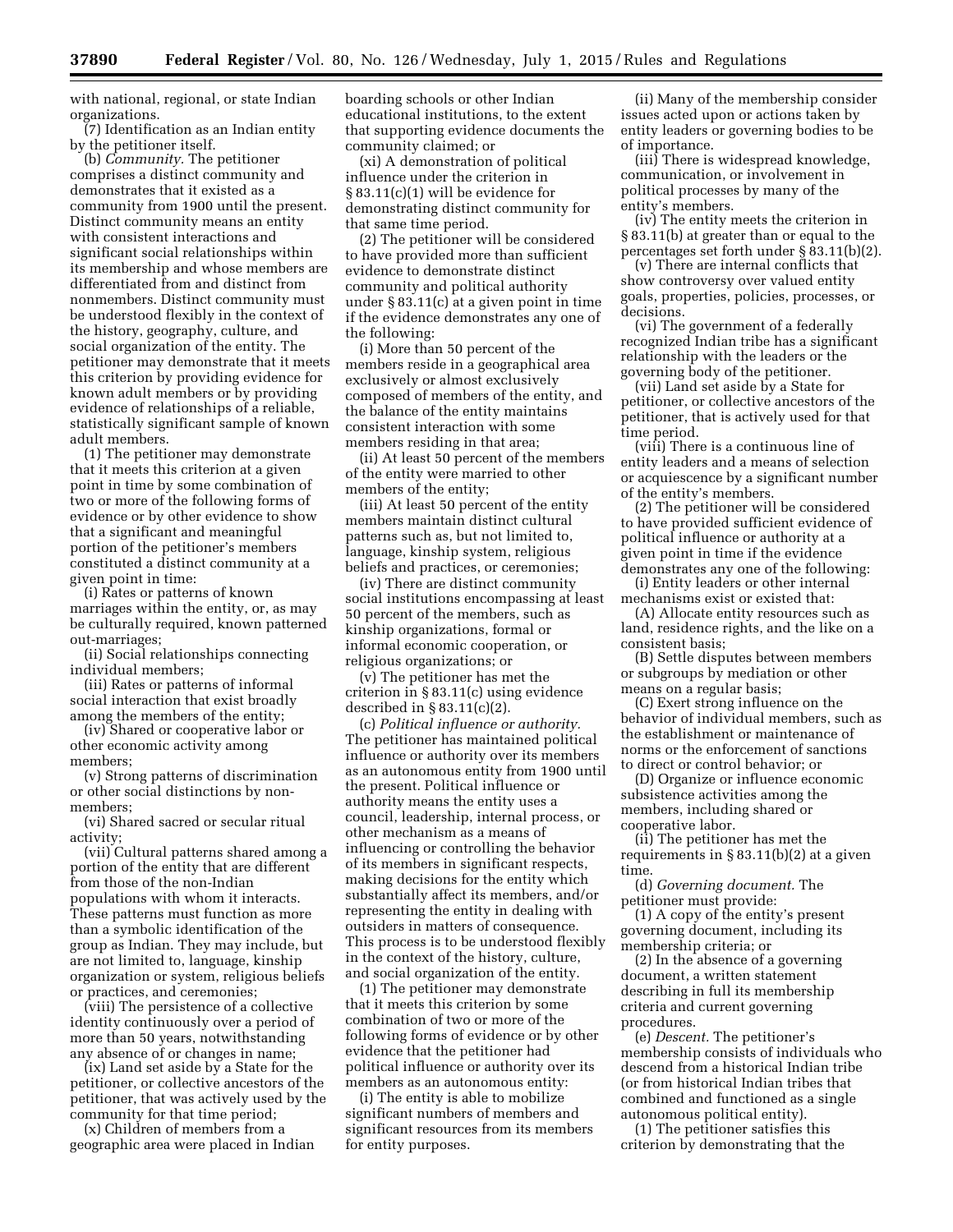petitioner's members descend from a tribal roll directed by Congress or prepared by the Secretary on a descendancy basis for purposes of distributing claims money, providing allotments, providing a tribal census, or other purposes, unless significant countervailing evidence establishes that the tribal roll is substantively inaccurate; or

(2) If no tribal roll was directed by Congress or prepared by the Secretary, the petitioner satisfies this criterion by demonstrating descent from a historical Indian tribe (or from historical Indian tribes that combined and functioned as a single autonomous political entity) with sufficient evidence including, but not limited to, one or a combination of the following identifying present members or ancestors of present members as being descendants of a historical Indian tribe (or of historical Indian tribes that combined and functioned as a single autonomous political entity):

(i) Federal, State, or other official records or evidence;

(ii) Church, school, or other similar enrollment records;

(iii) Records created by historians and anthropologists in historical times;

(iv) Affidavits of recognition by tribal elders, leaders, or the tribal governing body with personal knowledge; and

(v) Other records or evidence.

(f) *Unique membership.* The petitioner's membership is composed principally of persons who are not members of any federally recognized Indian tribe. However, a petitioner may be acknowledged even if its membership is composed principally of persons whose names have appeared on rolls of, or who have been otherwise associated with, a federally recognized Indian tribe, if the petitioner demonstrates that:

(1) It has functioned as a separate politically autonomous community by satisfying criteria in paragraphs (b) and (c) of this section; and

(2) Its members have provided written confirmation of their membership in the petitioner.

(g) *Congressional termination.* Neither the petitioner nor its members are the subject of congressional legislation that has expressly terminated or forbidden the Federal relationship. The Department must determine whether the petitioner meets this criterion, and the petitioner is not required to submit evidence to meet it.

# **§ 83.12 What are the criteria for a previously federally acknowledged petitioner?**

(a) The petitioner may prove it was previously acknowledged as a federally

recognized Indian tribe, or is a portion that evolved out of a previously federally recognized Indian tribe, by providing substantial evidence of unambiguous Federal acknowledgment, meaning that the United States Government recognized the petitioner as an Indian tribe eligible for the special programs and services provided by the United States to Indians because of their status as Indians with which the United States carried on a relationship at some prior date including, but not limited to, evidence that the petitioner had:

(1) Treaty relations with the United States;

(2) Been denominated a tribe by act of Congress or Executive Order;

(3) Been treated by the Federal Government as having collective rights in tribal lands or funds; or

(4) Land held for it or its collective ancestors by the United States.

(b) Once the petitioner establishes that it was previously acknowledged, it must demonstrate that it meets:

(1) At present, the Community Criterion; and

(2) Since the time of previous Federal acknowledgment or 1900, whichever is later, the Indian Entity Identification Criterion and Political Authority Criterion.

# **Subpart C—Process for Federal Acknowledgment**

**Documented Petition Submission and Review** 

# **§ 83.20 How does an entity request Federal acknowledgment?**

Any entity that believes it can satisfy the criteria in this part may submit a documented petition under this part to: Department of the Interior, Office of the Assistant Secretary—Indian Affairs, Attention: Office of Federal Acknowledgement, 1951 Constitution Ave. NW., Washington, DC 20240.

# **§ 83.21 What must a documented petition include?**

(a) The documented petition may be in any readable form and must include the following:

(1) A certification, signed and dated by the petitioner's governing body, stating that it is the petitioner's official documented petition;

(2) A concise written narrative, with citations to supporting documentation, thoroughly explaining how the petitioner meets each of the criteria in § 83.11, except the Congressional Termination Criterion (§ 83.11 (g))—

(i) If the petitioner chooses to provide explanations of and supporting documentation for the Congressional

Termination Criterion (§ 83.11 (g)), the Department will accept it; but

(ii) The Department will conduct the research necessary to determine whether the petitioner meets the Congressional Termination Criterion (§ 83.11 (g)).

(3) Supporting documentation cited in the written narrative and containing specific, detailed evidence that the petitioner meets each of the criteria in § 83.11;

(4) Membership lists and explanations, including:

(i) An official current membership list, separately certified by the petitioner's governing body, of all known current members of the petitioner, including each member's full name (including maiden name, if any), date of birth, and current residential address;

(ii) A statement describing the circumstances surrounding the preparation of the current membership list;

(iii) A copy of each available former list of members based on the petitioner's own defined criteria; and

(iv) A statement describing the circumstances surrounding the preparation of the former membership lists, insofar as possible.

(b) If the documented petition contains any information that is protectable under Federal law such as the Privacy Act and Freedom of Information Act, the petitioner must provide a redacted version, an unredacted version of the relevant pages, and an explanation of the legal basis for withholding such information from public release. The Department will not publicly release information that is protectable under Federal law, but may release redacted information if not protectable under Federal law.

# **§ 83.22 What notice will OFA provide upon receipt of a documented petition?**

When OFA receives a documented petition, it will do all of the following:

(a) Within 30 days of receipt, acknowledge receipt in writing to the petitioner.

(b) Within 60 days of receipt: (1) Publish notice of receipt of the documented petition in the **Federal Register** and publish the following on the OFA Web site:

(i) The narrative portion of the documented petition, as submitted by the petitioner (with any redactions appropriate under § 83.21(b));

(ii) The name, location, and mailing address of the petitioner and other information to identify the entity;

(iii) The date of receipt;

(iv) The opportunity for individuals and entities to submit comments and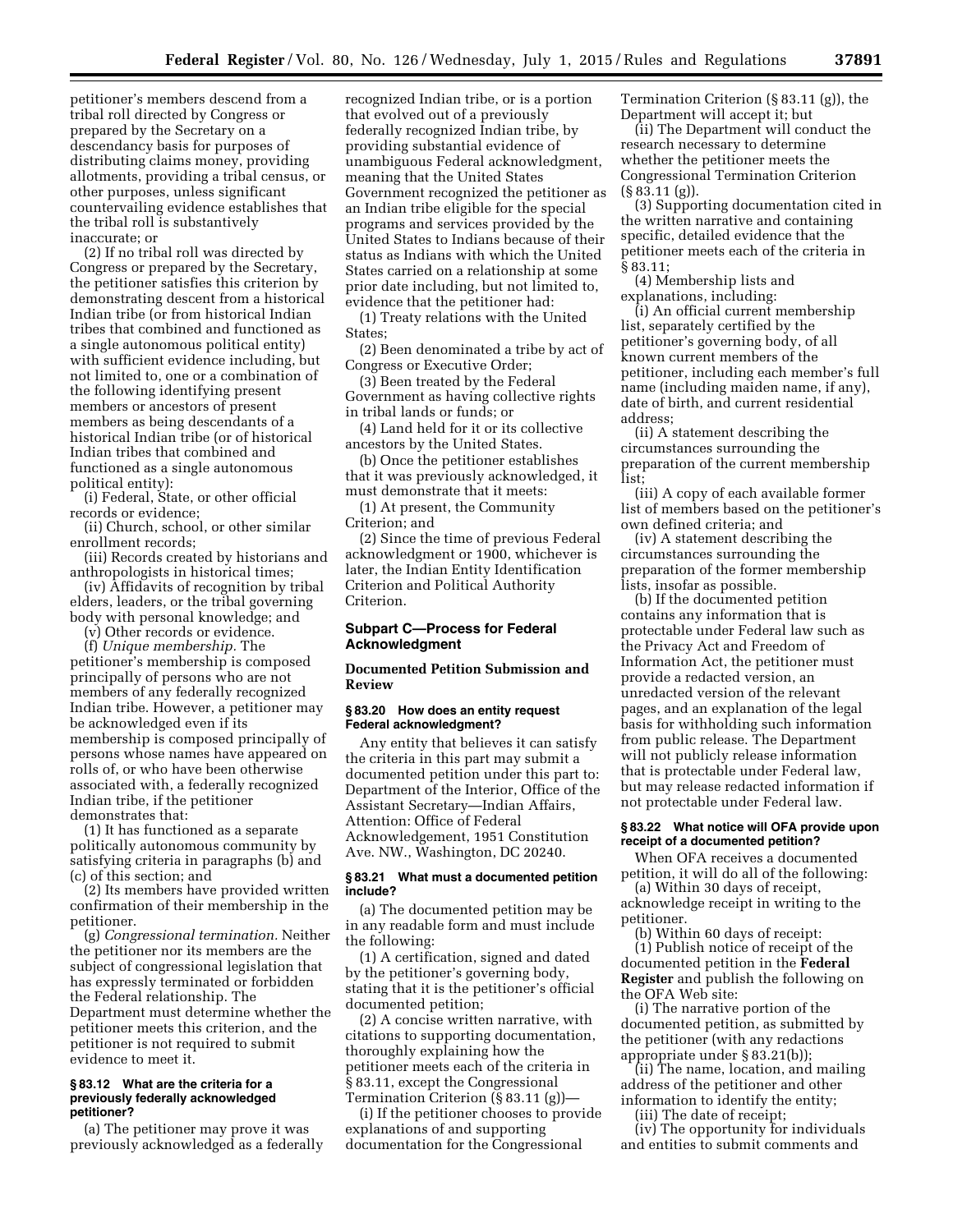evidence supporting or opposing the petitioner's request for acknowledgment within 120 days of the date of the Web site posting; and

(v) The opportunity for individuals and entities to request to be kept informed of general actions regarding a specific petitioner.

(2) Notify, in writing, the following: (i) The governor of the State in which the petitioner is located;

(ii) The attorney general of the State in which the petitioner is located;

(iii) The government of the countylevel (or equivalent) jurisdiction in which the petitioner is located; and

(iv) Notify any recognized tribe and any petitioner that appears to have a historical or present relationship with the petitioner or that may otherwise be considered to have a potential interest in the acknowledgment determination.

(c) Publish the following additional information to the OFA Web site:

(1) Other portions of the documented petition, to the extent feasible and allowable under Federal law, except documentation and information protectable from disclosure under Federal law, as identified by Petitioner under § 83.21(b) or otherwise;

(2) Any comments or materials submitted by third parties to OFA relating to the documented petition;

(3) Any substantive letter, proposed finding, recommended decision, and final determination issued by the Department;

(4) OFA's contact list for each petitioner, including the point of contact for the petitioner; attorneys, and representatives; and

(5) Contact information for any other individuals and entities that request to be kept informed of general actions regarding the petitioner.

(d) All subsequent notices that the Department provides under this part will be provided via the most efficient means for OFA to:

(1) The governor of the State in which the petitioner is located;

(2) The attorney general of the State in which the petitioner is located;

(3) The government of the countylevel (or equivalent) jurisdiction in which the petitioner is located;

(4) Any recognized tribe and any petitioner that appears to have a historical or present relationship with the petitioner or that may otherwise be considered to have a potential interest in the acknowledgment determination; and

(5) Any individuals and entities that request to be kept informed of general actions regarding a specific petitioner.

# **Review of Documented Petition**

# **§ 83.23 How will OFA determine which documented petition to consider first?**

(a) OFA will begin reviews of documented petitions in the order of their receipt.

(1) At each successive review stage, there may be points at which OFA is waiting on additional information or clarification from the petitioner. Upon receipt of the additional information or clarification, OFA will return to its review of the documented petition as soon as possible.

(2) To the extent possible, OFA will give highest priority to completing reviews of documented petitions it has already begun to review.

(b) OFA will maintain a numbered register of documented petitions that have been received.

(c) OFA will maintain a numbered register of any letters of intent, which were allowable prior to July 31, 2015, or incomplete (*i.e.,* not fully documented) petitions and the original dates of their filing with the Department. If two or more documented petitions are ready for review on the same date, this register will determine the order of consideration.

# **§ 83.24 What opportunity will the petitioner have to respond to comments before OFA reviews the petition?**

Before beginning review of a documented petition, OFA will provide the petitioner with any comments on the petition received from individuals or entities under § 83.22(b) and provide the petitioner with 90 days to respond to such comments. OFA will not begin review until it receives the petitioner's response to the comments or the petitioner requests that OFA proceed without its response.

# **§ 83.25 Who will OFA notify when it begins review of a documented petition?**

OFA will notify the petitioner and those listed in  $\S$ 83.22(d) when it begins review of a documented petition and will provide the petitioner and those listed in § 83.22(d) with:

(a) The name, office address, and telephone number of the staff member with primary administrative responsibility for the petition;

(b) The names of the researchers conducting the evaluation of the petition; and

(c) The name of their supervisor.

# **§ 83.26 How will OFA review a documented petition?**

(a) *Phase I.* When reviewing a documented petition, OFA will first determine if the petitioner meets the Governing Document Criterion

(§ 83.11(d)), Descent Criterion (§ 83.11(e)), Unique Membership Criterion (§ 83.11(f)), and Termination Criterion (§ 83.11(g)), in accordance with the following steps.

(1)(i) OFA will conduct a Phase I technical assistance review and notify the petitioner by letter of any deficiencies that would prevent the petitioner from meeting the Governing Document, Descent, Unique Membership, or Termination Criteria. Upon receipt of the letter, the petitioner must submit a written response that:

(A) Withdraws the documented petition to further prepare the petition; (B) Submits additional information

and/or clarification; or

(C) Asks OFA to proceed with the review.

(ii) If the documented petition claims previous Federal acknowledgment and/ or includes evidence of previous Federal acknowledgment, the Phase I technical assistance review will include a review to determine whether that evidence meets the requirements of previous Federal acknowledgment (§ 83.12).

(2) Following the receipt of the petitioner's written response to the Phase I technical assistance review, OFA will provide the petitioner with:

(i) Any comments and evidence OFA may consider that the petitioner does not already have, to the extent allowable by Federal law; and

(ii) The opportunity to respond in writing to the comments and evidence provided.

(3) OFA will publish a negative proposed finding if it issues a deficiency letter under paragraph (a)(1)(i) of this section, and the petitioner:

(i) Does not withdraw the documented petition or does not respond with information or clarification sufficient to address the deficiencies; or

(ii) Asks OFA in writing to proceed with the review.

(4) OFA will publish a positive proposed finding and proceed to Phase II if it determines that the petitioner meets the Governing Document, Descent, Unique Membership, and Termination criteria.

(b) *Phase II.* If the petitioner meets the Governing Document, Descent, Unique Membership, and Termination criteria, OFA will next review whether the petitioner meets the Indian Entity Identification Criterion (§ 83.11(a)), the Community Criterion (§ 83.11(b)), and the Political Influence/Authority Criterion (§ 83.11(c)). If the petitioner claims previous Federal acknowledgment, the Department will also review whether petitioner proves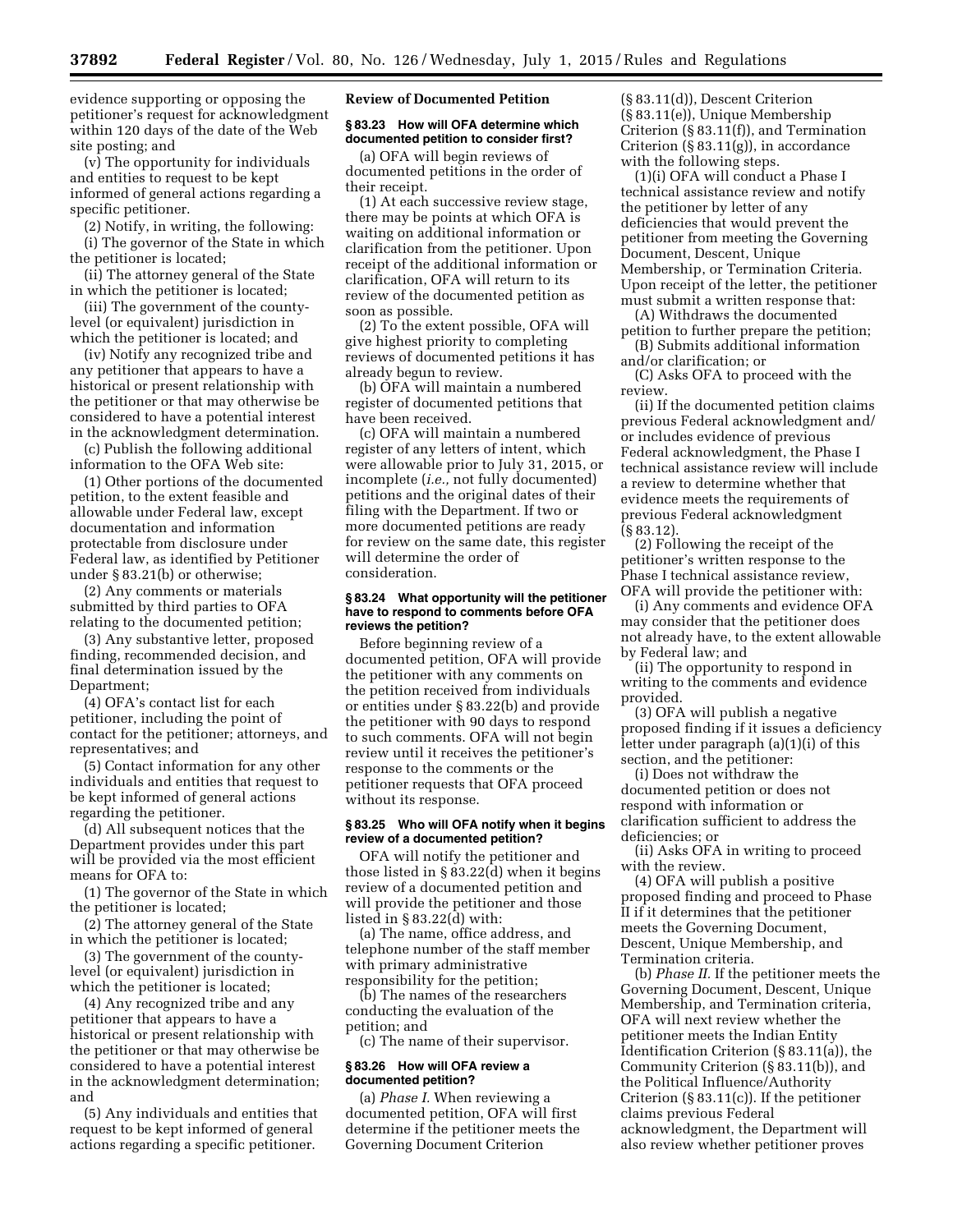previous Federal acknowledgment and, if so, will review whether the petitioner meets the criteria under § 83.12(b).

(1) OFA will conduct a Phase II technical assistance review and notify the petitioner by letter of any deficiencies that would prevent the petitioner from meeting these criteria. Upon receipt of the letter, the petitioner must submit a written response that:

(i) Withdraws the documented petition to further prepare the petition;

(ii) Provides additional information and/or clarification; or

(iii) Asks OFA to proceed with the review.

(2) Following receipt of the petitioner's written response to the Phase II technical assistance review, OFA will provide the petitioner with:

(i) Any comments and evidence OFA may consider in preparing the proposed finding that the petitioner does not already have, to the extent allowable by Federal law; and

(ii) The opportunity to respond in writing to the comments and evidence provided.

(3) OFA will then review the record to determine:

(i) For petitioners with previous Federal acknowledgment, whether the criteria at § 83.12(b) are met; or

(ii) For petitioners without previous Federal acknowledgment, whether the Indian Entity Identification (§ 83.11(a)), Community (§ 83.11(b)) and Political Authority  $(S 83.11(c))$  Criteria are met.

(4) OFA will publish a negative proposed finding if it issues a deficiency letter under paragraph (a)(1) of this section, and the petitioner:

(i) Does not withdraw the

documented petition or does not respond with information or clarification sufficient to address the deficiencies; or

(ii) Asks OFA in writing to proceed with the review.

(5) OFA will publish a positive proposed finding if it determines that the petitioner meets the Indian Entity Identification (§ 83.11(a)), Community (§ 83.11(b)) and Political Authority (§ 83.11(c)) Criteria or, for petitioners

with previous Federal acknowledgment, that the petitioner meets the criteria at § 83.12(b).

# **§ 83.27 What are technical assistance reviews?**

Technical assistance reviews are preliminary reviews for OFA to tell the petitioner where there appear to be evidentiary gaps for the criteria that will be under review in that phase and to provide the petitioner with an opportunity to supplement or revise the documented petition.

# **§ 83.28 When does OFA review for previous Federal acknowledgment?**

(a) OFA reviews the documented petition for previous Federal acknowledgment during the Phase II technical assistance review of the documented petition.

(b) If OFA cannot verify previous Federal acknowledgment during this technical assistance review, the petitioner must provide additional evidence. If a petitioner claiming previous Federal acknowledgment does not respond or does not demonstrate the claim of previous Federal acknowledgment, OFA will consider its documented petition on the same basis as documented petitions submitted by petitioners not claiming previous Federal acknowledgment.

# **§ 83.29 What will OFA consider in its reviews?**

(a) In any review, OFA will consider the documented petition and evidence submitted by the petitioner, any comments and evidence on the petition received during the comment period, and petitioners' responses to comments and evidence received during the response period.

(b) OFA may also:

(1) Initiate and consider other research for any purpose relative to analyzing the documented petition and obtaining additional information about the petitioner's status; and

(2) Request and consider timely submitted additional explanations and information from commenting parties to support or supplement their comments on the proposed finding and from the petitioner to support or supplement their responses to comments.

(c) OFA must provide the petitioner with the additional material obtained in paragraph (b) of this section, and provide the petitioner with the opportunity to respond to the additional material. The additional material and any response by the petitioner will become part of the record.

# **§ 83.30 Can a petitioner withdraw its documented petition?**

A petitioner can withdraw its documented petition at any point in the process but the petition will be placed at the end of the numbered register of documented petitions upon resubmission and may not regain its initial priority number.

# **§ 83.31 Can OFA suspend review of a documented petition?**

(a) OFA can suspend review of a documented petition, either conditionally or for a stated period, upon:

(1) A showing to the petitioner that there are technical or administrative problems that temporarily preclude continuing review; and

(2) Approval by the Assistant Secretary.

(b) Upon resolution of the technical or administrative problems that led to the suspension, the documented petition will have the same priority on the numbered register of documented petitions to the extent possible.

(1) OFA will notify the petitioner and those listed in § 83.22(d) when it suspends and when it resumes review of the documented petition.

(2) Upon the resumption of review, OFA will have the full six months to issue a proposed finding.

#### **Proposed Finding**

# **§ 83.32 When will OFA issue a proposed finding?**

(a) OFA will issue a proposed finding as shown in the following table:

| OFA must                                                                                                                                                                                                                                                                                                                                               | within $\ldots$                                                                                                                                                            |
|--------------------------------------------------------------------------------------------------------------------------------------------------------------------------------------------------------------------------------------------------------------------------------------------------------------------------------------------------------|----------------------------------------------------------------------------------------------------------------------------------------------------------------------------|
| (1) Complete its review under Phase I and either issue a negative pro-<br>posed finding and publish a notice of availability in the <b>Federal Req-</b><br><b>ister</b> , or proceed to review under Phase II.<br>(2) Complete its review under Phase II and issue a proposed finding<br>and publish a notice of availability in the Federal Register. | six months after notifying the petitioner under §83.25 that OFA has<br>begun review of the petition.<br>six months after the deadline in paragraph (a)(1) of this section. |
|                                                                                                                                                                                                                                                                                                                                                        |                                                                                                                                                                            |

(b) The times set out in paragraph (a) of this section will be suspended any time the Department is waiting for a

response or additional information from the petitioner.

(c) OFA will strive to limit the proposed finding and any reports to no more than 100 pages, cumulatively, excluding source documents.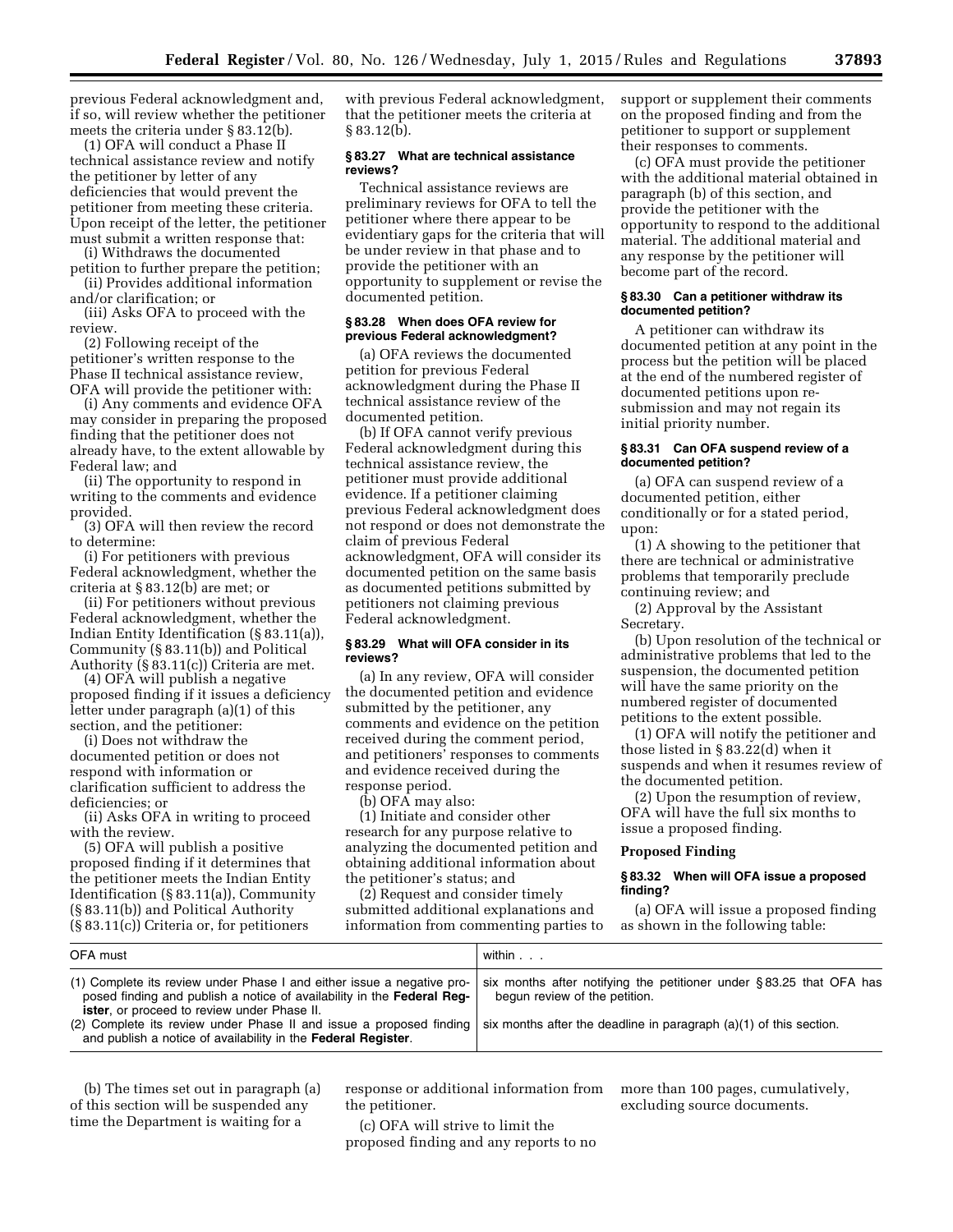# **§ 83.33 What will the proposed finding include?**

The proposed finding will summarize the evidence, reasoning, and analyses that are the basis for OFA's proposed finding regarding whether the petitioner meets the applicable criteria.

(a) A Phase I negative proposed finding will address that the petitioner fails to meet any one or more of the following criteria: Governing Document (§ 83.11(d)), Descent (§ 83.11(e)), Unique Membership (§ 83.11(f)), or Congressional Termination (§ 83.11(g)).

(b) A Phase II proposed finding will address whether the petitioner meets the following criteria: Indian Entity Existence (§ 83.11(a)), Community (§ 83.11(b)), and Political Influence/ Authority (§ 83.11(c)).

# **§ 83.34 What notice of the proposed finding will OFA provide?**

In addition to publishing notice of the proposed finding in the **Federal Register**, OFA will:

(a) Provide copies of the proposed finding and any supporting reports to the petitioner and those listed in § 83.22(d); and

(b) Publish the proposed finding and reports on the OFA Web site.

# **Proposed Finding—Comment and Response Periods, Hearing**

# **§ 83.35 What opportunity to comment will there be after OFA issues the proposed finding?**

(a) Publication of notice of the proposed finding will be followed by a 120-day comment period. During this comment period, the petitioner or any individual or entity may submit the following to OFA to rebut or support the proposed finding:

(1) Comments, with citations to and explanations of supporting evidence; and

(2) Evidence cited and explained in the comments.

(b) Any individual or entity that submits comments and evidence must provide the petitioner with a copy of their submission.

#### **§ 83.36 What procedure follows the end of the comment period on a favorable proposed finding?**

(a) At the end of the comment period for a favorable proposed finding, AS–IA

will automatically issue a final determination acknowledging the petitioner as a federally recognized Indian tribe if OFA does not receive a timely objection with evidence challenging the proposed finding that the petitioner meets the acknowledgment criteria.

(b) If OFA has received a timely objection and evidence challenging the favorable proposed finding, then the petitioner will have 60 days to submit a written response, with citations to and explanations of supporting evidence, and the supporting evidence cited and explained in the response. The Department will not consider additional comments or evidence on the proposed finding submitted by individuals or entities during this response period.

#### **§ 83.37 What procedure follows the end of the comment period on a negative proposed finding?**

If OFA has received comments on the negative proposed finding, then the petitioner will have 60 days to submit a written response, with citations to and explanations of supporting evidence, and the supporting evidence cited and explained in the response. The Department will not consider additional comments or evidence on the proposed finding submitted by individuals or entities during this response period.

# **§ 83.38 What options does the petitioner have at the end of the response period on a negative proposed finding?**

(a) At the end of the response period for a negative proposed finding, the petitioner will have 60 days to elect to challenge the proposed finding before an ALJ by sending to the Departmental Cases Hearings Division, Office of Hearings and Appeals, with a copy to OFA a written election of hearing that lists:

(1) Grounds for challenging the proposed finding, including issues of law and issues of material fact; and

(2) The witnesses and exhibits the petitioner intends to present at the hearing, other than solely for impeachment purposes, including:

(i) For each witness listed, his or her name, address, telephone number, and qualifications and a brief narrative summary of his or her expected testimony; and

(ii) For each exhibit listed, a statement confirming that the exhibit is in the administrative record reviewed by OFA or is a previous final determination of a petitioner issued by the Department.

(b) The Department will not consider additional comments or evidence on the proposed finding submitted by individuals or entities during this period.

# **§ 83.39 What is the procedure if the petitioner elects to have a hearing before an ALJ?**

(a) If the petitioner elects a hearing to challenge the proposed finding before an ALJ, OFA will provide to the Departmental Cases Hearings Division, Office of Hearings and Appeals, copies of the negative proposed finding, critical documents from the administrative record that are central to the portions of the negative proposed finding at issue, and any comments and evidence and responses sent in response to the proposed finding.

(1) Within 5 business days after receipt of the petitioner's hearing election, OFA will send notice of the election to each of those listed in § 83.22(d) and the Departmental Cases Hearings Division by express mail or courier service for delivery on the next business day.

(2) OFA will retain custody of the entire, original administrative record.

(b) *Hearing process.* The assigned ALJ will conduct the hearing process in accordance with 43 CFR part 4, subpart K.

(c) *Hearing record.* The hearing will be on the record before an ALJ. The hearing record will become part of the record considered by AS–IA in reaching a final determination.

(d) *Recommended decision.* The ALJ will issue a recommended decision and forward it along with the hearing record to the AS–IA in accordance with the timeline and procedures in 43 CFR part 4, subpart K.

# **AS–IA Evaluation and Preparation of Final Determination**

# **§ 83.40 When will the Assistant Secretary begin review?**

(a) AS–IA will begin his/her review in accordance with the following table:

| If the PF was: | And:                                                                                | AS-IA will begin review upon:                                                                                                                                                                    |
|----------------|-------------------------------------------------------------------------------------|--------------------------------------------------------------------------------------------------------------------------------------------------------------------------------------------------|
|                | The petitioner did not elect a hearing                                              | Expiration of the period for the petitioner to elect a hear-<br>ing.                                                                                                                             |
|                | No objections with evidence were received<br>Objections with evidence were received | Receipt of the ALJ's recommended decision.<br>Expiration of the comment period for the positive PF.<br>Expiration of the period for the petitioner to respond to<br>comments on the positive PF. |